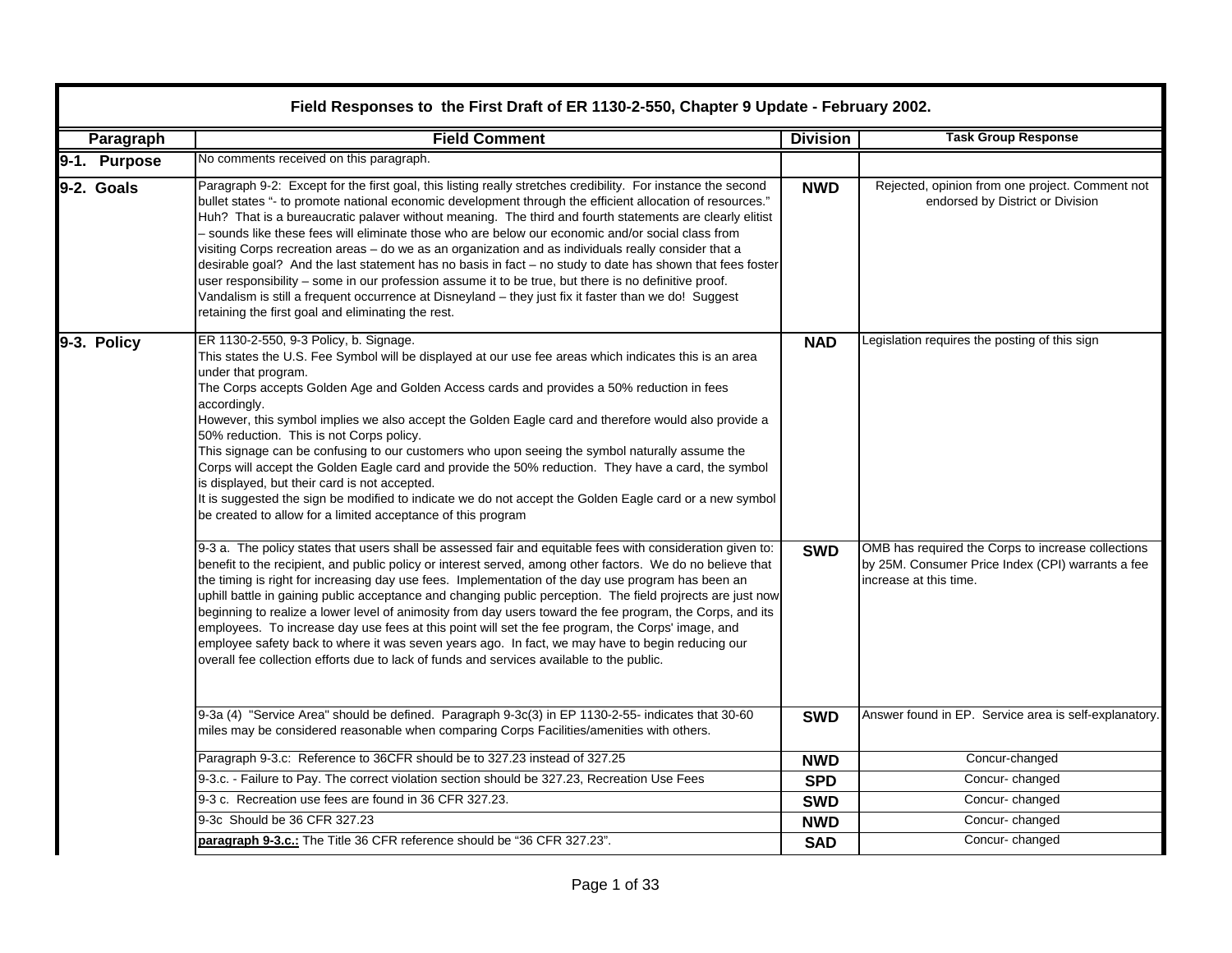| Paragraph | <b>Field Comment</b>                                                                                                                                                                                                                                                                                                                                                                                                                                                                                                                                                                                                                                                                                                                                                                                                                                                                                                                                                                                                                                                                                                                                                                                                | <b>Division</b> | <b>Task Group Response</b>                                                                                      |
|-----------|---------------------------------------------------------------------------------------------------------------------------------------------------------------------------------------------------------------------------------------------------------------------------------------------------------------------------------------------------------------------------------------------------------------------------------------------------------------------------------------------------------------------------------------------------------------------------------------------------------------------------------------------------------------------------------------------------------------------------------------------------------------------------------------------------------------------------------------------------------------------------------------------------------------------------------------------------------------------------------------------------------------------------------------------------------------------------------------------------------------------------------------------------------------------------------------------------------------------|-----------------|-----------------------------------------------------------------------------------------------------------------|
|           | Failure to pay. SHOULD THIS BE 36 CFR 327.23, RECREATION USER FEE?                                                                                                                                                                                                                                                                                                                                                                                                                                                                                                                                                                                                                                                                                                                                                                                                                                                                                                                                                                                                                                                                                                                                                  | <b>NWD</b>      | Concur-changed                                                                                                  |
|           | Paragraph 9-3.d: Recommend this paragraph state that Congress has not authorized the Corps to<br>charge entrance fees. This statement will help our NRM team better understand the reason behind our<br>somewhat contorted policy - "Trust us this isn't an entrance fee, we call it a day use fee, but you can't<br>enter unless you pay the day use fee, but it really isn't an entrance fee.".                                                                                                                                                                                                                                                                                                                                                                                                                                                                                                                                                                                                                                                                                                                                                                                                                   | <b>NWD</b>      | Concur- Pursuant to the Land and Water<br>Conservation Fund Act no entrance fee will be<br>charged              |
|           | Paragraph 9-3.e: Second sentence is vague. Sentence should be rewritten to clearly state Congress<br>and Corps management may or may not choose to allocate the funding back out to the lake where it was<br>collected. Weren't we going to have 80% of collected fees returned to the site where collected without<br>loss of appropriated funding? If so that statement needs to be in this paragraph                                                                                                                                                                                                                                                                                                                                                                                                                                                                                                                                                                                                                                                                                                                                                                                                             | <b>NWD</b>      | Would require legislation-ER deals with existing<br>legislation; it is not a forum for proposed legislation     |
|           | 9-3 e. It is clearly the intent to have fee monies returned to the project where collected, but this must<br>result in an overall increase in the O & M budget for the project. This is by far the best way to reduce the<br>maintenance backlog and to provide improvements. The return of SRUF monies to the project where<br>they were collected should not be subject to the availability of appropriations. SRUF dollars should not<br>have to be used for operations of the project. There is no incentive to collect use fees if the money<br>returned to the project is used to reduce appropriations. The wording in the draft regulation suggests<br>that the Corps is unwilling to actively pursue the appropriations required to operate and maintain a<br>project and use the SRUF dollars for improvements as they are intended. The public has seen increases<br>in fees and heard reports of record fee collections yet they see very little in the way of maintenance<br>improvements or modernized facilities because we end up cleaning toilets and paying labor with our fee<br>collections.                                                                                                    | <b>SWD</b>      | Would require change in OMB and Administrations<br>thinking. This is not appropriate place to debate.           |
|           | 9-3 Policy, paragraph e, Special Recreation Use Fees. Is this account over and beyond our regular O&M<br>budget or is this money going to be incorporated into the budget as it use to be?                                                                                                                                                                                                                                                                                                                                                                                                                                                                                                                                                                                                                                                                                                                                                                                                                                                                                                                                                                                                                          | <b>SWD</b>      | Until such time as legislation is passed, SRUF will<br>remain part of O&M budget                                |
|           | Paragraph 9-3.e., Page 9-2 - Although the verbiage within this paragraph is in large technically correct, it<br>does not portray a clear picture of the reality of the user fee situation. Suggest that the second sentence<br>of the draft paragraph be replaced with the following: "User fee receipts are returned to the project from<br>which they are collected after a total of \$34 million in user fees has been collected across the entire<br>program, minus the costs of administering the NRRS" contract. The current third sentence should be<br>replaced with verbiage such as "Funds generated from collecting recreation use fees are used to offset<br>O&M, General appropriations for operation, maintenance and improvement of recreation sites and<br>facilities." The fourth sentence should be changed to read "The construction of new recreation facilities<br>or renovated and/or improved existing facilities at projects with an existing user fee program may be<br>accomplished with an amount of funds not to exceed the quantity of user fees collected if the goal of<br>providing quality public recreation experiences with the most cost efficient management of water resource | <b>LRD</b>      | "User fee receipts" has expired in WRDA. The<br>suggested verbage says the same thing only using<br>more words. |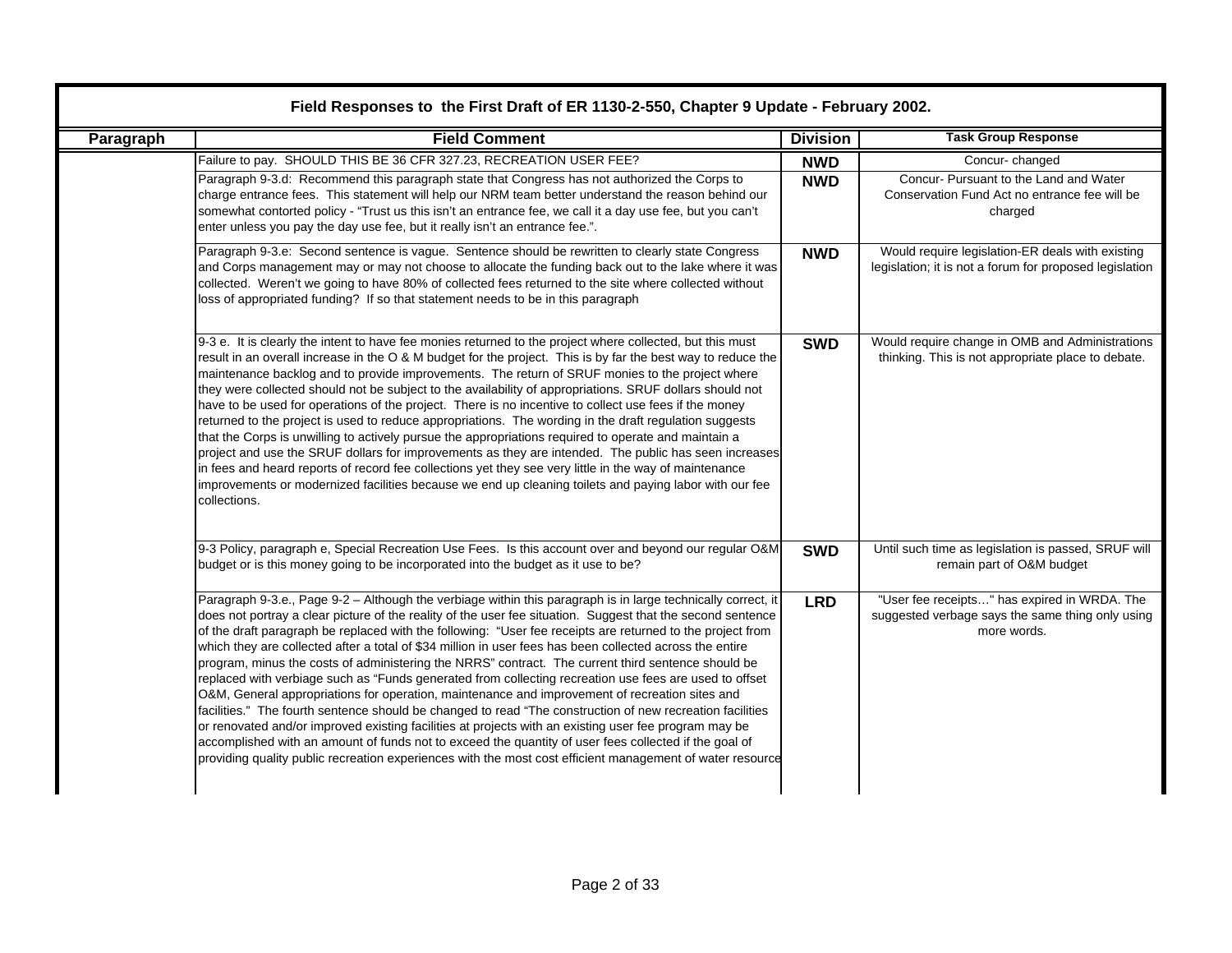|                   | Field Responses to the First Draft of ER 1130-2-550, Chapter 9 Update - February 2002.                                                                                                                                                                                                                                                                                                                                                                                                                                                                                                                                                                                                                                                                         |                 |                                                                                                   |  |  |  |
|-------------------|----------------------------------------------------------------------------------------------------------------------------------------------------------------------------------------------------------------------------------------------------------------------------------------------------------------------------------------------------------------------------------------------------------------------------------------------------------------------------------------------------------------------------------------------------------------------------------------------------------------------------------------------------------------------------------------------------------------------------------------------------------------|-----------------|---------------------------------------------------------------------------------------------------|--|--|--|
| Paragraph         | <b>Field Comment</b>                                                                                                                                                                                                                                                                                                                                                                                                                                                                                                                                                                                                                                                                                                                                           | <b>Division</b> | <b>Task Group Response</b>                                                                        |  |  |  |
|                   | projects can be met, it is necessary to accomplish Tier II performance goals, and the proposed work<br>meets Budget Engineering Circular criteria for a given program year. New and/or renovated facilities<br>may be constructed at existing projects currently not having an existing user fee program in order to<br>establish a user fee program if the addition of such facilities is needed to accomplish Tier II performance<br>goals and such investments may good business sense. The following sentence should be added as the<br>last sentence, "Funds expended on the recreation program at any project during a given program year<br>shall not be less than the total quantity of fees collected at that project in the preceding program year." |                 |                                                                                                   |  |  |  |
|                   | 9-3 6e. "Subject to availability of appropriations, funds shall be returned to the water resources<br>development project at which the fees were collected" We have not seen these funds return to our<br>parks.                                                                                                                                                                                                                                                                                                                                                                                                                                                                                                                                               | <b>NWD</b>      | May not have been available or more likely it is in your<br>O&M budget and you just don't see it. |  |  |  |
|                   | F. Public Relations. "The purpose of offering free camping is as a short-term promotional effort "<br>Delete. Bait and Switch techniques - not good to say free one year and then charge fee another year                                                                                                                                                                                                                                                                                                                                                                                                                                                                                                                                                      | <b>NWD</b>      | Free-night camping coupon requested by several<br>MSC's for marketing purposes.                   |  |  |  |
|                   | Paragraph 9-3.f: The entire paragraph is vague. The whole paragraph should be rewritten in plain<br>English.                                                                                                                                                                                                                                                                                                                                                                                                                                                                                                                                                                                                                                                   | <b>NWD</b>      | This is optional, not a required program,                                                         |  |  |  |
|                   | Paragraph 9-3.f. - The discussion should include the provision of free campsites for those performing<br>"significant" volunteer work as an approved management option.                                                                                                                                                                                                                                                                                                                                                                                                                                                                                                                                                                                        | <b>LRD</b>      | Include but not under Public Relations. Volunteers<br>can already receive a free campsite         |  |  |  |
|                   | paragraph 9-3.f.: The offer to limit free camping (free camping passes and coupons) for marketing<br>purposes should not be limited to non-NRRS class B and class C campgrounds. Class A NRRS<br>campgrounds should also be included where these passes and coupons can be used on non-reservable<br>sites - especially in the off-season, when NRRS is not in effect. This tool could be used to increase<br>utilization in these campgrounds during low use times (weekdays or winter) and thus entice and generate<br>user interest in year round recreation                                                                                                                                                                                                | <b>SAD</b>      | Non-concur only campgrounds not in the NRRS/ can<br>use free-night camping coupons for marketing. |  |  |  |
| 9-4. General Fees | General Fees. A. Fee Schedules "District commanders shall assess seasonal visitation patterns<br>9-4<br>of individual fee areas " Need a usable visitation program.                                                                                                                                                                                                                                                                                                                                                                                                                                                                                                                                                                                            | <b>NWD</b>      | Agree- fix VERS                                                                                   |  |  |  |
|                   | 9-4. General Fees, paragraph a. (page 9-2): Recommend adding, "fee schedule submitted and<br>approved for the previous years do not have to be resubmitted, if the fees did not change."                                                                                                                                                                                                                                                                                                                                                                                                                                                                                                                                                                       | <b>SWD</b>      | Easier to submit two year schedule every year, in<br>case of changes                              |  |  |  |
|                   | 9-4a. - Why is the fee recommendation required every year when the recommendation is for two years?<br>Also, fee recommendations should be required earlier due to NRRS requirements of fee schedule.                                                                                                                                                                                                                                                                                                                                                                                                                                                                                                                                                          | <b>SPD</b>      | Law requires every year. Two year advance, due<br>earlier (9/1) submit any time                   |  |  |  |
|                   | paragraph 9-4.a. - Fee Schedules: Approval of fee schedules should be powered down to the District<br>Commander level. Since proposed fees are established using comparability studies conducted at the<br>project level, it is extremely unlikely that the proposed fees would be changed or not approved at the<br>MSC level. The MSC's role should be to ensure districts have a process in place for reviewing the<br>comparability studies performed at their projects and that the fees being proposed are consistent with the<br>outcome of those studies. Actual approval or disapproval of proposed fees should be at the District<br>Commander level. Also, "Major Support Command" should be changed to "Major Subordinate<br>Command".             | <b>SAD</b>      | HQ wants MSC approval. Agree with change to: Major<br>Subordinate Command                         |  |  |  |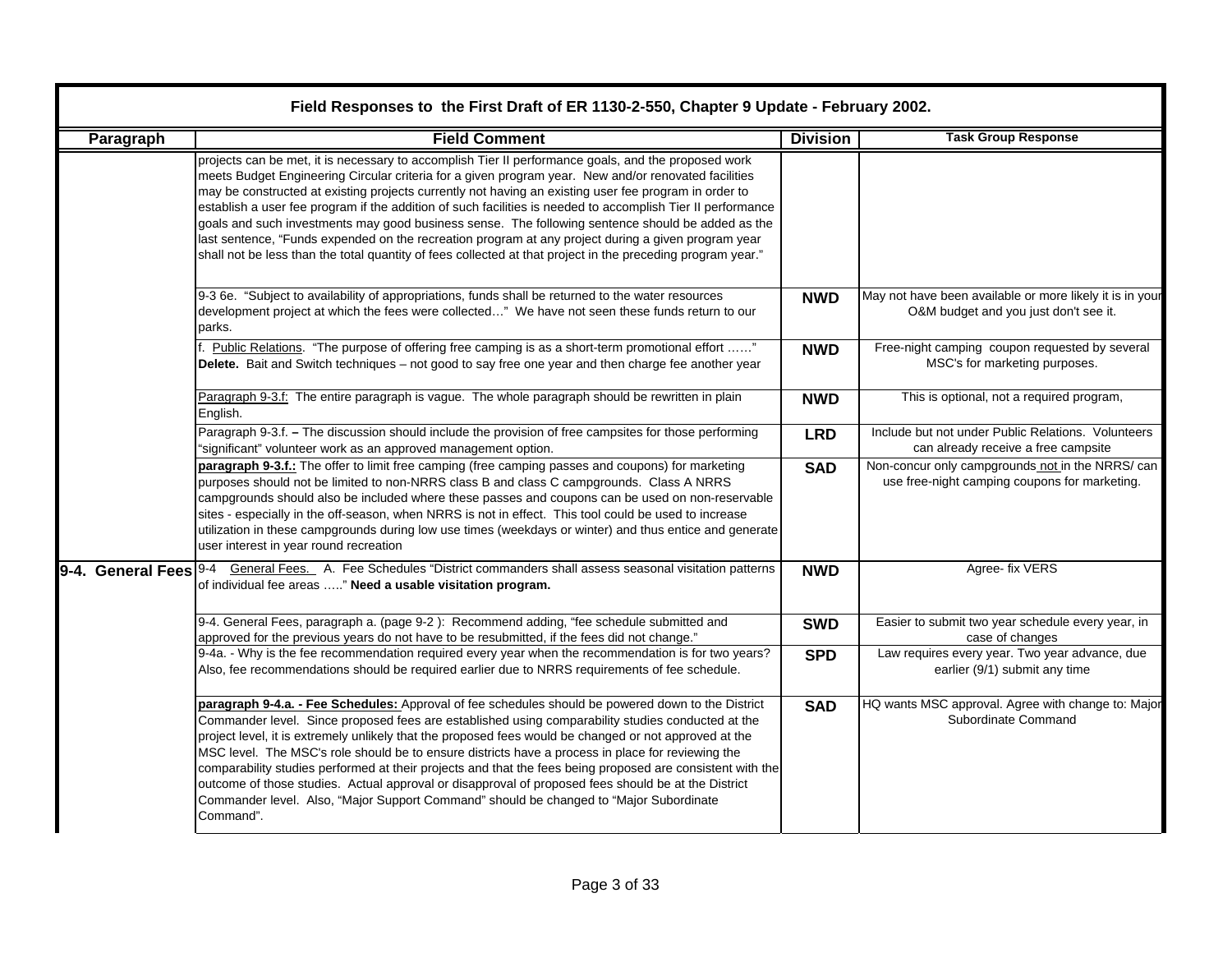| Paragraph | <b>Field Comment</b>                                                                                                                                                                                                                                                                                                                                                                                                                                          | <b>Division</b> | <b>Task Group Response</b>                                                                                     |
|-----------|---------------------------------------------------------------------------------------------------------------------------------------------------------------------------------------------------------------------------------------------------------------------------------------------------------------------------------------------------------------------------------------------------------------------------------------------------------------|-----------------|----------------------------------------------------------------------------------------------------------------|
|           | 9-4. General Fees, paragraph b (page 9-3). Recommend the first sentence to be<br>changed to "Fees charged shall be based upon distinguishable differences<br>between Corps facilities and services and those facilities and services<br>provided by other Federal agencies, non-Federal agencies, and the private<br>sector in the same service area."                                                                                                        | <b>SWD</b>      | Concur- Will do for comparability, services weigh in-<br>trash pick up, ranger patrols, 50 amp vs 30 amp, etc. |
|           | 9-5 Camping Fees   paragraph 9-5, Camping Fees - Discounted camping fees charged Golden Age/Golden Access<br>Passport holders should only apply to the fee for the basic campsite. All amenities (premium location<br>site charge, electric, sewer and water hookups, etc) should not be discounted so that the passport holder<br>pays the full rate.                                                                                                        | <b>LRD</b>      | Can't change separetly for utilities but should be<br>factored into fee.                                       |
|           | paragraph 9-5. - Camping Fees: A brief paragraph needs to be added to this section that addresses<br>"Free Camping Passes", as described in paragraph 9-3,f.(3) of EP 1130-2-550. Nowhere in the ER are<br>these new passes discussed.                                                                                                                                                                                                                        | <b>SAD</b>      | Details are in EP, not ER. Passes discussed in 9-3.f.                                                          |
|           | Paragraph 9-5.c. - Holidays should be mentioned in the discussion.                                                                                                                                                                                                                                                                                                                                                                                            | <b>LRD</b>      | Concur                                                                                                         |
|           | 9-5 Addressing the concepts of carrying capacity, variable pricing, utilities, and visitors are useful<br>guidance.                                                                                                                                                                                                                                                                                                                                           | <b>SWD</b>      | Thank you                                                                                                      |
|           | 9-5. Camping Fees. d. Utilities. "No free utility services shall be provided. " Statement not<br>necessary.                                                                                                                                                                                                                                                                                                                                                   | <b>NWD</b>      | It is necessary to state policy                                                                                |
|           | 9-5. Camping Fees, paragraph e (page 9-3). Recommend last sentence to state, "If charged, the fee<br>shall not exceed 50 percent of the single user unit campsite fee and the sites established carrying<br>capacity shall not be exceeded."                                                                                                                                                                                                                  | <b>SWD</b>      | 9-5 b covers carrying capacity                                                                                 |
|           | 9-5 Camping fees, paragraph e, Visitors (page 9-3). It states you may charge use fees for use of<br>specialized facilities, not more than 50 % of the single user unit campsite fee. Please define specialized<br>facilities. Is the intention not to define specialized fees to allow latitude in charging fees for what you the<br>manager constitute as specialized?                                                                                       | <b>SWD</b>      | "Specialized facilities" is in law but not defined-want<br>latitude to incorporate new, great things.          |
|           | 9-5 e: Visitors, It states you may charge use fees for use of specialized facilities, not more than 50% of<br>the single user unit campsite fee. Please define specialized facilities??? Or is the intention not to define<br>specialized fees to allow latitude in charging fees for what you the manager constitute as specialized.                                                                                                                         | <b>SWD</b>      | Yes, see above comment                                                                                         |
|           | Chapter 9, Paragraph 9-5.f. - The second sentence states that a camping permit will also entitle the<br>holder to use any or all day use facilities without paying additional use fees at the same project, on any<br>day for which the permit is valid. This sentence should be clarified to indicate "any or all Corps<br>operated day use facilities without paying additional use fees at the same project, on any day for which<br>the permit is valid." | <b>LRD</b>      | Concur-changed                                                                                                 |
|           | paragraph 9-5.f.: Does this provision apply to those who have paid a visitor fee (campground) as well?                                                                                                                                                                                                                                                                                                                                                        | <b>SAD</b>      | Concur-changed                                                                                                 |
|           | 9-6 Day Use Fees The numbering hierarchy in sub-paragraphs of 9-6 of the ER is confusing and difficult to follow. It might<br>be helpful to further indent sub-paragraphs.                                                                                                                                                                                                                                                                                    | <b>LRD</b>      | IM regulations require this format                                                                             |
|           | Section 9-6: This entire section has been written and numbered in a very confusing manner and many<br>sections don't follow the subject of the section standing above. We suggest that all of section 9-6 be<br>rewritten, divided up and renumbered.                                                                                                                                                                                                         | <b>NWD</b>      | Concur-changed                                                                                                 |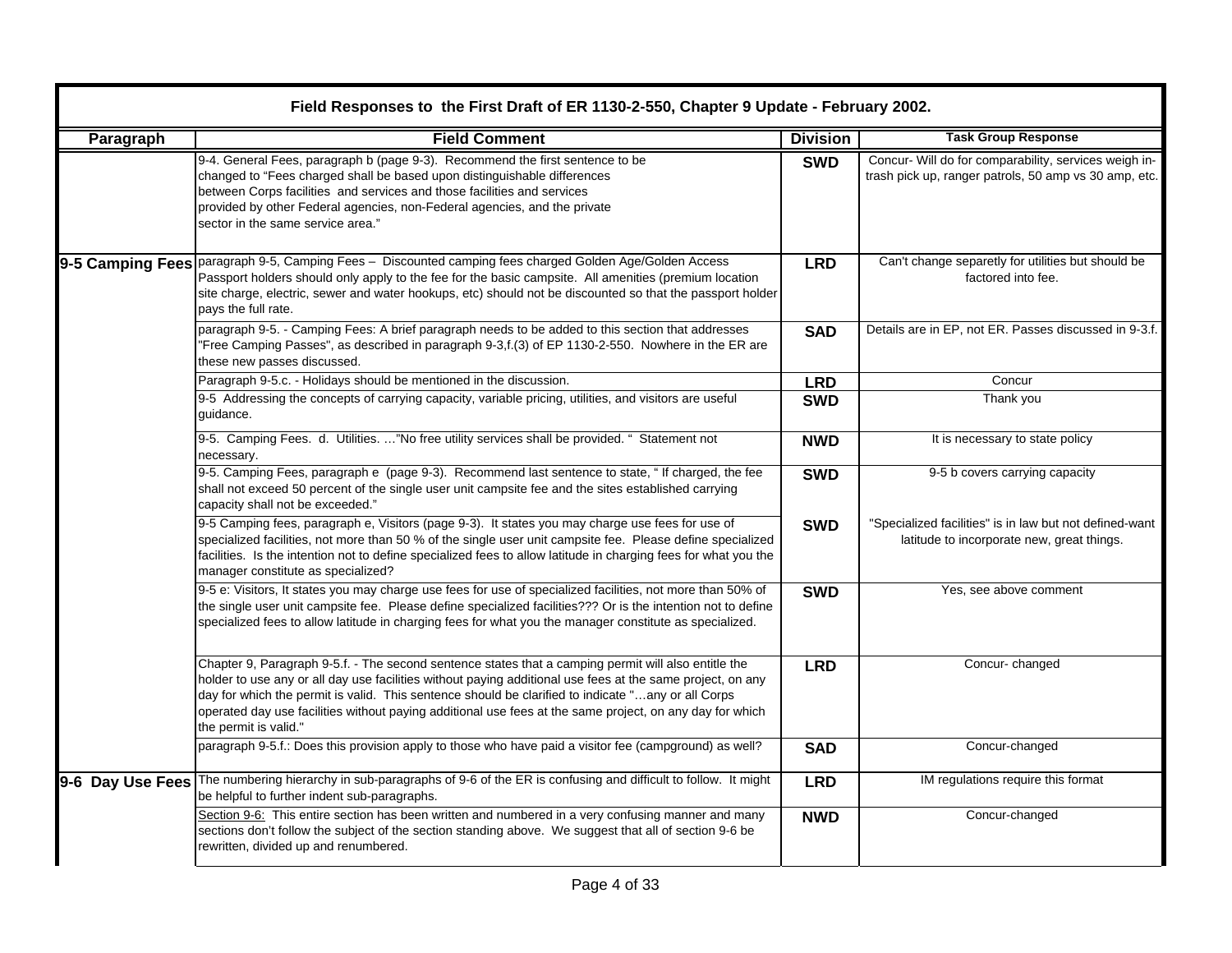|           | Field Responses to the First Draft of ER 1130-2-550, Chapter 9 Update - February 2002.                                                                                                                                                                                                                                                                                                                                                                                                                                                                                                                                                                                                                                                                                                                                                                            |                 |                                                                                                                                                                                                                                                               |  |  |
|-----------|-------------------------------------------------------------------------------------------------------------------------------------------------------------------------------------------------------------------------------------------------------------------------------------------------------------------------------------------------------------------------------------------------------------------------------------------------------------------------------------------------------------------------------------------------------------------------------------------------------------------------------------------------------------------------------------------------------------------------------------------------------------------------------------------------------------------------------------------------------------------|-----------------|---------------------------------------------------------------------------------------------------------------------------------------------------------------------------------------------------------------------------------------------------------------|--|--|
| Paragraph | <b>Field Comment</b>                                                                                                                                                                                                                                                                                                                                                                                                                                                                                                                                                                                                                                                                                                                                                                                                                                              | <b>Division</b> | <b>Task Group Response</b>                                                                                                                                                                                                                                    |  |  |
|           | 9-6 The alternative to charge on an area basis will allow flexibility to determine best collection<br>method(s).                                                                                                                                                                                                                                                                                                                                                                                                                                                                                                                                                                                                                                                                                                                                                  | <b>SWD</b>      | Concur-changed                                                                                                                                                                                                                                                |  |  |
|           | Paragraph 9-6 a. - Pertaining to sale of Annual Passes. One district within LRD objects to the proposal<br>of limiting the purchase of a duplicate pass to the time of the original pass sale. Suggest implementing<br>the practice used in the Huntington District of marking a "D" on the face of the original pass receipt when<br>a duplicate is purchased. This allows the pass holder to purchase a duplicate at any time as long as he<br>or she can produce their copy of the original receipt. Also, suggest that the face of the pass be<br>redesigned to allow the vehicle license plate to be written on the face of the pass. This will provide<br>rangers with a tool to quickly match the pass with the vehicle when needed. It would also deter the user<br>from allowing others to use his/her pass knowing the license numbers would not match. | <b>LRD</b>      | Not feasible to redesign, not enough room, too hard to<br>check when on mirror. Purchase of duplicate Annual<br>Pass is allowed at a later date if original receipt<br>showing no duplicate has been purchased is<br>presented at original purchase location. |  |  |
|           | Paragraph 9-6 a. (1) - The MSC should have authority to determine whether or not it is appropriate to<br>collect boat launching fees using the same criteria established for day use fees.                                                                                                                                                                                                                                                                                                                                                                                                                                                                                                                                                                                                                                                                        | <b>LRD</b>      | <b>CONCUR</b>                                                                                                                                                                                                                                                 |  |  |
|           | 9-6, 1 In our case the revenue is marginally exceeding the cost of collection and continues to decrease.<br>We were not in compliance with the previous regulations and changing the verbage in the new regulation<br>will not change the situation in the field. At what point are we generating enough revenue for it to be a<br>benefit?                                                                                                                                                                                                                                                                                                                                                                                                                                                                                                                       | <b>NWD</b>      | The collection costs are estimates. Revenues are<br>more exact can still charge fees if it seves a<br>management purpose and MSC approves.                                                                                                                    |  |  |
|           | 9-6.a.(1): The word "estimates" should be removed from the last sentence of this paragraph. Actual cost<br>and revenue data should be reviewed periodically.                                                                                                                                                                                                                                                                                                                                                                                                                                                                                                                                                                                                                                                                                                      | <b>SAD</b>      | See para. 9-6 a.(1)- you can quit collecting when<br>collection costs exceed revenue but may impact other                                                                                                                                                     |  |  |
|           | Paragraph 9-6.a(2): What criteria do we use to determine which boat ramps are "certain"? Is there a<br>criteria or is it a management decision – if it is a management decision, the paragraph should state the<br>District Engineer will determine which boat ramps will have a launch fee.                                                                                                                                                                                                                                                                                                                                                                                                                                                                                                                                                                      | <b>NWD</b>      | Concur-criteria has been added (must have more than<br>a ramp and courtesy dock)                                                                                                                                                                              |  |  |
|           | 9-6-2 Charge for certain boat launching ramps? Define Certain?                                                                                                                                                                                                                                                                                                                                                                                                                                                                                                                                                                                                                                                                                                                                                                                                    | <b>SWD</b>      | See above                                                                                                                                                                                                                                                     |  |  |
|           | paragraph 9-6.a.(2): There is a discrepancy between this paragraph and paragraph 9-6.c One says<br>"over the age of 12" while the other says "under the age of 12". What about those children that are 12?                                                                                                                                                                                                                                                                                                                                                                                                                                                                                                                                                                                                                                                        | <b>SAD</b>      | Corrected to say 12 and under                                                                                                                                                                                                                                 |  |  |
|           | Paragraph 9-6.a(3): The opening sentence in Paragraph 9-6.a states "Criteria. Fees will be charged for<br>the use of Corps operated day use facilities meeting the requirements below." Based upon this opening<br>sentence for the section Paragraph 9-6.a(3) is not a stand-alone statement since it is in fact a "fees will<br>not be charged" statement. Suggest either changing the opening sentence found in Paragraph 9-6.a or<br>placing Paragraph 9-6.a(3) in and as a part of paragraph 9-6.a(1).                                                                                                                                                                                                                                                                                                                                                       | <b>NWD</b>      | Changed                                                                                                                                                                                                                                                       |  |  |
|           | Paragraph 9-6.a(4): Under what circumstances would a "per facility fee" be charged? The two options<br>identified in this section are not clear and should be explained through an example.                                                                                                                                                                                                                                                                                                                                                                                                                                                                                                                                                                                                                                                                       | <b>NWD</b>      | Changed: added explanation                                                                                                                                                                                                                                    |  |  |
|           | 9-6. Day Use Fees. a. Criteria (4) Fees will be assessed either on a per facility basis or a per<br>recreation area basis at any particular area. Both alternatives will not be used within a single area.<br>Comment: interesting                                                                                                                                                                                                                                                                                                                                                                                                                                                                                                                                                                                                                                | <b>NWD</b>      | Concur                                                                                                                                                                                                                                                        |  |  |
|           | Paragraph 9-6 a. - The option of charging a day use fee on a per area basis should be more adequately<br>explained, or as a minimum, reference should be made to the memorandum that originally announced<br>and explained the option in detail.                                                                                                                                                                                                                                                                                                                                                                                                                                                                                                                                                                                                                  | <b>LRD</b>      | Concur ER supercedes policy memorandum                                                                                                                                                                                                                        |  |  |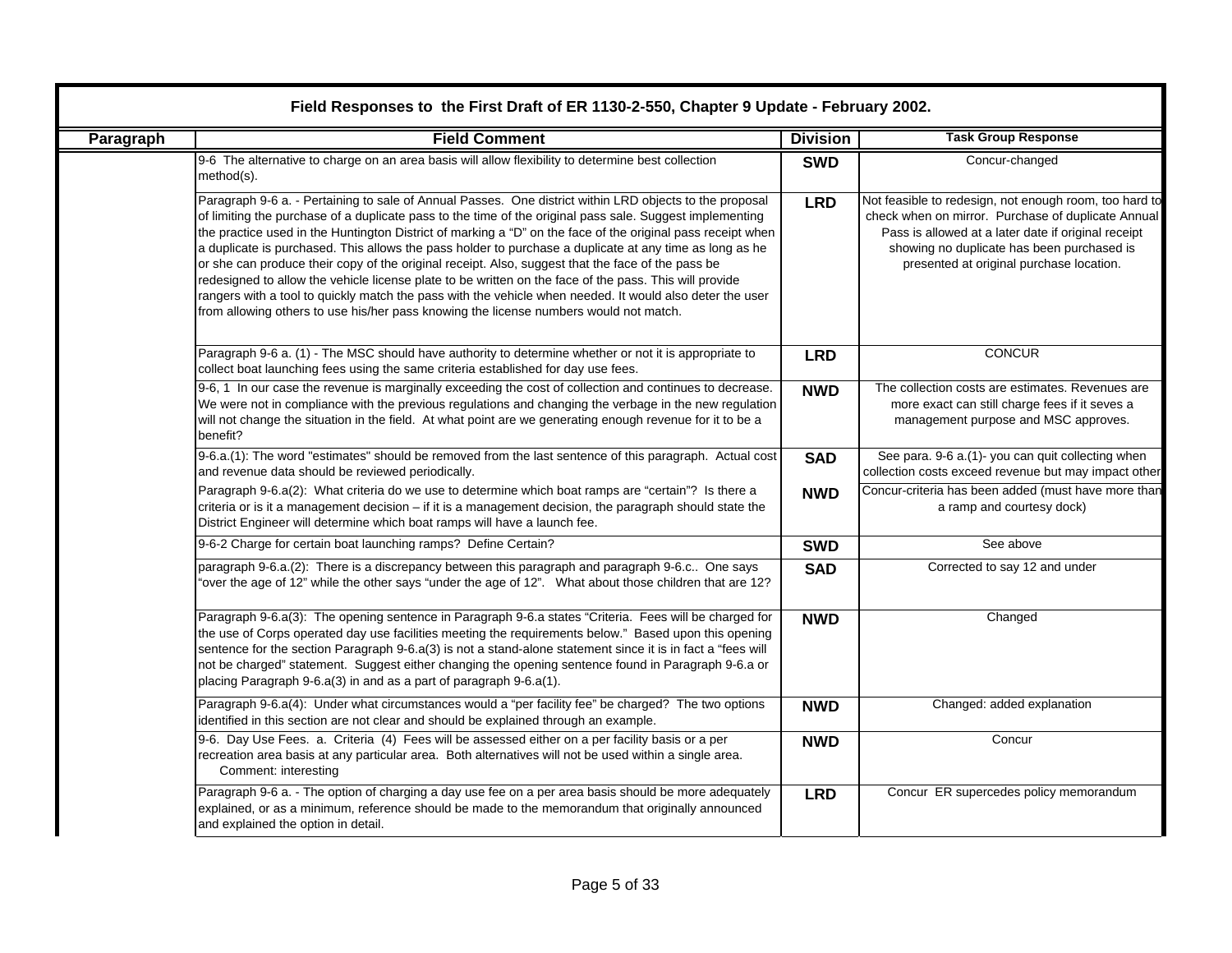| Paragraph | <b>Field Comment</b>                                                                                                                                                                                                                                                                                                                                                                                                                                                                                                                                                                                                                                                                                                                                                                                                                                                                                                                                                                                                                                                                                                                                                                                                                            | <b>Division</b> | <b>Task Group Response</b>                                                                                           |
|-----------|-------------------------------------------------------------------------------------------------------------------------------------------------------------------------------------------------------------------------------------------------------------------------------------------------------------------------------------------------------------------------------------------------------------------------------------------------------------------------------------------------------------------------------------------------------------------------------------------------------------------------------------------------------------------------------------------------------------------------------------------------------------------------------------------------------------------------------------------------------------------------------------------------------------------------------------------------------------------------------------------------------------------------------------------------------------------------------------------------------------------------------------------------------------------------------------------------------------------------------------------------|-----------------|----------------------------------------------------------------------------------------------------------------------|
|           | Paragraph 9-6.a (4) - Paragraph 9-6.a.(4) of the ER states that fees will be assessed either on a per<br>facility basis or a per recreation area basis of any particular area, but that both alternatives will not be<br>used within a single area; and                                                                                                                                                                                                                                                                                                                                                                                                                                                                                                                                                                                                                                                                                                                                                                                                                                                                                                                                                                                         | <b>LRD</b>      |                                                                                                                      |
|           | Page 9-4, paragraph 9-6.a.(4): Both the per recreation area fee and the per facility fee should not be<br>used at the same time, but it is appropriate to use the per facility fee in lieu of the per recreation area fee<br>when a portion of the area is closed during the off-season. For example, when a swimming area is<br>closed but the boat-launching ramp remains open in the winter months, it is still appropriate to charge a<br>fee for use of the boat-launching ramp.                                                                                                                                                                                                                                                                                                                                                                                                                                                                                                                                                                                                                                                                                                                                                           | <b>SAD</b>      | Agreed, you can do it                                                                                                |
|           | (a)(2) The area fee will not exceed \$4 per vehicle or \$1 per person, if walking into the area.<br>Comment: We could switch to area and charge \$3 for use of both the beach and /or the ramps                                                                                                                                                                                                                                                                                                                                                                                                                                                                                                                                                                                                                                                                                                                                                                                                                                                                                                                                                                                                                                                 | <b>NWD</b>      | OMB has directed Corps to increase revenue.                                                                          |
|           | 9-6a(4)(a). Explain the difference between an entrance fee and charging a fee for the use of day use<br>facilities in an area (I.e. picnic tables, trash disposal, restrooms, nature trails, primitive athletic field, etc.),<br>not including launch ramps and swim beaches.                                                                                                                                                                                                                                                                                                                                                                                                                                                                                                                                                                                                                                                                                                                                                                                                                                                                                                                                                                   | <b>SWD</b>      | Cannot charge a fee for the use of day use facilities<br>that do not include a boat launch ramp and/or swim<br>beach |
|           | 9-6-a-4a: I am sure there is an excellent explanation on this, but since there is no definite definition of a<br>per facility basis or per a recreation basis makes I am not sure what it represents in definitions in<br>charging fees.                                                                                                                                                                                                                                                                                                                                                                                                                                                                                                                                                                                                                                                                                                                                                                                                                                                                                                                                                                                                        | <b>SWD</b>      | See above                                                                                                            |
|           | Paragraph 9-6.a. $(4)(a)(2)$ of the ER states that the day use fee will not exceed \$4 per vehicle; and<br>Paragraph 9-6a.(4)(b) of the ER again states that the day use fee will be no more than \$4 per vehicle;<br>and Paragraph 9-6.a.(4)(b)(1) of the ER states that a \$3 fee will be charged to use a boat launch ramp in<br>a day use area that contains recreational facilities (including swimming facilities); and Paragraph 9-<br>6.a(4)(b)(2), pertaining to developed swimming beaches, states a \$4 per vehicle charge, but goes on to<br>state that if a vehicle has more than eight passengers, there will be a fee of \$1 for each additional<br>individual over the age of 12.<br>Question: If a group of individuals pays \$3 to launch a boat in a developed recreation area, does that<br>allow them to use the other facilities?<br>Question: For consistency's sake, wouldn't it be more appropriate to either use a \$4 maximum fee for d<br>Question: For consistency's sake, wouldn't it be more appropriate to either use a \$4 maximum fee for<br>day use areas and beaches, or to charge the additional \$1 per additional person over the maximum<br>vehicle occupancy of 8 passengers at day use areas as well? | <b>LRD</b>      | Concur                                                                                                               |
|           | paragraph 9-6.a.(4)(a)(2): Commercial vehicle vs. non-profit vehicles (e.g. scouts, Boys and Girls Clubs,<br>schools) is not addressed in current policy memorandum dealing with the alternative recreation area<br>fees. Projects should have the discretion to waive day-use fees for non-profit groups. Private tours,<br>commercial summer camps, etc, should be considered commercial and all persons twelve and over<br>charged \$1.00, with no maximum fee per vehicle limit.                                                                                                                                                                                                                                                                                                                                                                                                                                                                                                                                                                                                                                                                                                                                                            | <b>SAD</b>      | Concur                                                                                                               |
|           | Paragraph 9-6.a(4)(a)(1 through 3): These three sections seem out of place here. They appear to be<br>stand-alone and should have their own separate section.                                                                                                                                                                                                                                                                                                                                                                                                                                                                                                                                                                                                                                                                                                                                                                                                                                                                                                                                                                                                                                                                                   | <b>NWD</b>      | Concur-Section reorganized                                                                                           |
|           | 9-6,a. (4)(a)(3): How do annual passes affect walk-in customers? Or, if I have an annual pass, live<br>nearby and choose to walk into a recreation site with my family, would they be covered? If not, shouldn't<br>walk-ins be afforded the same benefits as drive-in visitors?                                                                                                                                                                                                                                                                                                                                                                                                                                                                                                                                                                                                                                                                                                                                                                                                                                                                                                                                                                | <b>SAD</b>      |                                                                                                                      |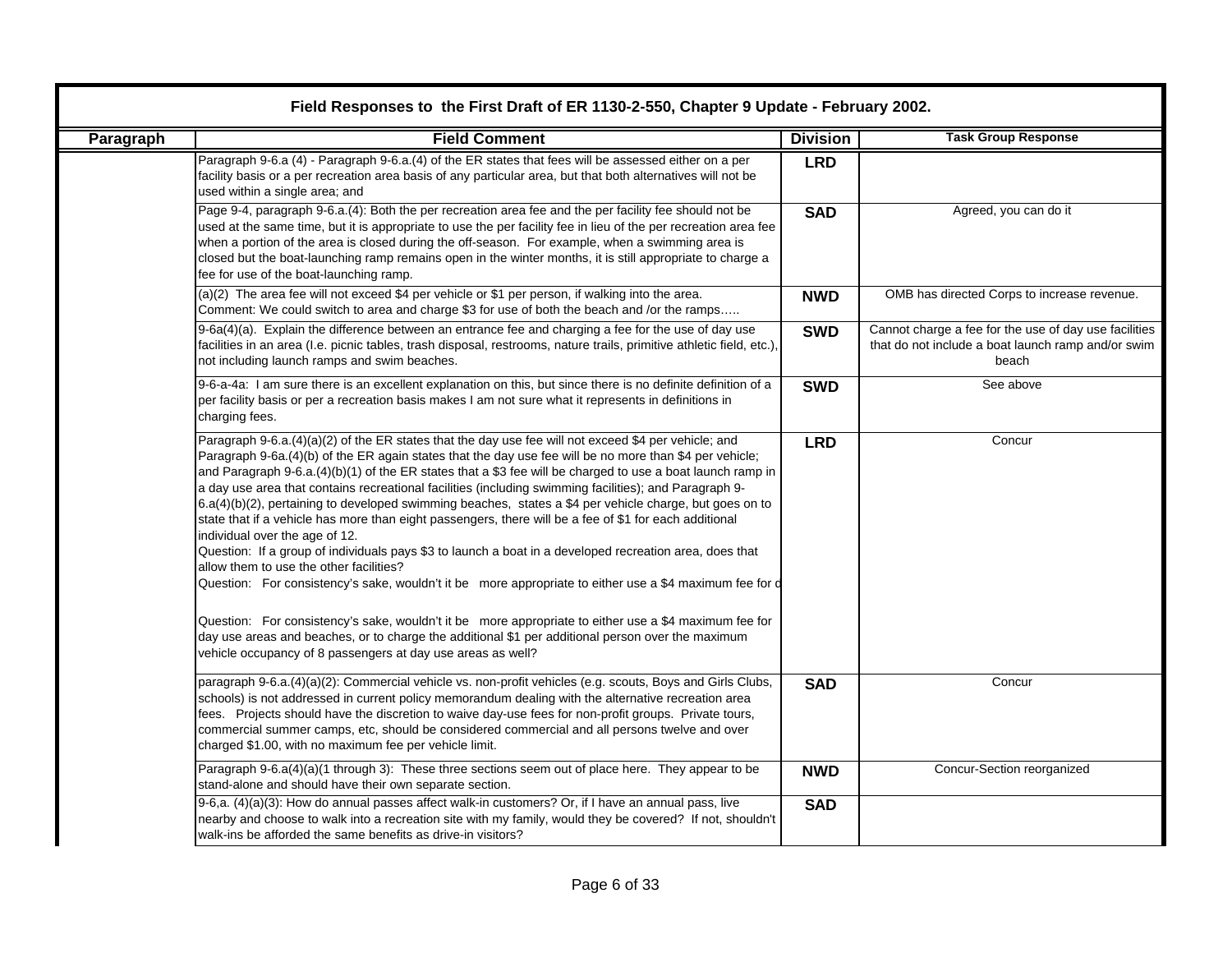|           | Field Responses to the First Draft of ER 1130-2-550, Chapter 9 Update - February 2002.                                                                                                                                                                                                                                                                                                                                                                                                                                                                                                                                                                                                                                                                                                                                                                                                           |                 |                                                                            |  |  |
|-----------|--------------------------------------------------------------------------------------------------------------------------------------------------------------------------------------------------------------------------------------------------------------------------------------------------------------------------------------------------------------------------------------------------------------------------------------------------------------------------------------------------------------------------------------------------------------------------------------------------------------------------------------------------------------------------------------------------------------------------------------------------------------------------------------------------------------------------------------------------------------------------------------------------|-----------------|----------------------------------------------------------------------------|--|--|
| Paragraph | <b>Field Comment</b>                                                                                                                                                                                                                                                                                                                                                                                                                                                                                                                                                                                                                                                                                                                                                                                                                                                                             | <b>Division</b> | <b>Task Group Response</b>                                                 |  |  |
|           | (b) Fees assessed on a per facility basis allow for more detailed tracking of revenues. In no case will the<br>total day use fee collected be more than \$4.00 per vehicle per day.<br>Comment: A new maximum. Up from \$3/vehicle /day                                                                                                                                                                                                                                                                                                                                                                                                                                                                                                                                                                                                                                                          | <b>NWD</b>      | Correct                                                                    |  |  |
|           | Paragraph 9-6.a(4)(b): This paragraph seems unnecessary - what is it's purpose? The information, if<br>necessary, should be included in other sections.                                                                                                                                                                                                                                                                                                                                                                                                                                                                                                                                                                                                                                                                                                                                          | <b>NWD</b>      | Concur-Section reorganized                                                 |  |  |
|           | (b) (1) A day use fee of \$3.00 will be charged to use a boat launch ramp in a Corps operated day use<br>recreation area<br>Comment: A mandated increase to \$3 for ramp use.                                                                                                                                                                                                                                                                                                                                                                                                                                                                                                                                                                                                                                                                                                                    | <b>NWD</b>      | Correct                                                                    |  |  |
|           | 9-6-b-1: What if someone comes to visit a camper and visitors fees are not charged. As the visitor they<br>bring a boat that they are going to launch from within the campground to use for the day with the<br>campers ? The way it reads you can not charge for the use of the ramp as a launching fee.                                                                                                                                                                                                                                                                                                                                                                                                                                                                                                                                                                                        | <b>SWD</b>      | Concur-They should be charged                                              |  |  |
|           | Paragraph 9-6.a(4)(b)(1): This, like paragraph 9-6.a(3) doesn't conform to the opening sentence of<br>paragraph 9-6.a. "Criteria. Fees will be charged for the use of Corps operated day use facilities meeting<br>the requirements below.". Suggest eliminating this paragraph and including the information elsewhere or<br>breaking up this entire section to better reflect all the information being conveyed. A boat launching user<br>fee of \$2.00 is more appropriate for our region of the country. Suggest allowing each district authority to<br>set their own fees.                                                                                                                                                                                                                                                                                                                 | <b>NWD</b>      | Concur with first cmt. Boat launch fees may not be<br>set by the District. |  |  |
|           | 9-6. Day Use Fees, paragraph a(4)(b)i, (page 9-4). The day use fee of \$3.00 being charged to use a boat<br>launch ramp will cause lots of "change" (Golden Age/Access Passports/ 50 % off) and will increase<br>violations at the self-pay station, as many may not have change. An even dollar amount would be<br>preferred, like \$4.00 or \$2.00.                                                                                                                                                                                                                                                                                                                                                                                                                                                                                                                                            | <b>SWD</b>      | Non-concur fees can be adjusted to reflect increases<br>in CPI.            |  |  |
|           | (b)(2)  If a vehicle has more than eight passengers, there will be a fee of \$1 for each additional<br>individual over the age of 12.<br>Comment: This is very confusing, but in light of (b) above  no more than \$4 /vehicle                                                                                                                                                                                                                                                                                                                                                                                                                                                                                                                                                                                                                                                                   | <b>NWD</b>      | Concur-changed                                                             |  |  |
|           | Paragraph 9-6.a(4)(b)(2): The relationship between the first and second sentence is unclear. One of<br>those two sentences needs to make clear that vehicles with seven or fewer passengers will be charged<br>\$4. The second sentence speaks of each "additional" person yet doesn't say additional to what – we<br>assume the first seven, but it is not clear. The age criteria (over the age of 12) is very difficult to<br>determine in the field without seeing identification. This part of the paragraph should state fee collectors<br>will accept age statements without requesting additional evidence or identification. This statement<br>should make it clear that fee collectors should not be trying to "catch" everyone based on the subjective<br>appearance of older or younger than 12. Field comments on this entire paragraph indicate it needs<br>significant reworking. | <b>NWD</b>      | Concur-changed                                                             |  |  |
|           | 9-6 Day Use Fees, paragraph a(4)(b)ii, (page 9-5). The same situation above applies to proposed<br>change to daily fee for swimming beaches. Recommend to increase the daily swimming beach fee to<br>\$2.00 per person, and after applying Golden Age/Access discount, the fee is \$1.00.                                                                                                                                                                                                                                                                                                                                                                                                                                                                                                                                                                                                       | <b>SWD</b>      | Can't do because of CPI                                                    |  |  |
|           | 9-6 Day Use Fees, paragraph a.4.(b)ii, (page 9-5). This paragraph contradicts itself. First it says you<br>can charge \$1.00 per person but no more than \$4.00 per vehicle. Then it states if there are more than 8<br>people you can charge an additional \$1.00. Which is it, maximum \$4.00 or is it \$4.00 up to 8 people with<br>an additional \$1.00 for each person?                                                                                                                                                                                                                                                                                                                                                                                                                                                                                                                     | <b>SWD</b>      | Done                                                                       |  |  |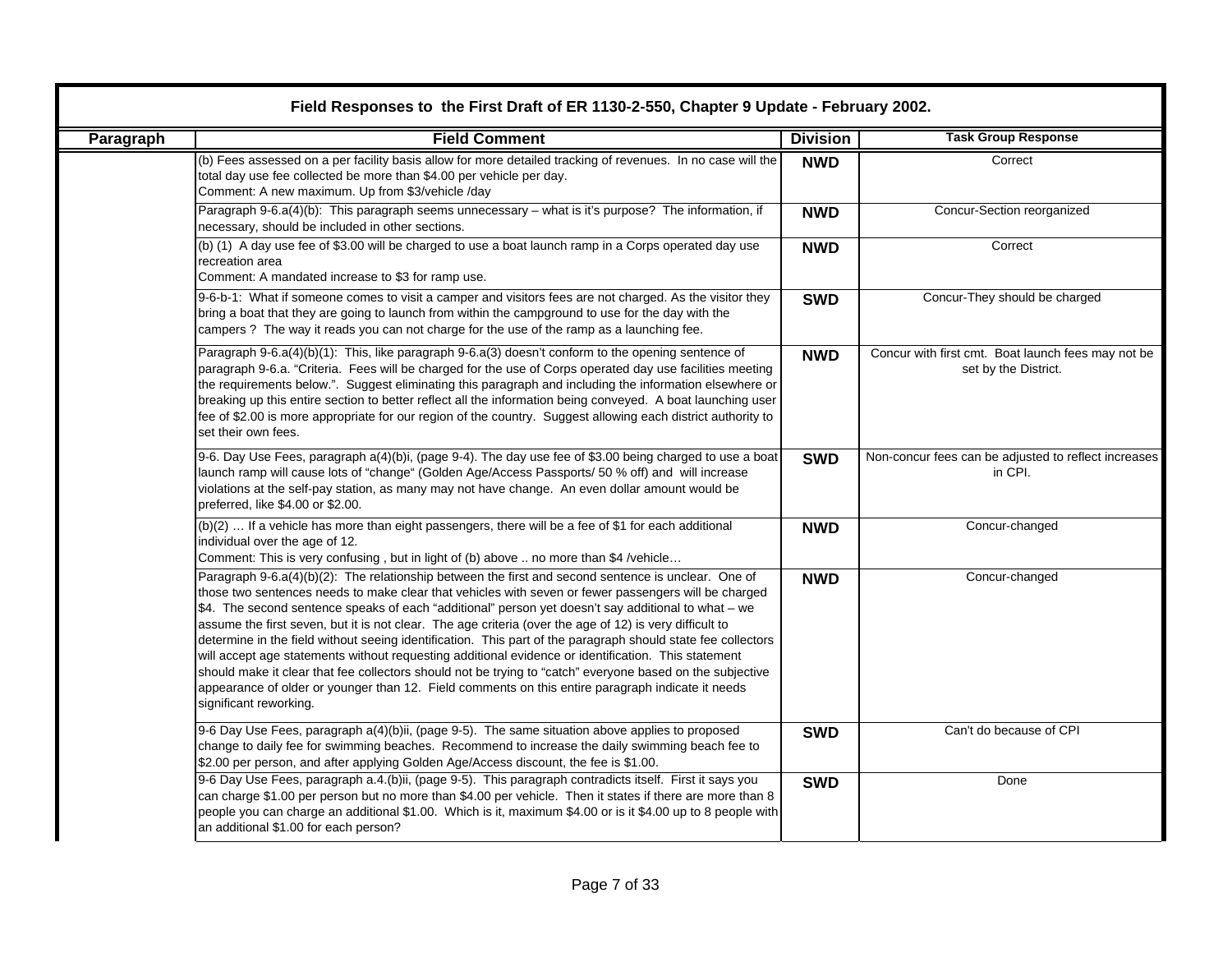|           | Field Responses to the First Draft of ER 1130-2-550, Chapter 9 Update - February 2002.                                                                                                                                                                                                                                                                                                                                                                                                                                                                                                                                                                                                                                                                                                                                                                                                                                                                                                                                                                                                                                                                                                                                                                                                                                   |                 |                                                                                                          |  |  |
|-----------|--------------------------------------------------------------------------------------------------------------------------------------------------------------------------------------------------------------------------------------------------------------------------------------------------------------------------------------------------------------------------------------------------------------------------------------------------------------------------------------------------------------------------------------------------------------------------------------------------------------------------------------------------------------------------------------------------------------------------------------------------------------------------------------------------------------------------------------------------------------------------------------------------------------------------------------------------------------------------------------------------------------------------------------------------------------------------------------------------------------------------------------------------------------------------------------------------------------------------------------------------------------------------------------------------------------------------|-----------------|----------------------------------------------------------------------------------------------------------|--|--|
| Paragraph | <b>Field Comment</b>                                                                                                                                                                                                                                                                                                                                                                                                                                                                                                                                                                                                                                                                                                                                                                                                                                                                                                                                                                                                                                                                                                                                                                                                                                                                                                     | <b>Division</b> | <b>Task Group Response</b>                                                                               |  |  |
|           | 9-6-b2: this paragraph contradicts itself. First it says you can not charge \$1.00 per person no more than<br>\$4.00. Then it states if there are more than 8 people you may charge an additional \$1.00. Which is it<br>maximum \$4.00 dollars or is it \$4.00 up to 8 people with an additional \$1.00 for each person???                                                                                                                                                                                                                                                                                                                                                                                                                                                                                                                                                                                                                                                                                                                                                                                                                                                                                                                                                                                              | <b>SWD</b>      | Done                                                                                                     |  |  |
|           | Paragraph 9-6 a. (4)(a) and (b) - In paragraph 9-3. Policy, criteria is identified for consideration in setting<br>fees. One of those considerations is the comparability within the service area of the management unit.<br>Does this consideration along with the others listed not apply to setting day use fees? In the legislative<br>language furnished in EC 1130-2-204 back in 1994, it stated that the amount charged per vehicle shall<br>not exceed \$3.00 per vehicle per day and this amount may be adjusted annually by the Secretary for<br>changes in the Consumer Price Index of all Urban Consumers published by the Bureau of Labor<br>Statistics of the Dept. of Labor. What authority and criteria is being used to increase these fees. Was an<br>analysis done? Strongly suggest more information be provided to the districts on this increase before<br>finalizing. The proposed increases include 20% for the Annual Pass and 150% for the duplicate pass.<br>There is no support in this district for any of the increases proposed for Day Use Fees, especially without<br>any input or explanation. We believe that increasing the amount of the Annual Pass will only discourage s<br>and increase our work of dealing with more drop box payments of dealing with more drop box payments. | <b>LRD</b>      | Authority-CPI for all Urban Consumers published by<br>Bureau of Labor Statistics-Yes, analysis was done. |  |  |
|           | Paragraph 9-6 a. (4) (b) and (4) (b) (2) - The first referenced paragraph states "In no case will total fees<br>collected be more than \$4.00 per vehicle per day", and in the second referenced paragraph it allows for<br>an additional charge per vehicle when it exceeds eight persons. Suggest rewording so these two<br>paragraphs do not conflict. Also, would the extra dollar apply to locations charging on the "per area" day<br>use fee option? Again, suggest information be provided to districts on these type of changes prior to<br>implementing.                                                                                                                                                                                                                                                                                                                                                                                                                                                                                                                                                                                                                                                                                                                                                       | <b>LRD</b>      | Concur-changed                                                                                           |  |  |
|           | 9-6, 3b2 "A day use fee of \$1.00 per person, whether walk-in or in a vehicle, up to \$4.00"<br>This is too complicated for both enforcement and for the public. We need a flat fee for vehicles,<br>regardless of how many people are in the car.                                                                                                                                                                                                                                                                                                                                                                                                                                                                                                                                                                                                                                                                                                                                                                                                                                                                                                                                                                                                                                                                       | <b>NWD</b>      | Concur-changed                                                                                           |  |  |
|           | There appears to be some conflicting language in ER paragraphs 9-6.a.(4)(b) which states "In no case<br>will the total day use fee collected be more than \$4.00 per vehicle per day" and 9-6.a.(4)(b)(2) which<br>states "If a vehicle has more than eight passengers, there will be a fee of \$1.00 for each additional<br>individual over the age of 12".                                                                                                                                                                                                                                                                                                                                                                                                                                                                                                                                                                                                                                                                                                                                                                                                                                                                                                                                                             | <b>NWD</b>      | Concur-changed                                                                                           |  |  |
|           | paragraph 9-6.a.(b)(2): The first two sentences of this paragraph are not consistent with each other. The<br>first sentence indicates a day use fee of \$1 per person will be charged up to a maximum of \$4 per<br>vehicle. Whereas the second sentence indicates that if there are more than eight people in the vehicle<br>and additional \$1 per person will be charged for those over the age of 12. Example: Assume there are<br>12 people over the age of 12 in a vehicle. According to the first sentence only \$4 should be charged.<br>According to the second sentence \$8 should be charged. This needs to be clarified. Suggest that<br>counting the number of people in a non-commercial vehicle is not worth the effort and we should only<br>collect a maximum of \$4 per vehicle.                                                                                                                                                                                                                                                                                                                                                                                                                                                                                                                       | <b>SAD</b>      | Concur-changed                                                                                           |  |  |
|           | (c) An Annual Day Use Fee Pass may be purchased for \$30.00,<br>Comment: This is a \$5 increase.                                                                                                                                                                                                                                                                                                                                                                                                                                                                                                                                                                                                                                                                                                                                                                                                                                                                                                                                                                                                                                                                                                                                                                                                                         | <b>NWD</b>      | Yes it is                                                                                                |  |  |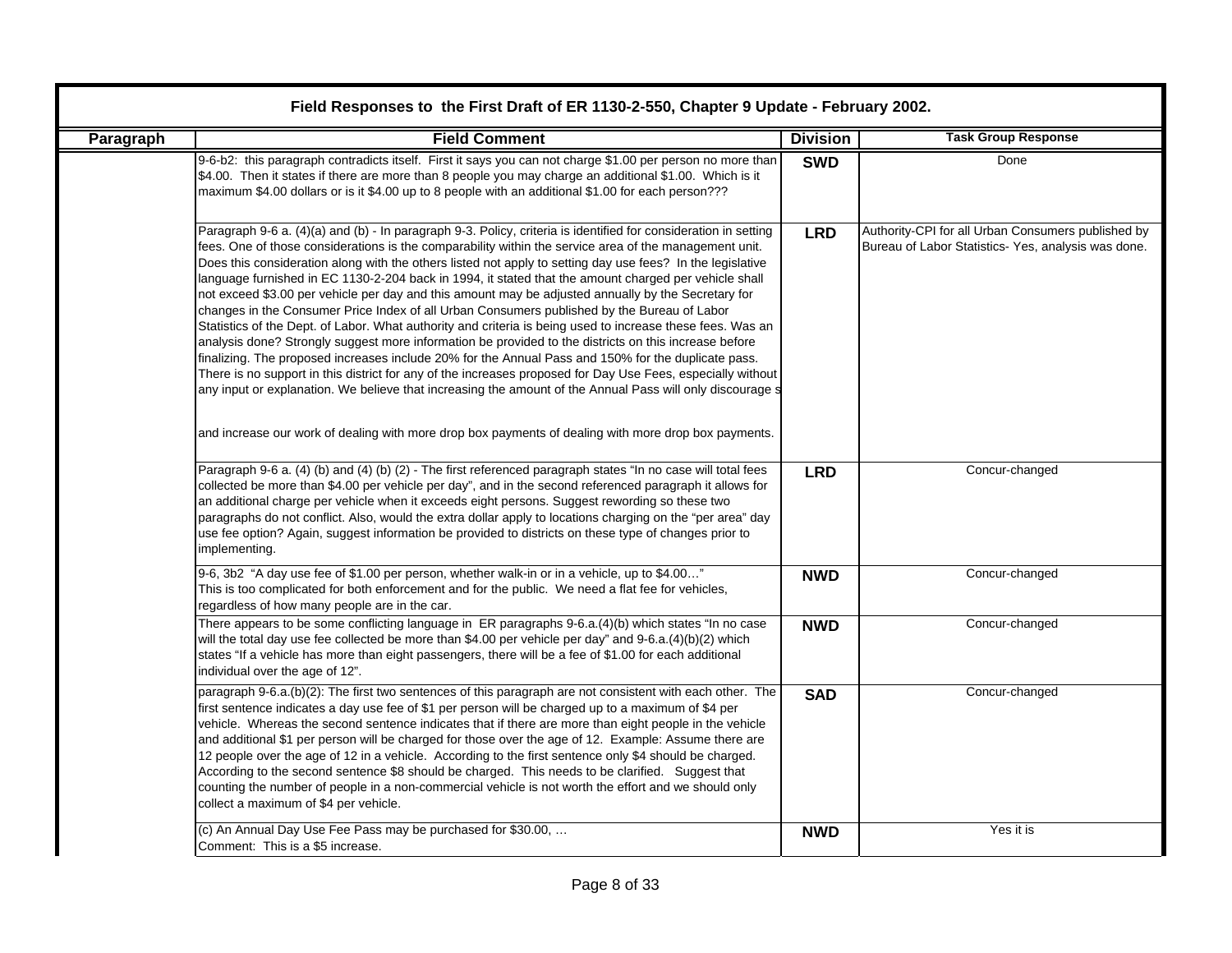|           | Field Responses to the First Draft of ER 1130-2-550, Chapter 9 Update - February 2002.                                                                                                                                                                                                                                                                                                                                                                                                                                                                                                                                                                                                                                                                                                                                                                                           |                 |                                                                                                       |  |  |
|-----------|----------------------------------------------------------------------------------------------------------------------------------------------------------------------------------------------------------------------------------------------------------------------------------------------------------------------------------------------------------------------------------------------------------------------------------------------------------------------------------------------------------------------------------------------------------------------------------------------------------------------------------------------------------------------------------------------------------------------------------------------------------------------------------------------------------------------------------------------------------------------------------|-----------------|-------------------------------------------------------------------------------------------------------|--|--|
| Paragraph | <b>Field Comment</b>                                                                                                                                                                                                                                                                                                                                                                                                                                                                                                                                                                                                                                                                                                                                                                                                                                                             | <b>Division</b> | <b>Task Group Response</b>                                                                            |  |  |
|           | Paragraph 9-6.a(4)(c): Annual Pass cost should remain at \$25.00.                                                                                                                                                                                                                                                                                                                                                                                                                                                                                                                                                                                                                                                                                                                                                                                                                | <b>NWD</b>      | No, CPI says to raise                                                                                 |  |  |
|           | 9-6. Day Use Fees, paragraph a. 4. (c), (page 9-5). Recommend adding the words, "Golden Age/Access<br>discounts apply."                                                                                                                                                                                                                                                                                                                                                                                                                                                                                                                                                                                                                                                                                                                                                          | <b>SWD</b>      | Concur-changed                                                                                        |  |  |
|           | 9-6. Day Use Fees, paragraph a(4)(c)iv, (page 9-5). Annual passes may be sold through the mail. (This<br>should be optional for the Districts) Fort Worth District has had problems with handling annuals through<br>the mail with our citation program, so this would not be successful at all projects.                                                                                                                                                                                                                                                                                                                                                                                                                                                                                                                                                                        | <b>SWD</b>      | It is optional-says "may"                                                                             |  |  |
|           | paragraph 9-6.a.(c): Does the additional \$1 per person fee, when there are more than eight people over<br>the age of 12 in a vehicle (described in paragraph "d", above), also apply to annual pass holders? If not,<br>it needs to. Otherwise we are not assessing fees consistently.                                                                                                                                                                                                                                                                                                                                                                                                                                                                                                                                                                                          | <b>SAD</b>      | Concur-changed                                                                                        |  |  |
|           | An Annual Day Use Pass may be purchased for \$30.00, which permits the holder and all accompanying<br>passengers in the vehicle to use any or all boat launch ramp and/or designated developed swimming<br>beaches at any Corps operated recreation area at they Corps project for that calendar year. THE PASS<br>SHOULD BE AFFIXED PERMANENTLY TO THE VEHICLE.                                                                                                                                                                                                                                                                                                                                                                                                                                                                                                                 | <b>NWD</b>      | Concur                                                                                                |  |  |
|           | 9-6, Paragraph (C) (ER) explains where the annual day use pass can be affixed to the vehicle. There<br>seems to be quite a bit a latitude to it's location which in turn makes it much more difficult for the ranger<br>to locate on the vehicle. Any way to keep it on the mirror or windshield and forget the bumper? Maybe<br>we should have them attach it to the "upper left forehead"? Thought you might be ready for a little humor!                                                                                                                                                                                                                                                                                                                                                                                                                                      | <b>NWD</b>      | On the rearview mirror is the preferred location but not<br>all vehicles have an interior mirror.     |  |  |
|           | (c)(3) A Golden Age/Access discount may be applied to annual passes purchased through the mail if the<br>applicant furnishes a photocopy of their Golden Age/Access Passport. Personal check will be the only<br>method of payment for Annual Passes purchased by mail.<br>Comment: This is a major change from past practice, which requires the passport holder to be<br>physically present at the use of the passport. This will allow some fraud                                                                                                                                                                                                                                                                                                                                                                                                                             | <b>NWD</b>      | Customer service-what the field wants.                                                                |  |  |
|           | Paragraph 9-6 a.(4) (c) (3) - Requiring only a photocopy of a Golden Age Passport would not be<br>sufficient to discourage fraud. Golden Pass discounts should not be applied to annual passes purchased<br>by mail.                                                                                                                                                                                                                                                                                                                                                                                                                                                                                                                                                                                                                                                             | <b>LRD</b>      | Nothing is 100% failsafe                                                                              |  |  |
|           | Paragraph 9-6.a.(4) (c) (3) and Paragraph 9-5.b.(4) of the EP - Verbiage indicates that personal checks<br>will be the only method of payment for Annual Passes purchased by mail. Suggest that money orders<br>and credit cards be included as methods of payment. Credit card information could be taken over the<br>phone, or a copy of the card could be faxed or emailed (scanned attachment) to the project. We should<br>also utilize all electronic means available to serve the customer. With approval to accept credit cards,<br>recommend replacing the 2nd sentence of EP Paragraph 9-5.b.(4) with, "Annual passes may be sold by<br>fax, phone, mail, or email with a Golden Age/Golden Passport discount if a copy of the individual's<br>Golden Age/Golden Passport accompanies their application via email (scanned attachment), faxed, or<br>mailed photocopy. | <b>LRD</b>      | Will add credit card as payment option. No credit card<br>number via email- not secure. Will add fax. |  |  |
|           | 9-6(c)(3) For mail in requests, can a certified checks or money orders be used to purchase a Golden Age<br>Golden Access discounted annual day use pass?                                                                                                                                                                                                                                                                                                                                                                                                                                                                                                                                                                                                                                                                                                                         | <b>NWD</b>      | Yes                                                                                                   |  |  |
|           | paragraph 9-6.a.(4)(c)(3): When allowing the purchase of an annual day use pass through the mail using<br>a Golden Age/Access Passport, some official proof of identification (ie. Copy of state drivers license),<br>should also be required.                                                                                                                                                                                                                                                                                                                                                                                                                                                                                                                                                                                                                                   | <b>SAD</b>      | GA/GAP good enough-Can ask for more ID at any<br>time                                                 |  |  |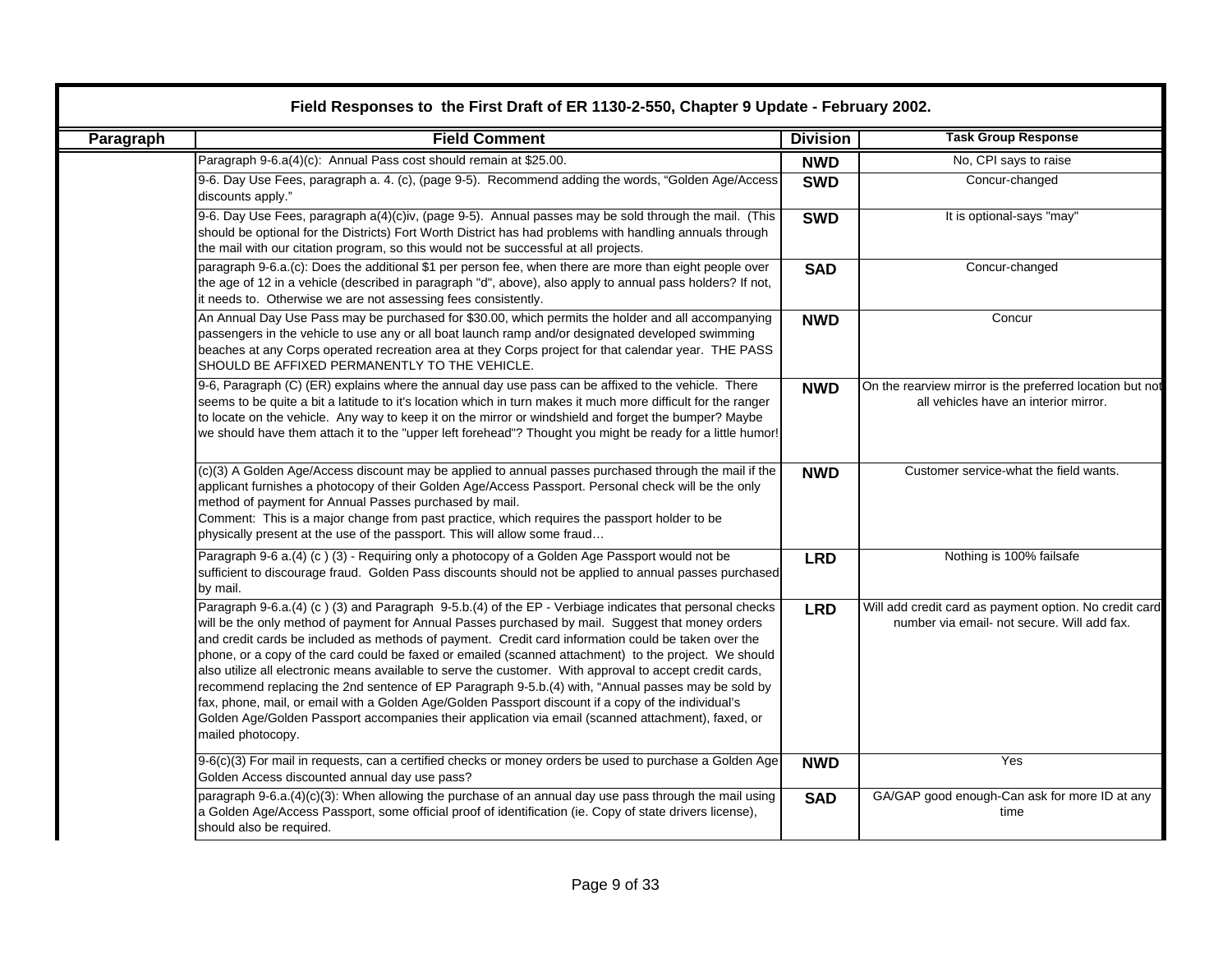| Paragraph | <b>Field Comment</b>                                                                                                                                                                                                                                                                                                                                                                                                                                                                                                                                                                                                                                                                                        | <b>Division</b> | <b>Task Group Response</b> |
|-----------|-------------------------------------------------------------------------------------------------------------------------------------------------------------------------------------------------------------------------------------------------------------------------------------------------------------------------------------------------------------------------------------------------------------------------------------------------------------------------------------------------------------------------------------------------------------------------------------------------------------------------------------------------------------------------------------------------------------|-----------------|----------------------------|
|           | 9-6 c. If the revenue from annual pass sales truly came back to the project that sold them, there would<br>be incentive for increased marketing.                                                                                                                                                                                                                                                                                                                                                                                                                                                                                                                                                            | <b>SWD</b>      | Agreed                     |
|           | paragraph 9-6.a.(c)(3): This paragraph indicates that a personal checks is the only method of payment<br>for Annual Passes purchased by mail. Money orders and cashiers checks should also be acceptable<br>methods of payment.                                                                                                                                                                                                                                                                                                                                                                                                                                                                             | <b>SAD</b>      | Concur-changed             |
|           | (c) (4) Annual passes may also be purchased over the telephone with currently accepted bankcards.<br>Golden Age/Access discounts do not apply to these purchases.<br>Comment: If the photocopy method is used in(c) (3) above, the use of a faxed copy followed by credit<br>card would logically follow                                                                                                                                                                                                                                                                                                                                                                                                    | <b>NWD</b>      | Concur-changed             |
|           | (c) (5) An additional annual pass may be purchased for a reduced fee of \$15.00 for a second vehicle of<br>the purchaser. Only one duplicate pass may be purchased at the \$15.00 fee for each full price annual<br>pass purchased and must be purchased at the same time as the original pass. One decal will be<br>identified at the time of purchase as a duplicate by punching a hole or marking an "x" in the box marked<br>"D".<br>Comment: The increased duplicate pass price of \$15 will decease such purchases. The requirement of<br>duplicate pass purchase at time of original purchase will also decrease purchases, but will likely reduce<br>fraud                                          | <b>NWD</b>      | Concur-changed             |
|           | We disagree with the new requirement that the "duplicate" day use pass must be purchased at the same<br>time as the original "Annual" day use pass. Most folks, myself included do not carry around the license<br>tags of my other vehicles. We don't see why we need this change in the first place. The \$15.00 fee<br>should be a fee just to cover the admin. costs of issuing it. It will take the same amount of time to issue<br>it whether it's done with the original pass or at a later date.                                                                                                                                                                                                    | <b>NWD</b>      | Concur-changed             |
|           | Paragraph 9-6.a(4)(c)(5): Additional pass charge of \$15.00 is excessive. Suggest retaining \$5.00<br>charge for second pass.                                                                                                                                                                                                                                                                                                                                                                                                                                                                                                                                                                               | <b>NWD</b>      | Non-concur                 |
|           | OK on the increase to \$30.00 for the Annual Pass but would rather see a \$10.00 duplicate fee rather<br>than the \$15.00. \$15.00 seems a bit high just for a duplicate and makes for problems giving change to<br>the customer when they have a Golden Age or Access passport.                                                                                                                                                                                                                                                                                                                                                                                                                            | <b>NWD</b>      | Non-concur                 |
|           | 9-6.c.(5) - Duplicate annual passes should be able to be sold anytime if the original pass receipt is held<br>as proof and marked or punched after purchase.                                                                                                                                                                                                                                                                                                                                                                                                                                                                                                                                                | <b>SPD</b>      | Concur-changed             |
|           | Paragraph 9-6.a.(4)(c)(5)- The ER indicates a \$10 increase in the cost of a duplicate annual pass (from<br>\$5 to \$15). AT least one LRD district anticipates strong negative public reaction to such an increase.<br>Since these passes are purchased at the same time as the initial pass, it is difficult to explain to the<br>public why this increase is necessary since there is no significant additional administrative burden from<br>the standpoint of processing the sale. Recommend with the increase to \$30 for an Annual Pass, that the<br>cost for a duplicate be raised to no more than \$10. An incremental increase to \$15 could be<br>incorporated into the document for future use. | <b>LRD</b>      | Non-concur                 |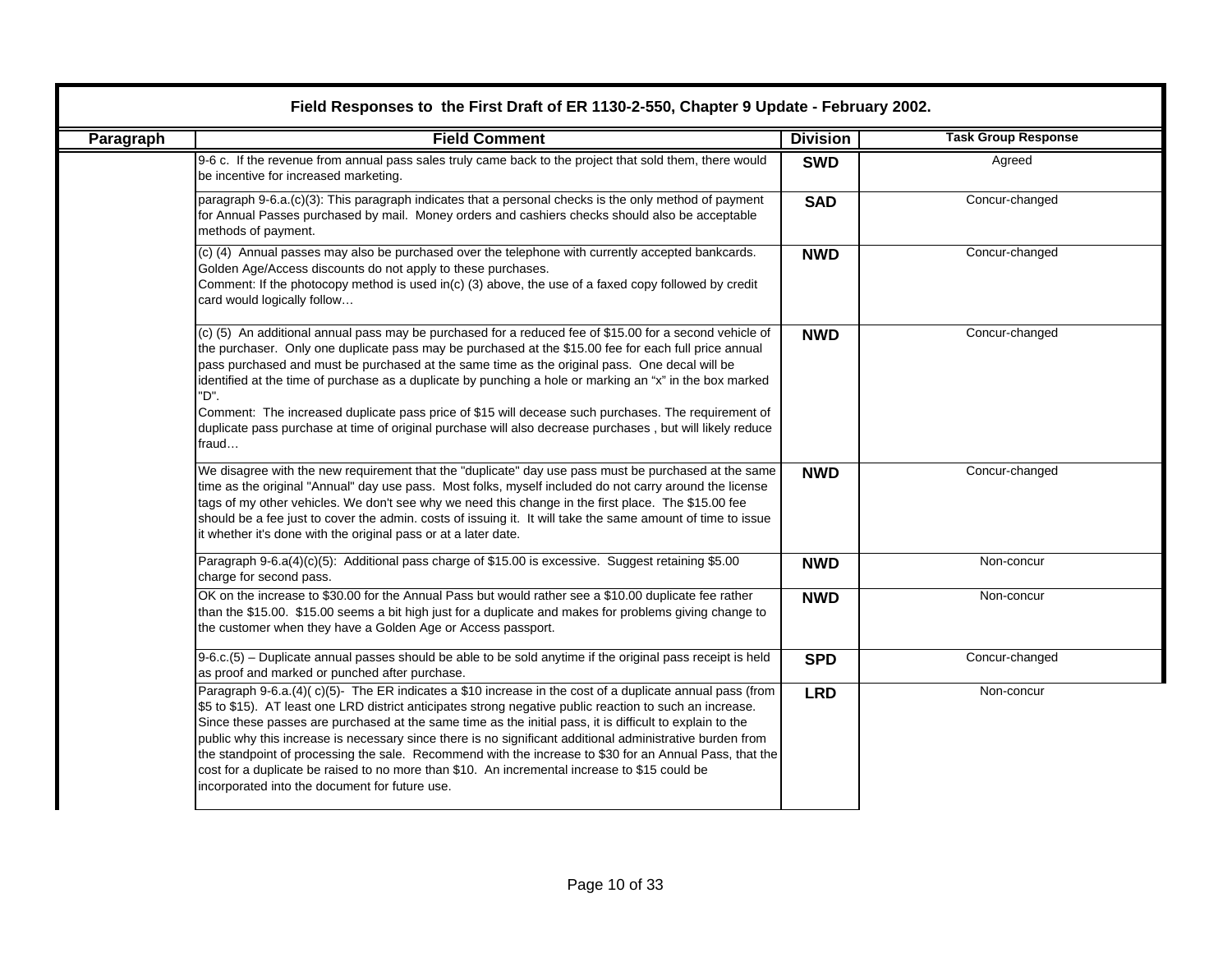|           | Field Responses to the First Draft of ER 1130-2-550, Chapter 9 Update - February 2002.                                                                                                                                                                                                                                                                                                                                                                                                                                                                         |                            |                                                                                                                                 |  |  |  |
|-----------|----------------------------------------------------------------------------------------------------------------------------------------------------------------------------------------------------------------------------------------------------------------------------------------------------------------------------------------------------------------------------------------------------------------------------------------------------------------------------------------------------------------------------------------------------------------|----------------------------|---------------------------------------------------------------------------------------------------------------------------------|--|--|--|
| Paragraph | <b>Field Comment</b>                                                                                                                                                                                                                                                                                                                                                                                                                                                                                                                                           | <b>Task Group Response</b> |                                                                                                                                 |  |  |  |
|           | paragraph 9-6, (c)(5) – (Duplicate passes) When a duplicate pass is purchased with the original pass<br>and the sale is documented on the white and yellow receipt copies, there is no need to mark or punch<br>the decal as a duplicate. Once it is placed on the vehicle, the fact that a pass is a duplicate is of no<br>consequence. This space on the decal could be used to show the vehicle license number, something<br>that is of more value to the ranger when checking for passes. The duplicate indication on the pass decal<br>serves no purpose. | <b>LRD</b>                 | Non-Concur space not available for license plate<br>number denoting "duplicate" on the decal can prevent<br>conflicts later on. |  |  |  |
|           | OK on the increase to \$30.00 for the Annual Pass but would rather see a \$10.00 duplicate fee rather<br>than the \$15.00. \$15.00 seems a bit high just for a duplicate and makes for problems giving change to<br>the customer when they have a Golden Age or Access passport.                                                                                                                                                                                                                                                                               | <b>NWD</b>                 | Non-concur                                                                                                                      |  |  |  |
|           | (c) (6) Annual passes removed from vehicles that have been sold or destroyed will be replaced at no<br>charge if the original pass is returned. In the absence of a returned pass, the full fee will be charged for<br>a new annual pass. Passes lost due to vehicle theft will be replaced at no cost if proof of theft, such as<br>police report or insurance document is provided.<br>Comment: A GOOD addition!!                                                                                                                                            | <b>NWD</b>                 | Thank you                                                                                                                       |  |  |  |
|           | Paragraph 9-6.a(4)(c)(6): Add the following at the end of first sentence " or office records confirm<br>purchase of an original annual pass.                                                                                                                                                                                                                                                                                                                                                                                                                   | <b>NWD</b>                 | Non-concur- too much chance for fraud                                                                                           |  |  |  |
|           | paragraph (6): Passes lost to vehicle theft should also be expanded to include "fire or other total<br>loss""if proof of total vehicle loss, such as a police report or insurance document is provided."                                                                                                                                                                                                                                                                                                                                                       | <b>SAD</b>                 | "Sold or destroyed" covers this.                                                                                                |  |  |  |
|           | Paragraph 9-6 a. (4) (c) (6) b. - It should be clearly stated that this section applies only to Corps facilities<br>within reservation lands.                                                                                                                                                                                                                                                                                                                                                                                                                  | <b>LRD</b>                 | Non-concur verbiage per HQUSACE                                                                                                 |  |  |  |
|           | ER paragraph 9-6.b. discusses a waiver of fees for Native American Indian Tribal members. What<br>mechanism would be used to provide identification for the vehicles of these individuals?                                                                                                                                                                                                                                                                                                                                                                     | <b>NWD</b>                 | Up to District Commander to address                                                                                             |  |  |  |
|           | Re. comment pertaining to Paragraph 9-6.a. (6)b., Native American Indian Tribes.<br>The section states that District Commanders may waive day use fees for Federally recognized Native<br>American Indian Tribal members.<br>It should be made clear in the regulation that this section applies only to those Corps facilities within<br>reservation lands. If this is not the case, then we recommend that it be deleted unless we are directed by<br>law to do so.                                                                                          | <b>LRN</b>                 | Non-concur-cannot delete per HQUSACE                                                                                            |  |  |  |
|           | Section 9-6: This entire section has been written and numbered in a very confusing manner and many<br>sections don't follow the subject of the section standing above. We suggest that all of section 9-6 be<br>rewritten, divided up and renumbered.                                                                                                                                                                                                                                                                                                          | <b>NWD</b>                 | Concur-changed                                                                                                                  |  |  |  |
|           | 9-6, Paragraph (C) (ER) explains where the annual day use pass can be affixed to the vehicle. There<br>seems to be quite a bit a latitude to it's location which in turn makes it much more difficult for the ranger<br>to locate on the vehicle. Any way to keep it on the mirror or windshield and forget the bumper?                                                                                                                                                                                                                                        | <b>NWD</b>                 | already explained previously                                                                                                    |  |  |  |
|           | 9-6 paragraph c, (page 9-6). Recommend changing the word "made " to "charged." (Children. No day<br>use fee will be charged for children 12 years of age.}                                                                                                                                                                                                                                                                                                                                                                                                     | <b>SWD</b>                 | Concur-changed                                                                                                                  |  |  |  |
|           | 9-7 Special Use Fe Paragraph 9-7: Rewrite title to "Facility Use Fees, Event Fees and Activity Permit Fees". Use of the<br>word "Special" is non-specific and confusing. The word "special" should be remove from all subsequent<br>sections and discussions.                                                                                                                                                                                                                                                                                                  | <b>NWD</b>                 | Non-concur- too wordy                                                                                                           |  |  |  |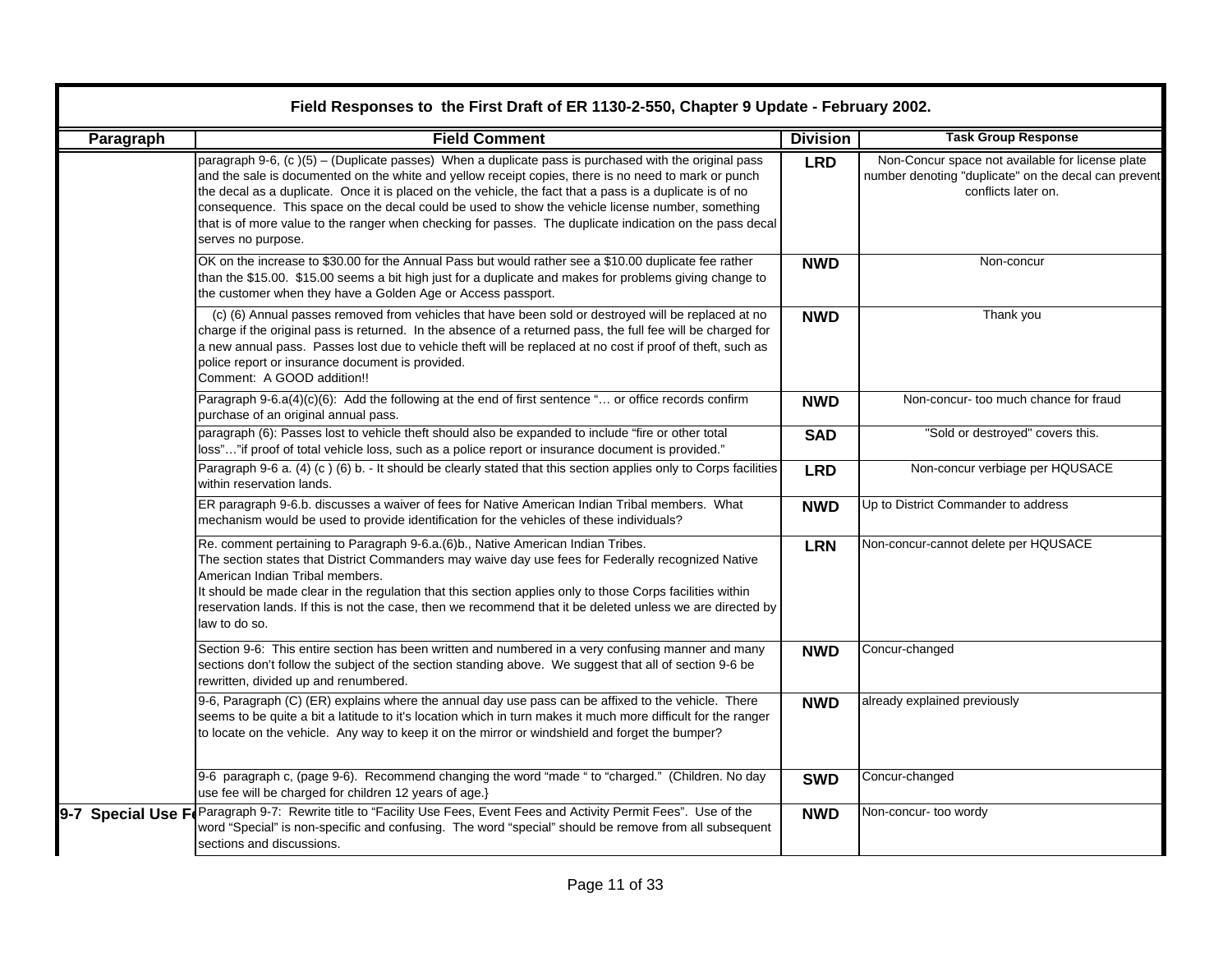| Paragraph | <b>Field Comment</b>                                                                                                                                                                                                                                                                                                                                                                                                                                                                                                                                                                                                                                                                                                                                                                                                                                                                                                                                                                                                                | <b>Division</b> | <b>Task Group Response</b>                                                                                                                                     |
|-----------|-------------------------------------------------------------------------------------------------------------------------------------------------------------------------------------------------------------------------------------------------------------------------------------------------------------------------------------------------------------------------------------------------------------------------------------------------------------------------------------------------------------------------------------------------------------------------------------------------------------------------------------------------------------------------------------------------------------------------------------------------------------------------------------------------------------------------------------------------------------------------------------------------------------------------------------------------------------------------------------------------------------------------------------|-----------------|----------------------------------------------------------------------------------------------------------------------------------------------------------------|
|           | Paragraph 9-7.a: The charging of a facility use fee plus the individual day use fee is vague in this<br>paragraph. Should be rewritten to state that groups will be charged the reservation fee plus the<br>individual day use fees for the area.                                                                                                                                                                                                                                                                                                                                                                                                                                                                                                                                                                                                                                                                                                                                                                                   | <b>NWD</b>      | Non-concur-explains both situations                                                                                                                            |
|           | Paragraph 9-7.b: Contradiction between last sentence in this paragraph with the fourth sentence in<br>paragraph 9-9.a(3). For Special Facility Use Fees paragraph 9.7.b states "Since this is a use fee,<br>Golden Age and Golden Access discounts apply." Paragraph 9-9.a(3) states Golden Age and Golden<br>Access discounts do not apply to Special Event, Special Activity or Special Facility Permit fees. Hard to<br>say which is the correct statement.                                                                                                                                                                                                                                                                                                                                                                                                                                                                                                                                                                      | <b>NWD</b>      | Concur-changed                                                                                                                                                 |
|           | There appears to be an error in the wording of Paragraph 9-7.b. (at the top of page 9-8). It states,<br>"Designated, improved parking spaces must be provided elsewhere in the part of charge separate<br>parking fees." (emphasis added)                                                                                                                                                                                                                                                                                                                                                                                                                                                                                                                                                                                                                                                                                                                                                                                           | <b>LRD</b>      | Comment not understood                                                                                                                                         |
|           | We concur that Golden discounts do not apply to special facility fees. The statement that the Golden<br>Age and Golden Access discounts apply to special Facility Use Fees is contradicted in paragraph 9-9 a<br>(3), "Golden Age or Golden Access discounts do not apply to special Activity or Special Facility Permit<br>Fee". 9-7 b. establishes the reservation fee for the special fee for special facilities as a "use" fee instead<br>of a permit or reservation fee. If it is a use fee, does this establish the ability to prohibit use of pavilions<br>without a fee? Either way we do not need to extend the discount to special facilities.                                                                                                                                                                                                                                                                                                                                                                            | <b>SWD</b>      | If all members of the group have GA/GAP, then the<br>discount applies                                                                                          |
|           | Paragraph 9-7 b. - It should be made clear that Golden Pass discounts do not apply to group use fees<br>unless all members of a group have such passports (as specified in Paragraph 9-9a. (3).                                                                                                                                                                                                                                                                                                                                                                                                                                                                                                                                                                                                                                                                                                                                                                                                                                     | <b>LRD</b>      | Concur                                                                                                                                                         |
|           | b- Special Facility Fee: If I am assuming this is a Group Day Use Shelter/Pavilion as it states why are<br>we allowing the Golden Age/Access to be used. Previously it was decided that if everyone in the group<br>did not have a Golden Age Card that the discount would not apply. c. Then in this paragraph you state<br>that the discount does not apply to Special Event Fees. What is the difference? They are both Special<br>Fees? The Golden Age/Access should not count on any Special Use Fees.                                                                                                                                                                                                                                                                                                                                                                                                                                                                                                                         | <b>SWD</b>      | See above                                                                                                                                                      |
|           | Paragraph 9-7 a & b - Paragraph a. states "charging of a fee for the reservation of a specialized facility",<br>where as paragraph b. states, "charging for the use of a specialized facility" and that it is a use fee.<br>There appears to be a conflict between a fee to reserve a shelter and a fee to use a shelter. Since the<br>practice of charging for shelter reservations began back in the early 80's, we have always told our<br>customers that they were paying for the reservation and not the use of the shelter. If this is a change it<br>should be explained. If so it also brings up the question of use of the fee symbol sign in an area that has<br>shelters or other facilities for reservation/paid use. Currently the shelter signs do not include fee symbol.<br>This would relate to paragraph 9-3. b. pertaining to posting the fee symbol sign. Suggest clarification on<br>the conflict of use vs. reservation for special facilities and applicability of fee symbol sign to special<br>facilities. | <b>LRD</b>      | Fee symbol sign should be at entrance to park, not at<br>each facility. A. permits charging of use fee and a<br>reservation fee. b. addresses only the use fee |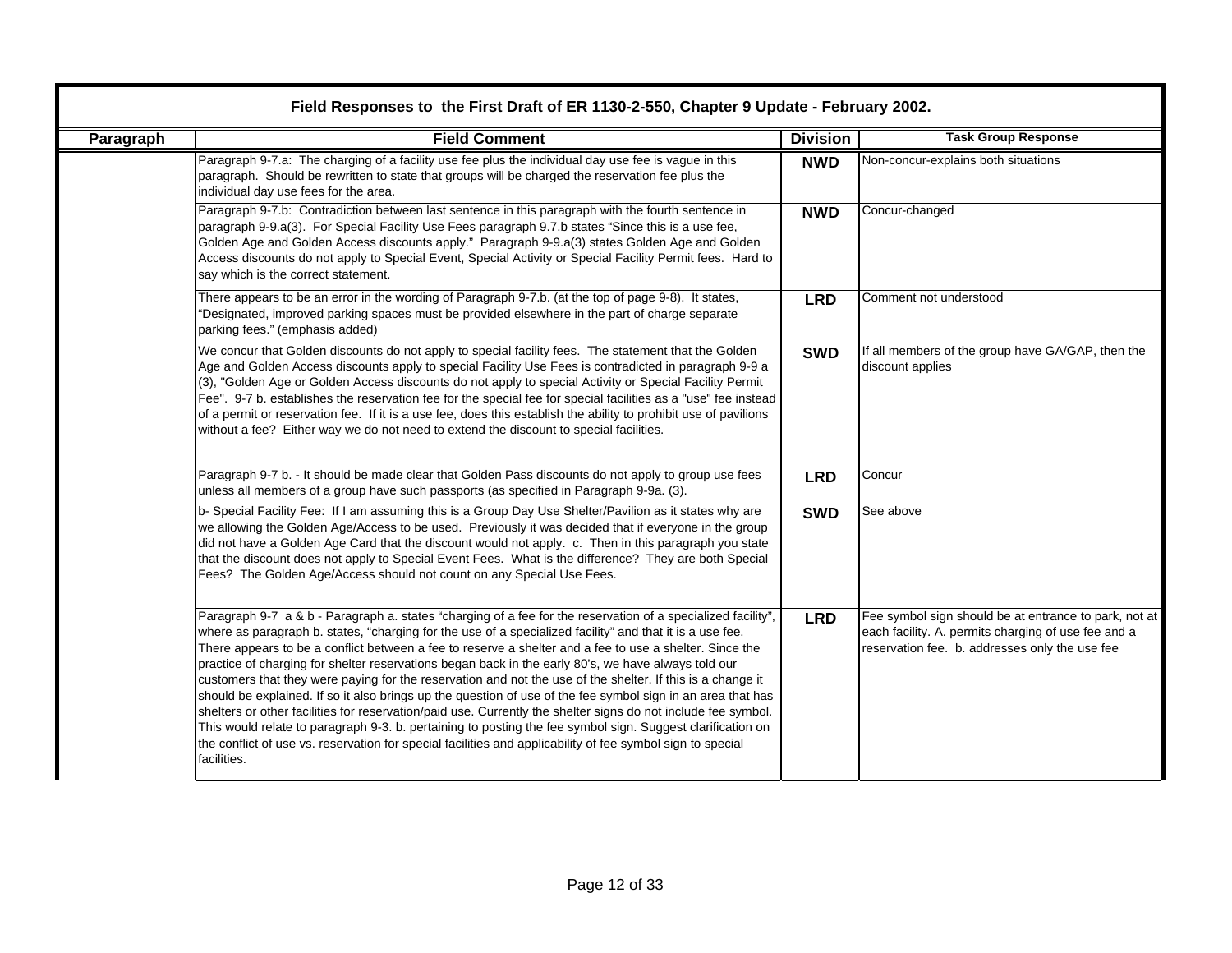|           | Field Responses to the First Draft of ER 1130-2-550, Chapter 9 Update - February 2002.                                                                                                                                                                                                                                                                                                                                                                                                                                                                                                                                                                                                                                                                                                                                                                    |                 |                                                                      |  |
|-----------|-----------------------------------------------------------------------------------------------------------------------------------------------------------------------------------------------------------------------------------------------------------------------------------------------------------------------------------------------------------------------------------------------------------------------------------------------------------------------------------------------------------------------------------------------------------------------------------------------------------------------------------------------------------------------------------------------------------------------------------------------------------------------------------------------------------------------------------------------------------|-----------------|----------------------------------------------------------------------|--|
| Paragraph | <b>Field Comment</b>                                                                                                                                                                                                                                                                                                                                                                                                                                                                                                                                                                                                                                                                                                                                                                                                                                      | <b>Division</b> | <b>Task Group Response</b>                                           |  |
|           | Paragraph 9-7.b. - The draft states that Golden Age and Golden Access discounts apply to Special Use<br>Fees. Paragraph 9-8.a. of EP 1130-2-550 (EP) states that the discounts do not apply to group use fees<br>unless all members of a group have such passports. Paragraph 9-9.a.(3) states that Golden Age<br>Passport or Golden Access discounts do not apply to Special Event, Special Activity or Special Facility<br>Permit fees. This is confusing. Current regulations have been interpreted to mean that entire groups of<br>picnic shelter users must be Golden cardholders in order to qualify for the discount. If shelters can be<br>rented by one cardholder for use by a group that does not qualify for the discount as a whole, there will<br>be a significant loss of our current shelter revenues. Recommend that this be clarified. | <b>LRD</b>      | Concur                                                               |  |
|           | ER paragraph 9-7.b. states that group picnic shelter fees are subject to Golden Age/Access discount.<br>Paragraph 9-9.a.(3) states that the discount does not apply to group use fees unless all members of the<br>group have such passports. We believe that group shelters should not be given the discount due to the<br>potential for abuse and the fact that very large groups are involved and a small percentage may be<br>eligible for discount.                                                                                                                                                                                                                                                                                                                                                                                                  | <b>NWD</b>      | Chances of all members having a GA/GAP is slim but<br>it can happen. |  |
|           | 9-7. b. - Special Facility Use Fee: This paragraph indicates that Golden Age/Access discounts apply.<br>However, page 9-8, paragraph 9-9.a.(3), indicates that the discount does not apply. If the discount is<br>allowed, shouldn't everyone in the group be required to have a Golden Age/Access Passport?                                                                                                                                                                                                                                                                                                                                                                                                                                                                                                                                              | <b>SAD</b>      | Concur-they all need one                                             |  |
|           | (9-7 b) discussing Special Use fees (group shelters) is confusing. Paragraph 9.7 b. seems to contradict<br>9.9 (3). 9.7b. states in part that "Since this is a use fee, Golden Age and Golden Access discounts<br>apply." This statement appears to be in disagreement with 9.9(3) which states that the reduction<br>applies only if all users are golden age/golden access holders.                                                                                                                                                                                                                                                                                                                                                                                                                                                                     | <b>NWD</b>      | non-concur but rewritten                                             |  |
|           | 9-7.c. - The minimum Special Event Fee of \$50 is too high. Historically we have had a range of from 0 to<br>\$100. Many of our projects have 25 to 30 small bass club tournaments (>15 boats) every year and<br>charge them less than \$50 which is fair given their impact on our operations.                                                                                                                                                                                                                                                                                                                                                                                                                                                                                                                                                           | <b>SPD</b>      | Non-concur-Meets OMB initiative                                      |  |
|           | Paragraph 9-7.c. - The draft ER establishes \$50 as a minimum Special Event Permit Fee. Suggest that<br>Districts be given authority to charge less than \$50 when the use is so minor in nature that it requires<br>little or no effort on the part of project staff (i.e., wedding ceremony held at project site).                                                                                                                                                                                                                                                                                                                                                                                                                                                                                                                                      | <b>LRD</b>      | If it's a minor event, don't issue a special event permit            |  |
|           | 9-7 c. We wholeheartly endorse increasing the special event permit fee to \$50. We would like to see<br>the rfegulation be very specific about application for an event that may occur over a period of many days.<br>For example, some fishing tournaments are set up to occur each, Tuesday night for 6-8 weeks. Should<br>one special event permit application fee cove all these nights? USACE should issue a nationwide news<br>release informing the public of the increase in the cost of Special Events Permits. We do notg want to<br>leave it up to the local project offices to take all the heat on this issue.                                                                                                                                                                                                                               | <b>SWD</b>      | See appendix N                                                       |  |
|           | Paragraph 9-7 c. - What criteria is being used to justify the increase? Suggest providing this information<br>to the districts and waiting until Appendix N (not provided), can be reviewed before finalizing any fee<br>increase for Special Event Permits.                                                                                                                                                                                                                                                                                                                                                                                                                                                                                                                                                                                              | <b>LRD</b>      | It has never been raised since it started.                           |  |
|           | Special events - states a permit fee of \$50 MAY be charged. Will there be a sliding scale, or flat fee of<br>\$50.                                                                                                                                                                                                                                                                                                                                                                                                                                                                                                                                                                                                                                                                                                                                       | <b>MVD</b>      | Appendix N allows you to charge more than \$50.00.                   |  |
|           | Paragraph 9-7.c(2): Appendix N of the referenced EP doesn't exist                                                                                                                                                                                                                                                                                                                                                                                                                                                                                                                                                                                                                                                                                                                                                                                         | <b>NWD</b>      | It is in the reg now but is being rewritten.                         |  |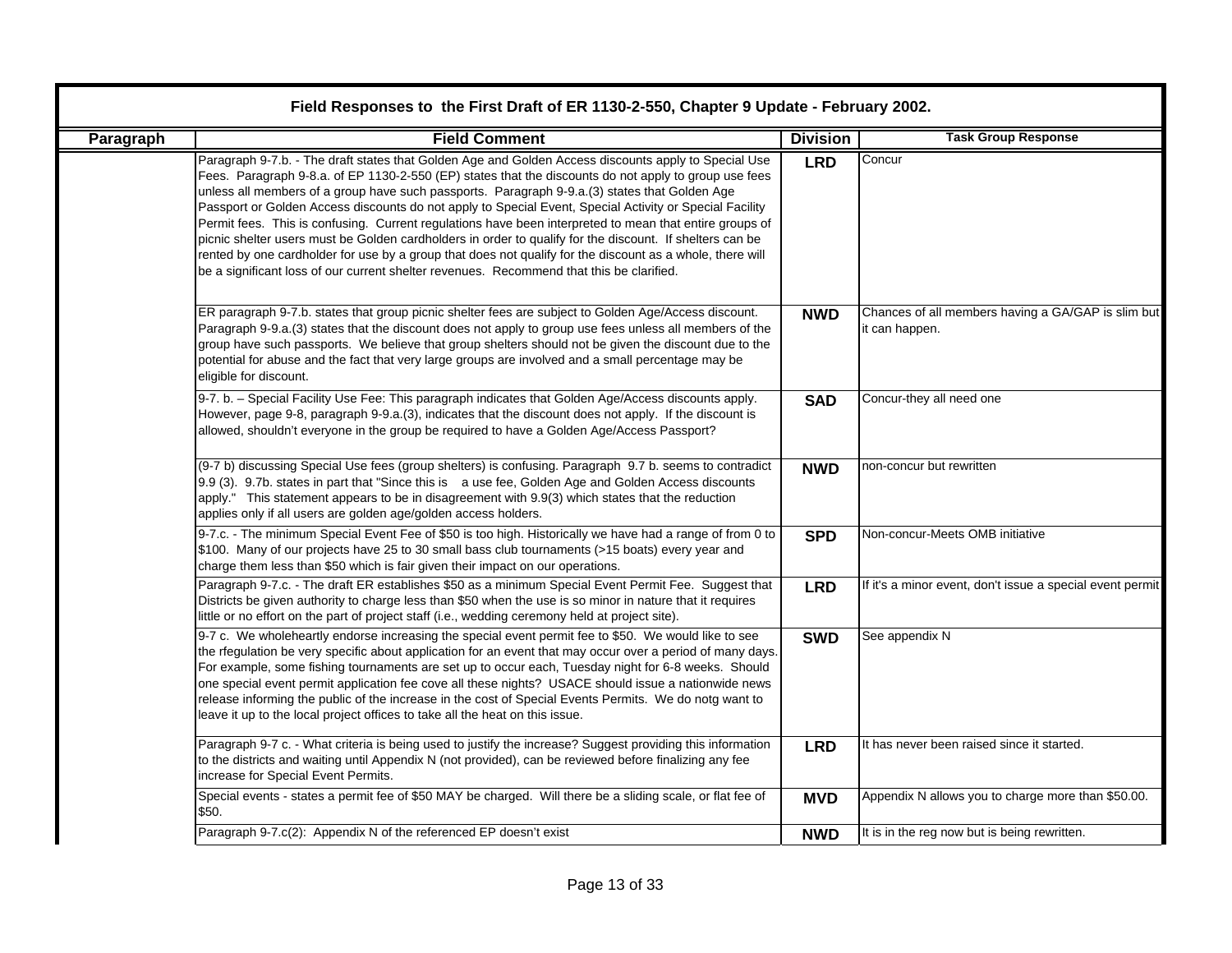|                                           | Field Responses to the First Draft of ER 1130-2-550, Chapter 9 Update - February 2002.                                                                                                                                                                                                                                                                                                                                                                                                                                                                                                                                                                                                                                                                                                                                                                                                                                                                                                                                                                                                                                                                                                                                                                                                                                                                                                                                                                                                                                                                                                        |                 |                                                                                                                                             |  |
|-------------------------------------------|-----------------------------------------------------------------------------------------------------------------------------------------------------------------------------------------------------------------------------------------------------------------------------------------------------------------------------------------------------------------------------------------------------------------------------------------------------------------------------------------------------------------------------------------------------------------------------------------------------------------------------------------------------------------------------------------------------------------------------------------------------------------------------------------------------------------------------------------------------------------------------------------------------------------------------------------------------------------------------------------------------------------------------------------------------------------------------------------------------------------------------------------------------------------------------------------------------------------------------------------------------------------------------------------------------------------------------------------------------------------------------------------------------------------------------------------------------------------------------------------------------------------------------------------------------------------------------------------------|-----------------|---------------------------------------------------------------------------------------------------------------------------------------------|--|
| Paragraph                                 | <b>Field Comment</b>                                                                                                                                                                                                                                                                                                                                                                                                                                                                                                                                                                                                                                                                                                                                                                                                                                                                                                                                                                                                                                                                                                                                                                                                                                                                                                                                                                                                                                                                                                                                                                          | <b>Division</b> | <b>Task Group Response</b>                                                                                                                  |  |
|                                           | Paragraph 9-7.c and .d: What is the difference between an Event Fee and Activity Fee? This is not<br>clear and should be clarified by examples.                                                                                                                                                                                                                                                                                                                                                                                                                                                                                                                                                                                                                                                                                                                                                                                                                                                                                                                                                                                                                                                                                                                                                                                                                                                                                                                                                                                                                                               | <b>NWD</b>      | Examples are included in EP and appendix N                                                                                                  |  |
| 9-8 Other<br>Equipment,                   | Paragraph 9-8: Are the "other" fees identified in this opening paragraph limited to campgrounds only as<br>in the paragraph 908.b below? This isn't clear and needs clarification.                                                                                                                                                                                                                                                                                                                                                                                                                                                                                                                                                                                                                                                                                                                                                                                                                                                                                                                                                                                                                                                                                                                                                                                                                                                                                                                                                                                                            | <b>NWD</b>      | No 9-8, 9-8b.                                                                                                                               |  |
| <b>Facilities, and</b><br><b>Services</b> | Paragraph 9-8 - It should be made clear that the Golden pass discount does not apply to firewood, ice,<br>laundry machines, and equipment rentals.                                                                                                                                                                                                                                                                                                                                                                                                                                                                                                                                                                                                                                                                                                                                                                                                                                                                                                                                                                                                                                                                                                                                                                                                                                                                                                                                                                                                                                            | <b>LRD</b>      | Concur                                                                                                                                      |  |
|                                           | 9-8 Other Equipment, Facilities and Services: What about sporting equipment??                                                                                                                                                                                                                                                                                                                                                                                                                                                                                                                                                                                                                                                                                                                                                                                                                                                                                                                                                                                                                                                                                                                                                                                                                                                                                                                                                                                                                                                                                                                 | <b>SWD</b>      | Yes, it can be rented out                                                                                                                   |  |
|                                           | paragraph 9-8, Other Equipment, Facilities, and Services: Are fees charged for equipment, facilities and<br>services in recreation areas or campgrounds considered recreation use fees? Since these items are<br>included in the Draft ER under Chapter 9 Recreation Use Fees, one would consider them recreation use<br>fees. However, this conflicts with CEFMS accounting guidance that specifies firewood and ice, sales<br>and laundry fees are not considered recreation revenues and are to be accounted for as miscellaneous<br>income or "other fees". Also, in draft EP 1130-2-550, paragraph 9-9.c., guidance indicates that all<br>income derived from fee collection will be deposited into Special Receipt Account 96-145005.4 (96 x<br>5007). Does this include fees for equipment, facilities and services? A statement should be added to<br>this paragraph and paragraph 9-7 of the draft EP that indicates Golden Age/Access discounts do not<br>apply.                                                                                                                                                                                                                                                                                                                                                                                                                                                                                                                                                                                                                    | <b>SAD</b>      | NRRS POS items are automatically credited to the<br>correct accounts. Non-NRRS parks should follow<br>CEFMS guidance. Covered in 9-9 of EP. |  |
|                                           | Paragraph 9-8.a: Last sentence, replace the word "charges" with "charged".                                                                                                                                                                                                                                                                                                                                                                                                                                                                                                                                                                                                                                                                                                                                                                                                                                                                                                                                                                                                                                                                                                                                                                                                                                                                                                                                                                                                                                                                                                                    | <b>NWD</b>      | Concur                                                                                                                                      |  |
|                                           | ER paragraph 9-8.a. indicates that a separate fee for showers should not be charged individuals that<br>have already paid a camping fee. Due to the design of our recreation areas, day users and campers<br>share many facilities. It would not be possible to distinguish between the users of the showers (which<br>now are all fee).                                                                                                                                                                                                                                                                                                                                                                                                                                                                                                                                                                                                                                                                                                                                                                                                                                                                                                                                                                                                                                                                                                                                                                                                                                                      | <b>NWD</b>      |                                                                                                                                             |  |
|                                           | 9-8. Other Equipment Facilities and Services paragraph b, (page 9-7). This policy is in conflict with our<br>newly established extra vehicle fee as most of our parking is located at sites.                                                                                                                                                                                                                                                                                                                                                                                                                                                                                                                                                                                                                                                                                                                                                                                                                                                                                                                                                                                                                                                                                                                                                                                                                                                                                                                                                                                                  | <b>SWD</b>      | Corps charges by site, not vehicle. Extra vehicle fee is<br>for alternate parking spaces.                                                   |  |
|                                           | 9-8, b. "Parking fees in campgrounds may be charged for users' vehicles parked in designated,<br>improved parking spaces other than the campsite. No separate parking fees may be charged for user<br>vehicles parked on the campsite in accordance with the established vehicle carrying capacity." Charging<br>extra vehicle fees (all vehicles that are not the main camping unit) regardless of where they park,<br>including the camp pad, is consistent with what other agencies in our area is charging (per the fee<br>comparisons). Other agencies charge a main camping unit fee and \$5-\$7 fee for all extra vehicles.<br>Where the extra vehicle parks, should be a local management decision, not a nation-wide regulation.<br>Extra vehicle fees is a management tool. The carrying capacity for each site is the amount of people.<br>Site length and type determines how many cars can be at that camp pad. There is minimal opportunity<br>for "overflow parking" in established parks. Eight people are allowed on each site, they can drive out in<br>one van (our preference for wear on the roads, traffic in the park, contact at the gatehouse upon<br>entrance) or they can each drive<br>out separately in 8 vehicles. The extra vehicle fee is a management tool to curb the amount of vehicles<br>that enter our park. Each vehicle entering the park should be charged a fee for the time it takes a gate<br>attendant to process their permit, the time it takes to maintain records on vehicles in the park, traffic<br>control and wear and tear on the road. | <b>NWD</b>      | HQ policy - carrying capacity of site should be<br>determined before fee for that site is set                                               |  |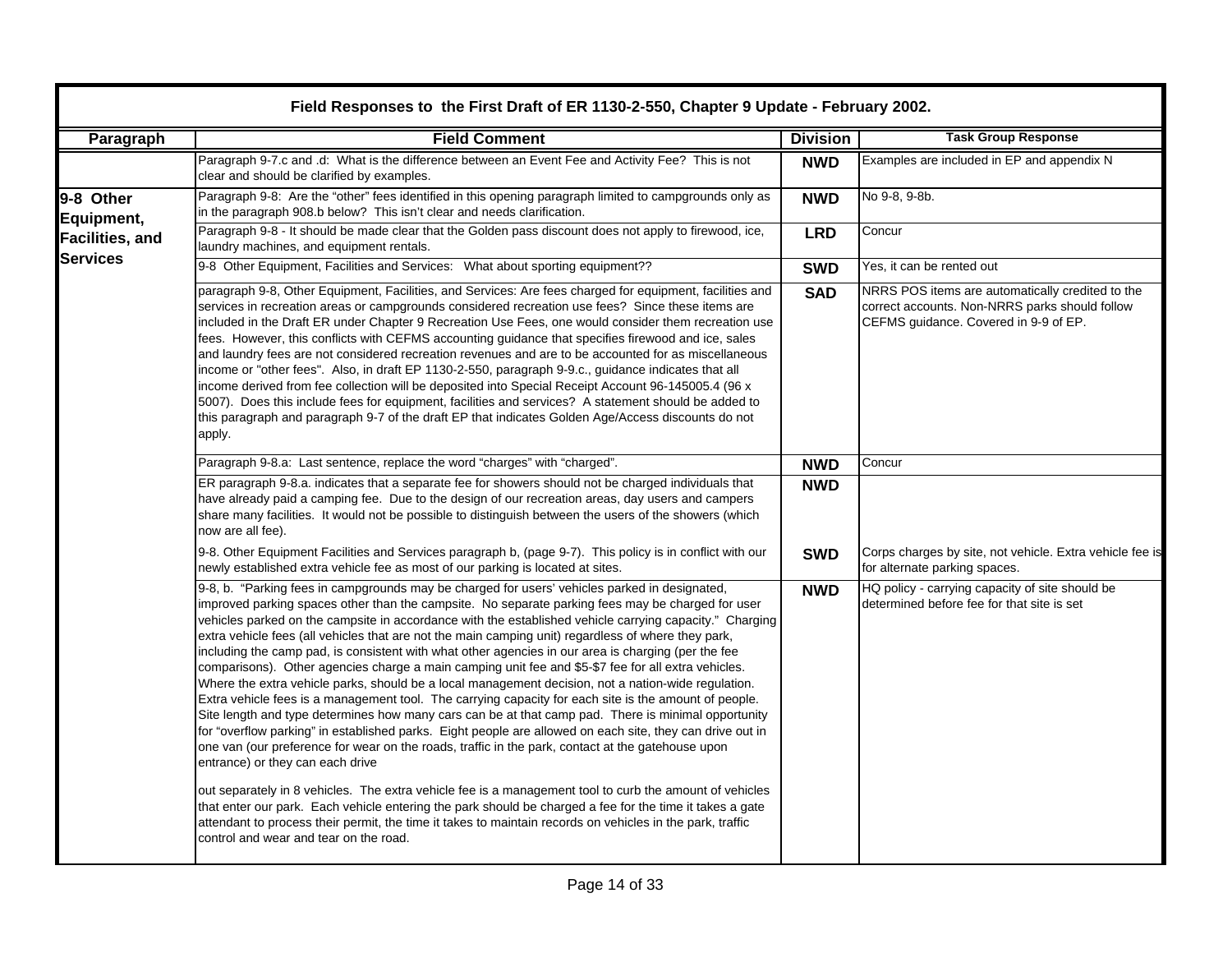| Field Responses to the First Draft of ER 1130-2-550, Chapter 9 Update - February 2002. |                                                                                                                                                                                                                                                                                                                                                                                                                                                                                                                                                                  |                 |                                                                      |  |
|----------------------------------------------------------------------------------------|------------------------------------------------------------------------------------------------------------------------------------------------------------------------------------------------------------------------------------------------------------------------------------------------------------------------------------------------------------------------------------------------------------------------------------------------------------------------------------------------------------------------------------------------------------------|-----------------|----------------------------------------------------------------------|--|
| Paragraph                                                                              | <b>Field Comment</b>                                                                                                                                                                                                                                                                                                                                                                                                                                                                                                                                             | <b>Division</b> | <b>Task Group Response</b>                                           |  |
| 9-9 Discounts                                                                          | 9-9.a.(1). "Permanent Residents" needs to be defined. We have had Canadian citizens with only a<br>Canadian driver's license show up with Golden Age/Access cards. They indicated they received the<br>cards because they were permanent residents (spent more than 6 months out of the year in the United<br>States). If this cannot be easily defined can we remove the wording "permanent residents" from the<br>eligibility statement.                                                                                                                       | <b>SAD</b>      | Per DOI language, not necessary                                      |  |
|                                                                                        | 9-9 a (1). Are there plans to develop a Corps-wide database for the Golden Age Passports? Presently,<br>there is no reasonable way to keep up with them once they are issued.                                                                                                                                                                                                                                                                                                                                                                                    | <b>SWD</b>      | No, not feasible or cost effective.                                  |  |
|                                                                                        | 9-9. Discounts. a. (2) Free, lifetime Golden Access Passports<br>Suggest adding: That like Golden Age passport applicants, Golden Access                                                                                                                                                                                                                                                                                                                                                                                                                         | <b>NWD</b>      | No, Golden Age passport is not like Golden Access                    |  |
|                                                                                        | 9-9 a (2). Are there plans to develop a Corps-wide database for the Golden Access Passports?<br>Presently, there is no reasonable way to keep up with them once they are issued.                                                                                                                                                                                                                                                                                                                                                                                 | <b>SWD</b>      | Nonconcur, not cost effective                                        |  |
|                                                                                        | Paragraph 9-9.a(3): Second from last sentence lists a "Special Facility Permit Fee". There was a<br>'Special Facility Use Fee" identified in the previous section, but no "Special Facility Permit Fee". We<br>strongly recommend elimination of the word "special" from this document and refer only to the types of<br>fees such as a Facility Use Fee.                                                                                                                                                                                                        | <b>NWD</b>      | Concur-eliminated "special facility permit."                         |  |
|                                                                                        | Paragraph 9-9 a. (3) - This paragraph indicates that the GAPPs do not apply to Special Facility Permit<br>Fees. Paragraph 9.7b. indicates that GAPP discounts do apply. This is either a conflict or not written<br>clearly as to the intent. In the past, group shelters were assumed to be special facilities, and a GAPP<br>discount could be obtained if all members had one (which has never happened or probably never will).<br>Suggest changing the wording to Special Facility Use Fee instead of special Facility Permit Fees.                         | <b>LRD</b>      | Concur                                                               |  |
|                                                                                        | ER Page 9-8 & EP Page 9-8, Golden Age/Access Discounts for Group Areas. States the discount is<br>only applicable if all members of the group have a card. Is this only in NRRS areas or does it apply to<br>group areas not in NRRS such as Class "B" group areas?                                                                                                                                                                                                                                                                                              | <b>MVD</b>      | All areas where fee is charged                                       |  |
|                                                                                        | Chapter 9-9 Discounts Page 9-8: (4) The duplicate must be purchased at the same time as the original<br>passinclude in here "by the same individual."                                                                                                                                                                                                                                                                                                                                                                                                            | <b>MVD</b>      | Non-Concur-change made to allow purchase of<br>duplicate later       |  |
|                                                                                        | ER Page 9-8 & EP Page 9-8, Documentation of GAP's and GAC's issued. Both state that ENG Form<br>4840 will be filled out for each issued. This is in addition to recording them on ENG Form 4468-R. I<br>hope what they meant to say is that the 4840 will be filled out if the person doesn't have proper<br>documentation. If they actually said what they meant, it's ridiculous. Further, I don't think we should use<br>the form for issuing Access cards. They should be able to provide proof of disability in order to receive a<br>lifetime of discount. | <b>MVD</b>      | Concur must use form 4840 per HQ if proof is not<br>presented.       |  |
| 9-10. Accounting                                                                       | Paragraph 9-10.b: Clarification between the first and second sentences is needed. Suggest "Refunds<br>for recreation use fees may be authorized for legitimate reasons at the discretion of the Operations<br>Manager and will be made through a letter request to the district office. No refunds may be made at the<br>lake.".                                                                                                                                                                                                                                 | <b>NWD</b>      | Nonconcur-not in accordance with NRRS                                |  |
|                                                                                        | 9-10 Accounting, paragraph d, Refunds (page 9-9). Recommend last sentence to read " NRRS<br>Operating Procedure Manual regarding refunds should be considered before local policy is established to<br>minimize customer confusion."                                                                                                                                                                                                                                                                                                                             | <b>SWD</b>      | Non-concur-Every OM does not need to have their<br>own refund policy |  |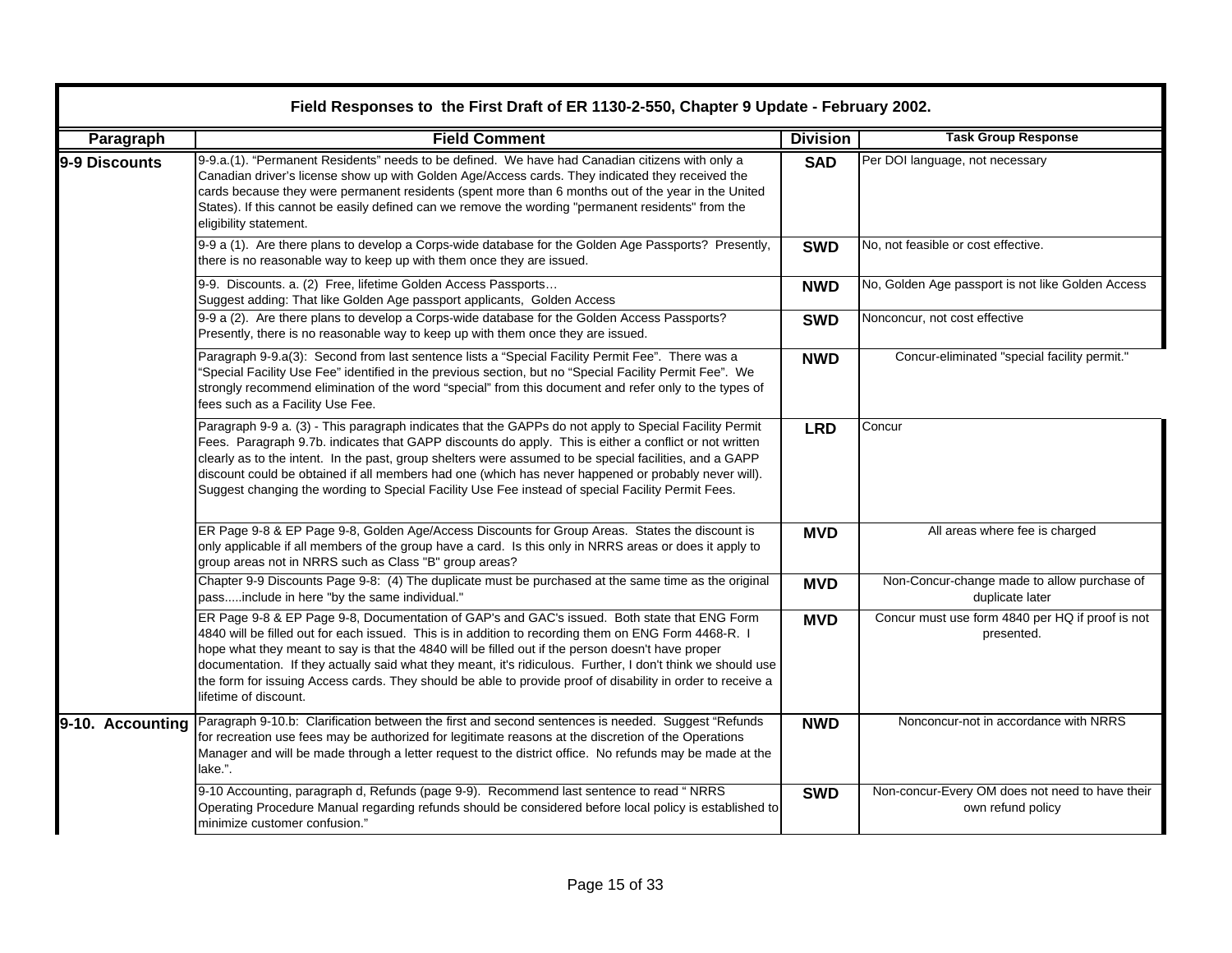|                                    | Field Responses to the First Draft of ER 1130-2-550, Chapter 9 Update - February 2002.<br><b>Field Comment</b>                                                                                                                                                                                                                                                                                                                                                                                                                                                                                                                                                      |                               | <b>Task Group Response</b>                                                                                                                                                     |
|------------------------------------|---------------------------------------------------------------------------------------------------------------------------------------------------------------------------------------------------------------------------------------------------------------------------------------------------------------------------------------------------------------------------------------------------------------------------------------------------------------------------------------------------------------------------------------------------------------------------------------------------------------------------------------------------------------------|-------------------------------|--------------------------------------------------------------------------------------------------------------------------------------------------------------------------------|
| Paragraph                          | paragraph 9-10.d. Refunds: The refund policy needs to be more tightly controlled. The current wording<br>refunds may be authorized for legitimate reasons at the Operations Manager's discretion" is extremely"<br>vague and will establish inconsistent refund policies from project to project throughout the Corps. We<br>should keep our existing policy that allows refunds to be authorized only in cases of an emergency. As<br>O&M funding continues to be flat, we need to ensure our policies help not hurt our ability to maximize<br>and leverage scarce resources. Our current policy is appropriate and consistent with similar service<br>providers. | <b>Division</b><br><b>SAD</b> | 'Emergency" was deleted when NRRS began. NRRS<br>and non-NRRS parks should be treated the same.                                                                                |
|                                    | paragraph 9-10-d. (2): Is there any way our lake projects could issue refunds directly to the customer in<br>the form of VISA Checks? This would eliminate the huge administrative effort and cost currently<br>associated with refunds. We are spending hundreds of dollars in order to provide a refund of \$20. Our<br>current process for issuing refunds does not make good business sense.                                                                                                                                                                                                                                                                    | <b>SAD</b>                    | Money would come from wrong account if VISA chack<br>was used, processing cost for VISA checks also.<br>Also fee money belongs to treasury until appropriated<br>back to Corps |
|                                    | 9-10 Accounting, paragraph e, Credit Vouchers, (page 9-9). Recommend second sentence read, "Credit<br>vouchers are for NRRS." Recommend adding the following change to the last sentence "used/ issued in<br>accordance with NRRS Operating Procedure Manual."                                                                                                                                                                                                                                                                                                                                                                                                      | <b>SWD</b>                    | Non-concur-credit vouchers are history for the NRRS<br>but will remain an option for non-NRRS parks.                                                                           |
|                                    | 9-10.e. - The trademark "TM" has been left off of NRRS.                                                                                                                                                                                                                                                                                                                                                                                                                                                                                                                                                                                                             | <b>SPD</b>                    | Concur-changed                                                                                                                                                                 |
|                                    | Paragraph 9-10.e - The draft indicates that credit vouchers are not given for fees collected through the<br>NRRS. The NRRS Operating Procedures Manual includes directions on how to secure a credit voucher<br>for reservations made through the NRRS. This appears to be a contradiction in policy. It is also noted<br>that Paragraph 9-10.e. references paragraph 9-9f. of the EP, which should be paragraph 9-9.e.                                                                                                                                                                                                                                             | <b>LRD</b>                    | Non-concur-Credit vouchers are history in NRRS                                                                                                                                 |
|                                    | paragraph 9-10-e. Credit Vouchers: Credit vouchers should be totally eliminated from our program.<br>These are being eliminated from the NRRS. Why not just issue a free camping pass as described in EP<br>1130-2-550, page 9-3, paragraph 9-3, f. (3). Also, this ER needs to have a brief paragraph added that<br>describes the "free camping pass program.)                                                                                                                                                                                                                                                                                                     | <b>SAD</b>                    | Difference in cost(credit voucher for defined amount<br>of money), free camping pass might not be of equal<br>value.                                                           |
|                                    | 9-10.e discusses credit vouchers. Is the NRRS still issuing credit vouchers? Bev is under the impression<br>we had quit using them.                                                                                                                                                                                                                                                                                                                                                                                                                                                                                                                                 | <b>NWD</b>                    | Credit vouchers are history in NRRS                                                                                                                                            |
| 9-11. Security<br><b>IMeasures</b> | 9-11. Security Measures, (page 9-9). Unable to find this reference, "AR 37-103."                                                                                                                                                                                                                                                                                                                                                                                                                                                                                                                                                                                    | <b>SWD</b>                    | AR-37-2-10 Chapter 4                                                                                                                                                           |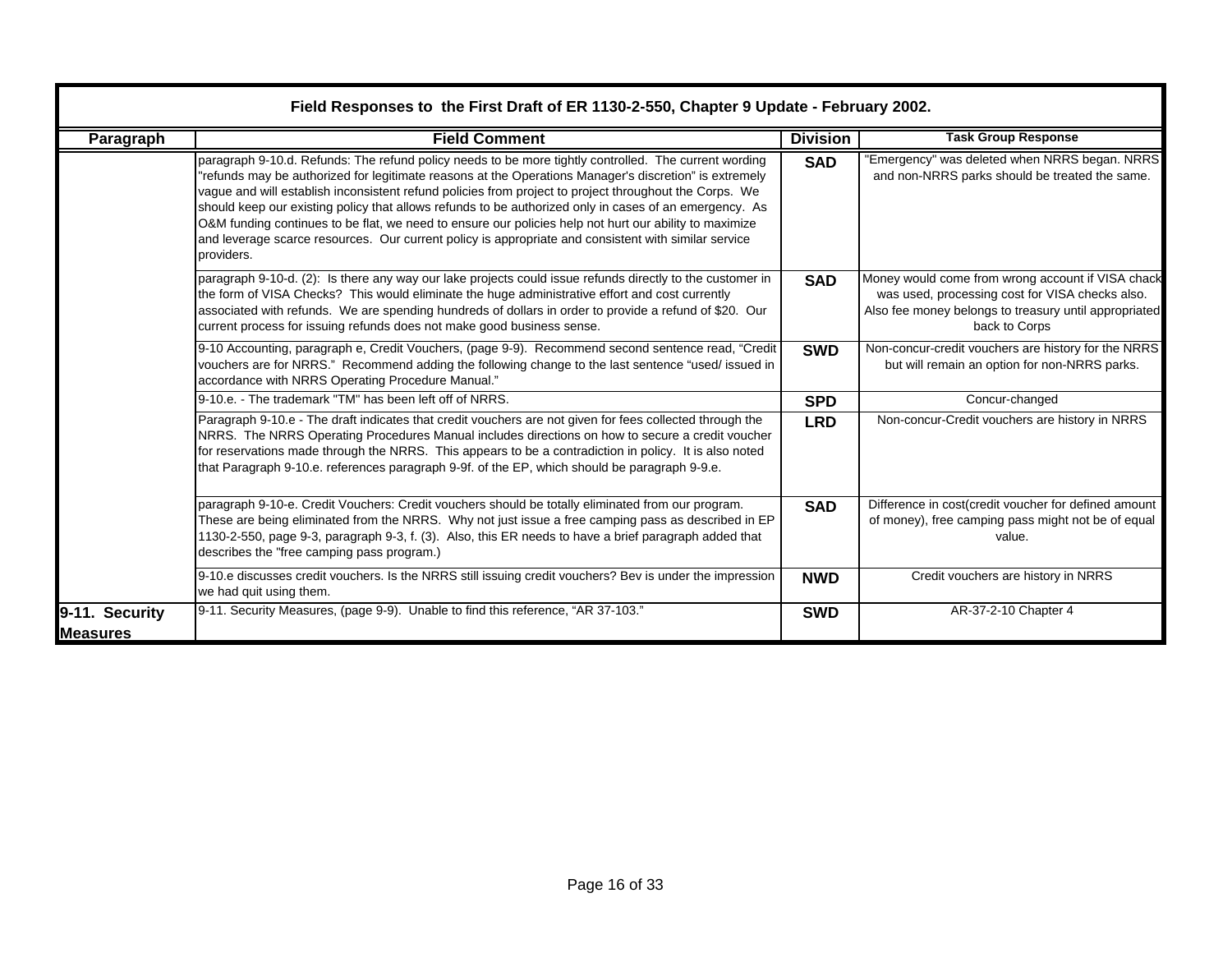| Field Responses to the First Draft of EP 1130-2-550, Chapter 9 Update - February 2002 |                                                                                                                                                                                                                                                                                                                                                                                                                                                                                                                                             |                 |                                                                                            |
|---------------------------------------------------------------------------------------|---------------------------------------------------------------------------------------------------------------------------------------------------------------------------------------------------------------------------------------------------------------------------------------------------------------------------------------------------------------------------------------------------------------------------------------------------------------------------------------------------------------------------------------------|-----------------|--------------------------------------------------------------------------------------------|
| Paragraph                                                                             | <b>Field Comment</b>                                                                                                                                                                                                                                                                                                                                                                                                                                                                                                                        | <b>Division</b> | <b>Task Group Response</b>                                                                 |
| 9-1. Purpose                                                                          | No comments received on this paragraph.                                                                                                                                                                                                                                                                                                                                                                                                                                                                                                     |                 |                                                                                            |
| 9-2. Goals                                                                            | No comments received on this paragraph.                                                                                                                                                                                                                                                                                                                                                                                                                                                                                                     |                 |                                                                                            |
| 9-3. Policy                                                                           | EP 9-3.a. - Why is the fee recommendation required every year when the recommendation is for two<br>years? Also, fee recommendations should be required earlier due to NRRS requirements of fee schedule.                                                                                                                                                                                                                                                                                                                                   | <b>SPD</b>      | Non-concur-required by policy                                                              |
|                                                                                       | 9-3a "The District Commander will provide the proposed schedule of use fees for the next two years to the<br>Major Support Command Commander no later than Sept. 1 each year."<br>Two years is too early. Local parks often don't change fees until January 1 each year, if that early. How<br>can we assure comparable fees for comparable facilities and services when we set fees 2 years in<br>advance?<br>We recognize that we are already required to set fees early to meet NRRS inventory deadlines, but two<br>years is too early. | <b>NWD</b>      | Non-concur-required by policy                                                              |
|                                                                                       | paragraph 9-3.a. This paragraph requires MSC approval/disapproval of the districts proposed fee<br>schedules. This authority should be delegated to District Commanders. The MSC's role should be to<br>establish a procedure for periodic review/audit of the districts' processes used to establish and approve fee<br>schedules. Also, the term "summer months" should be changed to "peak recreation season".                                                                                                                           | <b>SAD</b>      | Non-concur-required by policy                                                              |
|                                                                                       | 9-3b. How can we assure that we are comparable if we set fees two years in advance?                                                                                                                                                                                                                                                                                                                                                                                                                                                         | <b>NWD</b>      | You submit fees every year so you can adjust them                                          |
|                                                                                       | Paragraph 9-3.c: First sentence is confusing and not clear. Suggest replacing the sentence with "Corps<br>districts in states with more than one district should coordinate fees.".                                                                                                                                                                                                                                                                                                                                                         | <b>NWD</b>      | Non-concur language is clear                                                               |
|                                                                                       | Paragraph 9-3.c: What does retention of the data for 2 years have to do with an accurate comparison?<br>The comparison is a process and the data collection is a first step. The comparison itself is the result and<br>justification of that process. We don't keep draft letters to members of Congress; we only retain the final<br>letter. If there is a logical reason for this retention it should be explained. If this requirement is just there<br>because it was a requirement in the last version it should be dropped.          | <b>NWD</b>      | Keep for 2 years to answer congrssional inquiries,<br>provide a record that can be tracked |
|                                                                                       | Paragraph 9-3.c(1 through 11): Suggest placing list in a priority order, so the priority is clear to those who<br>will use this list for setting fees.                                                                                                                                                                                                                                                                                                                                                                                      | <b>NWD</b>      | Non-concur-all equal priority and some may not<br>apply or be available                    |
|                                                                                       | paragraph 9-3.c.(11). The reference should read "Chapter 9, paragraph 9-2 of ER 1130-2-550." There is<br>no paragraph 9-2.a.                                                                                                                                                                                                                                                                                                                                                                                                                | <b>SAD</b>      | Concur-changed                                                                             |
|                                                                                       | 9-3d. There should be a standard in place for fees to be terminated if revenues are marginal. If it's<br>basically a wash or if it doesn't solve a management problem, then it's not cost-effective or wise to spend<br>our manpower collecting fees.                                                                                                                                                                                                                                                                                       | <b>NWD</b>      |                                                                                            |
|                                                                                       | paragraph 9-3.e. - Exceptions: The decision to include an area in the fee program where the costs to<br>collect fees exceed the revenue should not require MSC Command approval. The approval level should be<br>at the District                                                                                                                                                                                                                                                                                                            | <b>SAD</b>      | Non-concur-MSC's retain fee approval per HQ                                                |
|                                                                                       | 9-3 f. We like the idea of free Camping Passes as a marketing tool. We recommend expanding the idea<br>to include Annual Passes, as well.                                                                                                                                                                                                                                                                                                                                                                                                   | <b>SWD</b>      | Non-concur-not marketing                                                                   |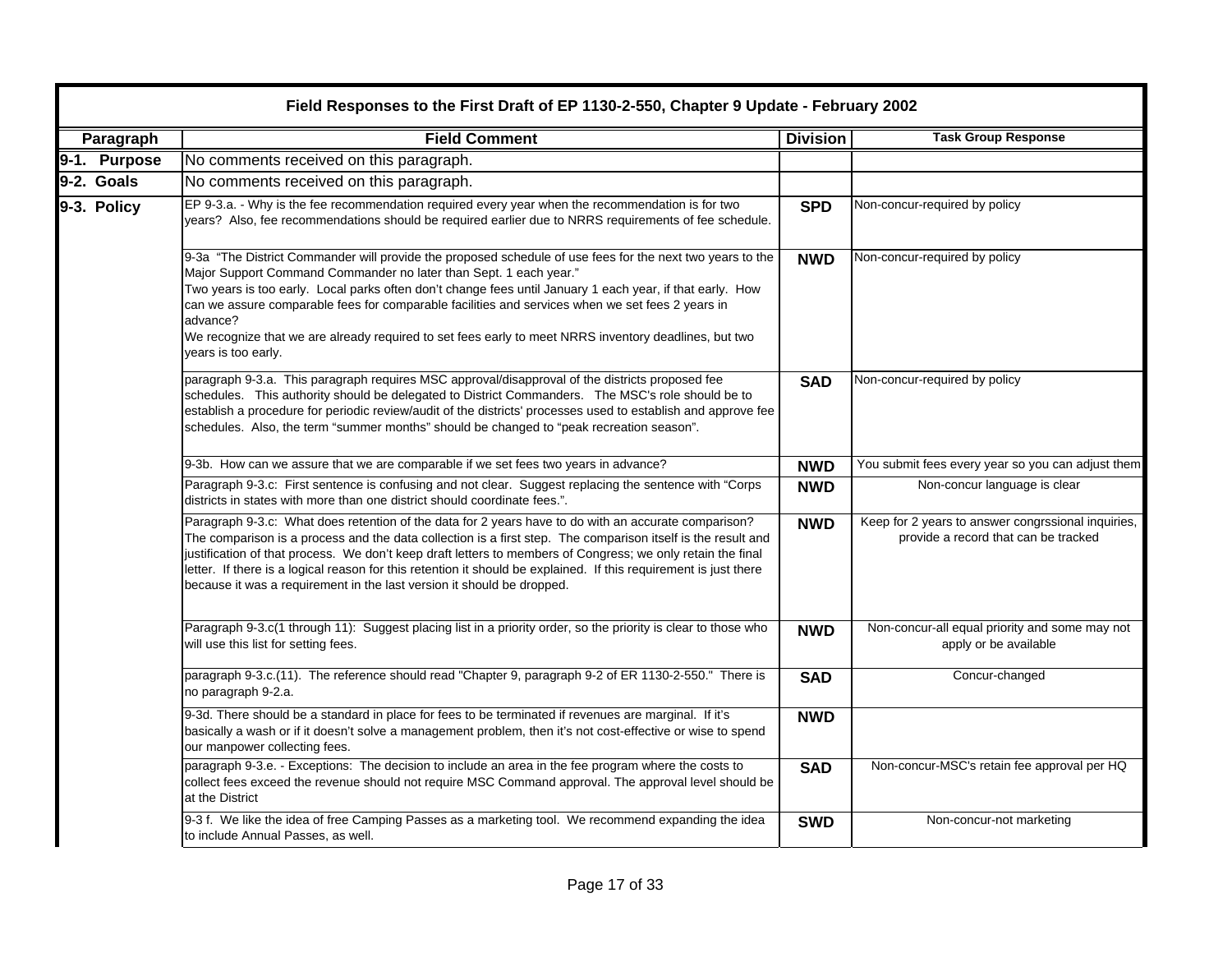|                  | Field Responses to the First Draft of EP 1130-2-550, Chapter 9 Update - February 2002                                                                                                                                                                                                                                                                                                                                                                                                                                                                                                                                                                                                                                                                                                                                                                                                                                                                                                                                                                                                                                                                                                                                                                                                                                                                                                                                                                                                                                |                 |                                                                                                                                                                  |  |  |
|------------------|----------------------------------------------------------------------------------------------------------------------------------------------------------------------------------------------------------------------------------------------------------------------------------------------------------------------------------------------------------------------------------------------------------------------------------------------------------------------------------------------------------------------------------------------------------------------------------------------------------------------------------------------------------------------------------------------------------------------------------------------------------------------------------------------------------------------------------------------------------------------------------------------------------------------------------------------------------------------------------------------------------------------------------------------------------------------------------------------------------------------------------------------------------------------------------------------------------------------------------------------------------------------------------------------------------------------------------------------------------------------------------------------------------------------------------------------------------------------------------------------------------------------|-----------------|------------------------------------------------------------------------------------------------------------------------------------------------------------------|--|--|
| <b>Paragraph</b> | <b>Field Comment</b>                                                                                                                                                                                                                                                                                                                                                                                                                                                                                                                                                                                                                                                                                                                                                                                                                                                                                                                                                                                                                                                                                                                                                                                                                                                                                                                                                                                                                                                                                                 | <b>Division</b> | <b>Task Group Response</b>                                                                                                                                       |  |  |
|                  | The word "Fee" should be capitalized in what currently reads "U.S. fee Area" in Paragraph 9-3.f.(2) of the<br>EP on page 9-3.                                                                                                                                                                                                                                                                                                                                                                                                                                                                                                                                                                                                                                                                                                                                                                                                                                                                                                                                                                                                                                                                                                                                                                                                                                                                                                                                                                                        | <b>LRD</b>      |                                                                                                                                                                  |  |  |
|                  | Paragraph 9-3.f(3): On what basis are the free camping passes issued? Suggest giving some examples.<br>To whom are they given – how do we avoid the appearance of rewarding our friends? How many is a<br>"limited number"?                                                                                                                                                                                                                                                                                                                                                                                                                                                                                                                                                                                                                                                                                                                                                                                                                                                                                                                                                                                                                                                                                                                                                                                                                                                                                          | <b>NWD</b>      | Concur-examples given OM decision on limited<br>number given                                                                                                     |  |  |
|                  | 9-3 General Fees, paragraph f (3) (page 9-3). How do we procure camping passes?                                                                                                                                                                                                                                                                                                                                                                                                                                                                                                                                                                                                                                                                                                                                                                                                                                                                                                                                                                                                                                                                                                                                                                                                                                                                                                                                                                                                                                      | <b>SWD</b>      | <b>District office</b>                                                                                                                                           |  |  |
|                  | 9-3.f.(3) - This could potentially cause problems with parks that are under the NRRS system. Recommend<br>that either the option be removed or some type of wording be added to exclude campgrounds with NRRS.                                                                                                                                                                                                                                                                                                                                                                                                                                                                                                                                                                                                                                                                                                                                                                                                                                                                                                                                                                                                                                                                                                                                                                                                                                                                                                       | <b>SPD</b>      | EP states they cannot be used on reservable site                                                                                                                 |  |  |
|                  | Paragraph 9-3 General Fees, f. Public Relations, (3) - "A limited number of free Camping Passes may be<br>issued for the purposes of marketing recreation opportunities to potential users. To reduce confusion,<br>these coupons should not be referred to as "vouchers". Each coupon will be valid for no more than a year<br>from the date of issuance. A camping coupon may be used only within the issuing District. The issuing<br>project must keep a record of each coupon issued, including the date, value, recipient, and reason for<br>issuance. Incoming coupons must be retained by the receiving project for end-of-season evaluation. The<br>program should be evaluated for effectiveness on an annual basis. Each District may produce and<br>distribute a camping coupon for their projects' use. Each coupon will be numbered, and the Operations<br>Manager will authorize the number of camping coupons issued per season in accordance with the District's<br>established schedule of use fees. The Operations Manager will authorize each camping coupon issued. "<br>HQUSACE should define "potential users." and provide guidance on who qualifies as "potential user" This<br>could be interpreted as permits for Volunteer Campground Hosts, Beach Hosts or other volunteers who are<br>not paid for assisting the project but who offer significant services to the project. This free camping<br>coupon appears to be an advertising gimmick to draw new customers to our campgrounds. | <b>LRD</b>      | Coupons are to be used as stated in the ER and<br>EP. Tracking Comment: disagree, should not be a<br>considerable amount of tracking. Is delegated to the<br>OM. |  |  |
|                  | How will the Free Camping Coupons be incorporated into the NRRS system? This will present the same<br>problems encountered with the AUPS vouchers and the NRRS?<br>The free coupon system will require a considerable amount of tracking by the primary fee cashier. Has this                                                                                                                                                                                                                                                                                                                                                                                                                                                                                                                                                                                                                                                                                                                                                                                                                                                                                                                                                                                                                                                                                                                                                                                                                                        |                 |                                                                                                                                                                  |  |  |
|                  | been studied to identify it as a cost effective technique?                                                                                                                                                                                                                                                                                                                                                                                                                                                                                                                                                                                                                                                                                                                                                                                                                                                                                                                                                                                                                                                                                                                                                                                                                                                                                                                                                                                                                                                           |                 |                                                                                                                                                                  |  |  |
|                  | If we are going to use this coupon idea, it should be delegated to the Resource Manager at the project level                                                                                                                                                                                                                                                                                                                                                                                                                                                                                                                                                                                                                                                                                                                                                                                                                                                                                                                                                                                                                                                                                                                                                                                                                                                                                                                                                                                                         |                 |                                                                                                                                                                  |  |  |
|                  | Paragraph 9-3 f.(3) - The draft contains provisions for issuing free camping passeses. Free camping<br>passes could also be an effective public relations factor in instances when an error occurs with an NRRS<br>reservation. Also recommend adding some discussion of how this will interface with NRRS call centers if<br>reservable sites are offered through the coupon program.                                                                                                                                                                                                                                                                                                                                                                                                                                                                                                                                                                                                                                                                                                                                                                                                                                                                                                                                                                                                                                                                                                                               | <b>LRD</b>      | Cannot use through NRRS call center or for<br>reservable sites.                                                                                                  |  |  |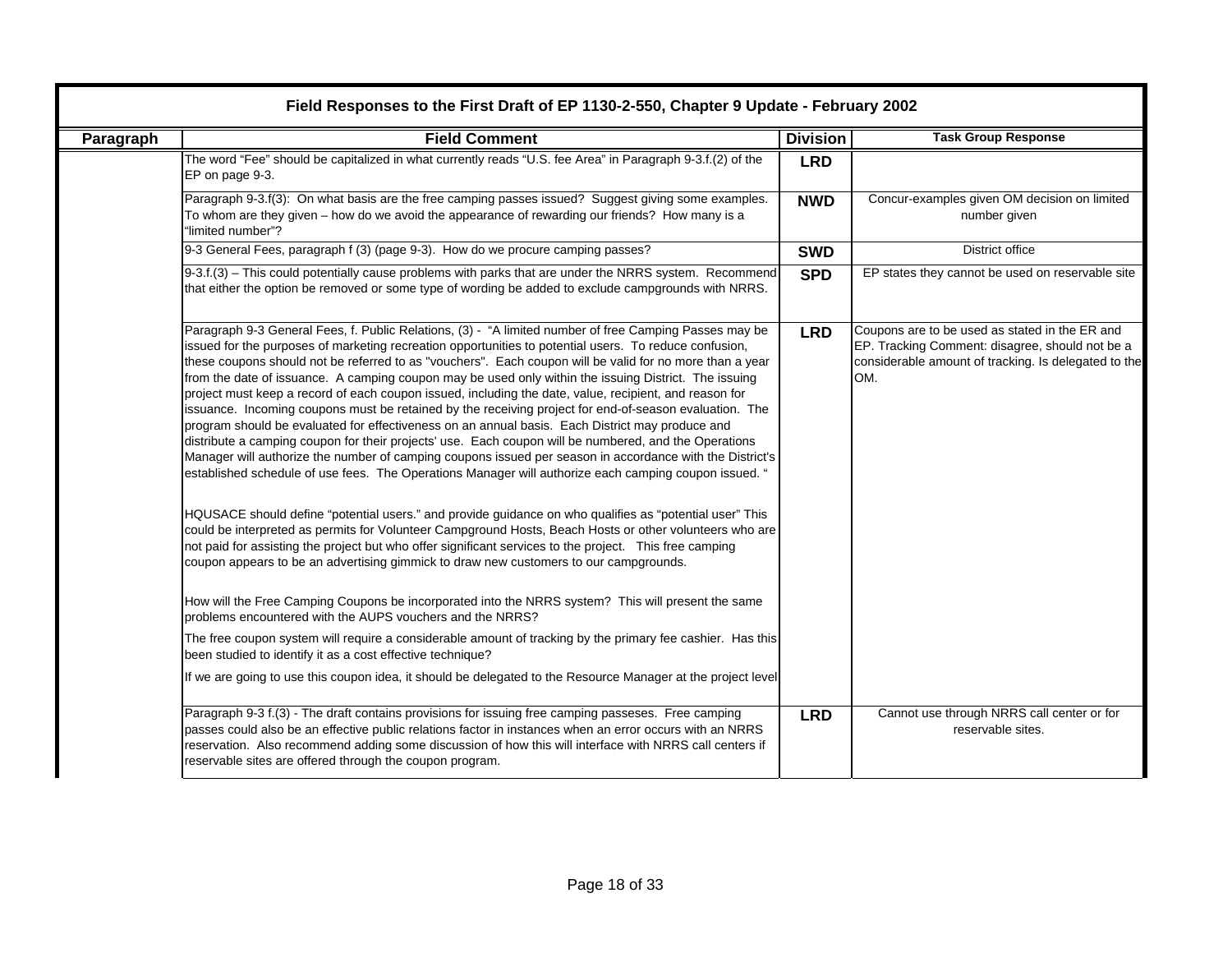|           | Field Responses to the First Draft of EP 1130-2-550, Chapter 9 Update - February 2002                                                                                                                                                                                                                                                                                                                                                                                                                                                                                                                                                                                                                                                                                                          |                 |                                                                                                                                                                                                                 |  |  |
|-----------|------------------------------------------------------------------------------------------------------------------------------------------------------------------------------------------------------------------------------------------------------------------------------------------------------------------------------------------------------------------------------------------------------------------------------------------------------------------------------------------------------------------------------------------------------------------------------------------------------------------------------------------------------------------------------------------------------------------------------------------------------------------------------------------------|-----------------|-----------------------------------------------------------------------------------------------------------------------------------------------------------------------------------------------------------------|--|--|
| Paragraph | <b>Field Comment</b>                                                                                                                                                                                                                                                                                                                                                                                                                                                                                                                                                                                                                                                                                                                                                                           | <b>Division</b> | <b>Task Group Response</b>                                                                                                                                                                                      |  |  |
|           | 9-3f3. "A limited number of free Camping Passes may be used for the purpose of marketing recreation<br>opportunities to potential users." Why should we give free camping for marketing purposes when people<br>are willing to pay for sites? When did we enter the business of marketing federal recreation sites? What<br>are the guidelines set for this? This has potential for abuse.<br>How does this work with NRRS? Can sites be reserved with these coupons? Or is this only for first come-<br>first serve sites? How will we be able to track this utilizing Park Office software? We need to enter users<br>in the Park Office Software for their registration information and to show that a site has been rented. How<br>will Park Office Software process this form of payment? | <b>NWD</b>      | Camping coupons are optional. We have been<br>marketing our sites for many years. NRRS has<br>been marketing federal recreaton sites. Use on non-<br>reservable sites only. Does not go through Park<br>Office. |  |  |
|           | paragraph 9-3.f.(3). We need to be consistent with terminology used for "free camping passes" / "camping<br>coupons". Let's call them one or the other, not both.                                                                                                                                                                                                                                                                                                                                                                                                                                                                                                                                                                                                                              | <b>SAD</b>      | Concur-changed all to camping coupons.                                                                                                                                                                          |  |  |
|           | A limited number of free camping vouchers may be issued for the purpose of marketing recreation<br>opportunities to potential customers. THIS IS A GOOD IMPROVEMENT.                                                                                                                                                                                                                                                                                                                                                                                                                                                                                                                                                                                                                           | <b>NWD</b>      |                                                                                                                                                                                                                 |  |  |
|           | EP Page 9-3, should state the Free Camp Passes are not available nor redeemable in NRRS operated<br>areas.                                                                                                                                                                                                                                                                                                                                                                                                                                                                                                                                                                                                                                                                                     | <b>MVD</b>      | Concur                                                                                                                                                                                                          |  |  |
|           | Paragraph 9-3.g: The white copy is kept at the local office. Revenues collected are remitted to the<br>USACE Finance Center via money order by fee cashier instead of the District Office                                                                                                                                                                                                                                                                                                                                                                                                                                                                                                                                                                                                      | <b>NWD</b>      | Concur-changed                                                                                                                                                                                                  |  |  |
|           | 9-3 General Fees, paragraph g User Fee Permit (page 9-3). What about cash register? See paragraph 9-5<br>$b(6)$ .                                                                                                                                                                                                                                                                                                                                                                                                                                                                                                                                                                                                                                                                              | <b>SWD</b>      | Included for day use fees                                                                                                                                                                                       |  |  |
|           | 9-3 g. Why use District as the collection point for white copies of ENG Form 4457 and associated monies.<br>Projects should transmit fees directly to F&A. The Financial Center in Millington has a SOP that prohibits<br>us from sending them the white copy or other documentation such as AUPS printouts to them. Here is a<br>link to Millington's SOP http://www.fc.usace.army.mil/adobe/pub/ufc_03.pdf                                                                                                                                                                                                                                                                                                                                                                                   | <b>SWD</b>      | Concur- white copies of 4457's will be kept at<br>project office for at lease one year.                                                                                                                         |  |  |
|           | Pg. 9-3 Paragraph G of the EP states that when utilizing Eng 4457's for fee collection the white copy along<br>with collected revenues will be submitted to the District Office. The money currently goes to the Finance<br>Center and the white copies are kept in the Project files.                                                                                                                                                                                                                                                                                                                                                                                                                                                                                                         | <b>NWD</b>      | Concur                                                                                                                                                                                                          |  |  |
|           | Paragraph 9-3.g. - Neither copies of ENG Form 4457 (User Permit) or collected fees are sent to the<br>District Office. Within some of the LRD districts funds are sent directly to NRRS in Atlanta, and white<br>copies are retained at the field level for audit purposes. Should refer to standard operating procedures<br>concerning the disposition of collections and documentation issued by the UFC in Millington, Tennessee.                                                                                                                                                                                                                                                                                                                                                           | <b>LRD</b>      | Concur                                                                                                                                                                                                          |  |  |
|           | Paragraph 9-3. General Fees, g. Use Fee Permit. "ENG Form 4457 (User Permit) will be used as a<br>permit and the official record for receipt of fees The Automated User Permit System (AUPS) and the<br>National Recreation Reservation System (NRRS™) may also be used to collect fees and issue permits."<br>Since self-registration envelopes are also used for camping and day use fee collection, the corresponding<br>ENG Forms 4839B, 4839 and 4839A should also be mentioned in the last paragraph with AUPS and<br>NRRS.                                                                                                                                                                                                                                                              | <b>LRD</b>      | Concur-changed                                                                                                                                                                                                  |  |  |
|           |                                                                                                                                                                                                                                                                                                                                                                                                                                                                                                                                                                                                                                                                                                                                                                                                |                 |                                                                                                                                                                                                                 |  |  |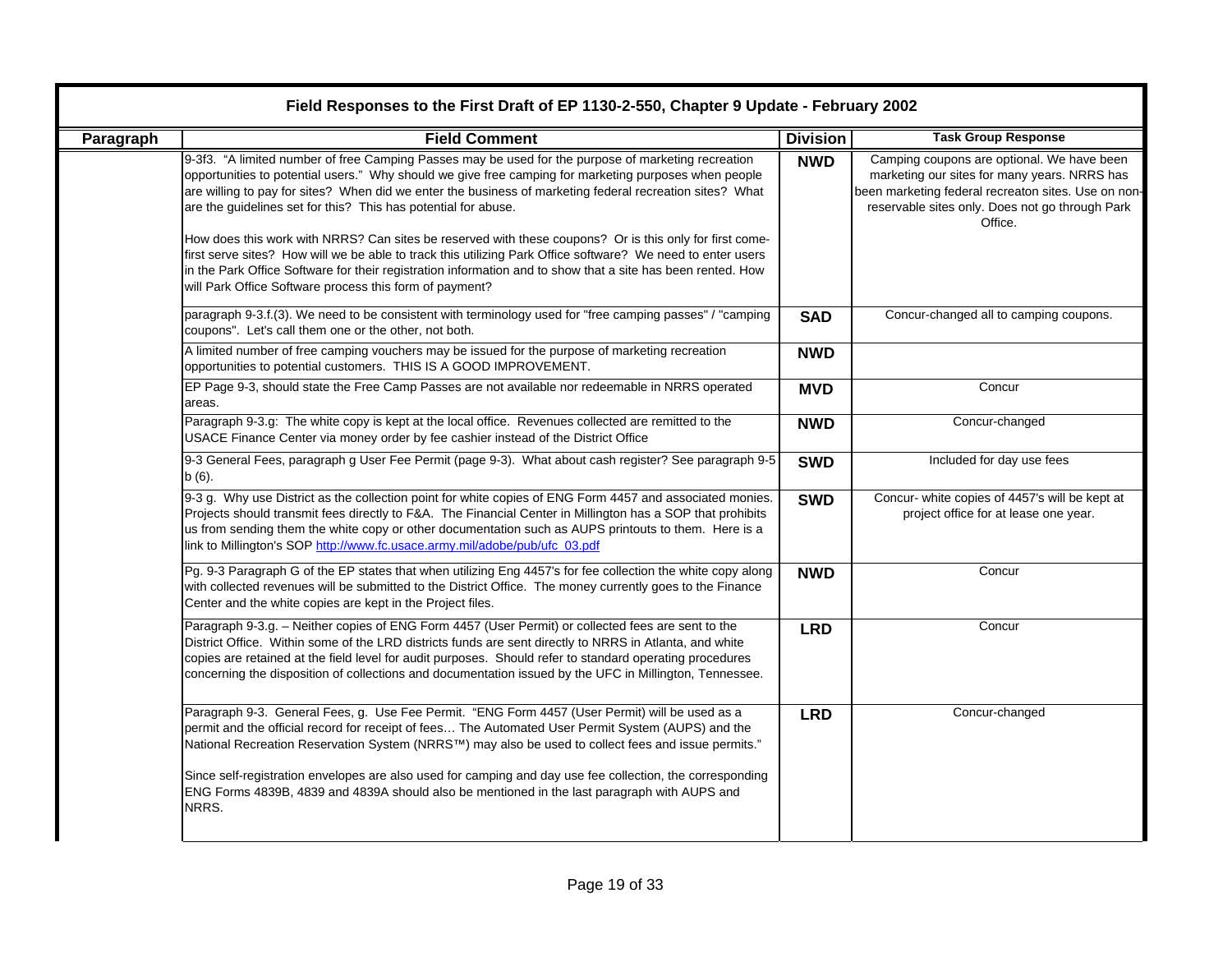|           | Field Responses to the First Draft of EP 1130-2-550, Chapter 9 Update - February 2002                                                                                                                                                                                                                                                                                                                                                                            |                 |                                                                                       |  |
|-----------|------------------------------------------------------------------------------------------------------------------------------------------------------------------------------------------------------------------------------------------------------------------------------------------------------------------------------------------------------------------------------------------------------------------------------------------------------------------|-----------------|---------------------------------------------------------------------------------------|--|
| Paragraph | <b>Field Comment</b>                                                                                                                                                                                                                                                                                                                                                                                                                                             | <b>Division</b> | <b>Task Group Response</b>                                                            |  |
|           | paragraph 9-3.g. Should indicate that the cardboard copy will be issued to the user; and the white copy<br>may be forwarded to the District Office or kept at the Project with the yellow copy for at least two years. In<br>many cases the project is the office of record. Also, we suggest that these items should be kept a<br>minimum of two years. This would be consistent with AR 25-400-2 and MARKS guidance. This<br>discrepancy needs to be resolved. | <b>SAD</b>      | White copy will be kept at the project office for at<br>least one year.               |  |
|           | Paragraph G of the EP states that when utilizing Eng 4457's for fee collection the white copy along with<br>collected revenues will be submitted to the District Office. The money currently goes to the Finance Center<br>and the white copies are kept in the Project files.                                                                                                                                                                                   | <b>NWD</b>      | Concur                                                                                |  |
|           | 9-4. General Fed <sup>9-4.</sup> Campground Use Fees.<br>b. Payment. A maximum of 14 days in use fee charges<br>Suggest adding: To match Title 36 CFR 327.7(b), "A maximum of 14 days [during any 30-consecutive-day<br>period] in use fee charges"                                                                                                                                                                                                              | <b>NWD</b>      | Non-concur-this is not Title 36.                                                      |  |
|           | paragraph 9-4.b. - Payment: Are "bankcards" and "credit cards" being used interchangeably here? There is<br>a difference between bankcards and credit cards. Please clarify and use the correct terminology.                                                                                                                                                                                                                                                     | <b>SAD</b>      | Concur- clarifed and expanded.                                                        |  |
|           | 9-4 c (1). The second sentence, change the word "routine" to "periodic or general", or just delete it<br>altogether. There is no such thing as "routine patrol" for the rangers.                                                                                                                                                                                                                                                                                 | <b>SWD</b>      | Non-concur                                                                            |  |
|           | Paragraph 9-4.c.(2) The requirement for bonding for volunteer fee collectors effectively precludes the use<br>of volunteers.                                                                                                                                                                                                                                                                                                                                     | <b>LRD</b>      | Non-concur-government can pay for volunteer fee<br>collector bond. See volunteer reg. |  |
|           | Paragraph 9-4.c.(4)(d) - "Revenues will be collected from the deposit vault on a regular basis. While in the<br>area, personnel will check to insure occupied campsites have appropriate permits displayed and correct<br>fees have been deposited".                                                                                                                                                                                                             | <b>LRD</b>      | Concur-changed                                                                        |  |
|           | Change second sentence to read, "If possible, personnel should check to insure occupied campsites have<br>appropriate permits displayed and correct fees have been deposited."                                                                                                                                                                                                                                                                                   |                 |                                                                                       |  |
|           | We can't do this in the field in LRP. The vaults are collected and counted back at the office, so it is<br>impossible to open the vault, find the correct envelope for the sites, and verify payment. The vaults are<br>usually opened and the money counted after the camper has gone.                                                                                                                                                                          |                 |                                                                                       |  |
|           | 9-4.c.(5) - The trademark "TM" has been left off of NRRS.                                                                                                                                                                                                                                                                                                                                                                                                        | <b>SPD</b>      | Concur-changed                                                                        |  |
|           | 9-5 Camping Fee Paragraph 9-5 - Typo error, change paragraph 9-5 to 9-6.                                                                                                                                                                                                                                                                                                                                                                                         | <b>LRD</b>      | Non-concur                                                                            |  |
|           | 9-5 Check paragraph numbering                                                                                                                                                                                                                                                                                                                                                                                                                                    | <b>NWD</b>      | Numbering ok                                                                          |  |
|           | paragraph 9-5.a. - Criteria: The correct reference is "Chapter 9, paragraph 9-6.a of ER 1130-2-550.                                                                                                                                                                                                                                                                                                                                                              | <b>SAD</b>      | Concur                                                                                |  |
|           | Paragraph 9-5.b.(1)(b) - Current policy for NRRS is that day use fees may only be collected through NRRS<br>at those day-use areas which are part of a larger recreation area which contains a camping area which is<br>included under the NRRS.                                                                                                                                                                                                                 | <b>LRD</b>      | Concur-changed                                                                        |  |
|           | paragraph 9-5.b.(2)(b): When charging a fee for boat launching only (per facility fee), it is more effective to<br>locate the self-deposit vault at the boat-launching ramp, rather than at the entrance to the area.                                                                                                                                                                                                                                            | <b>SAD</b>      | Concur-we will not specify where to place the vault                                   |  |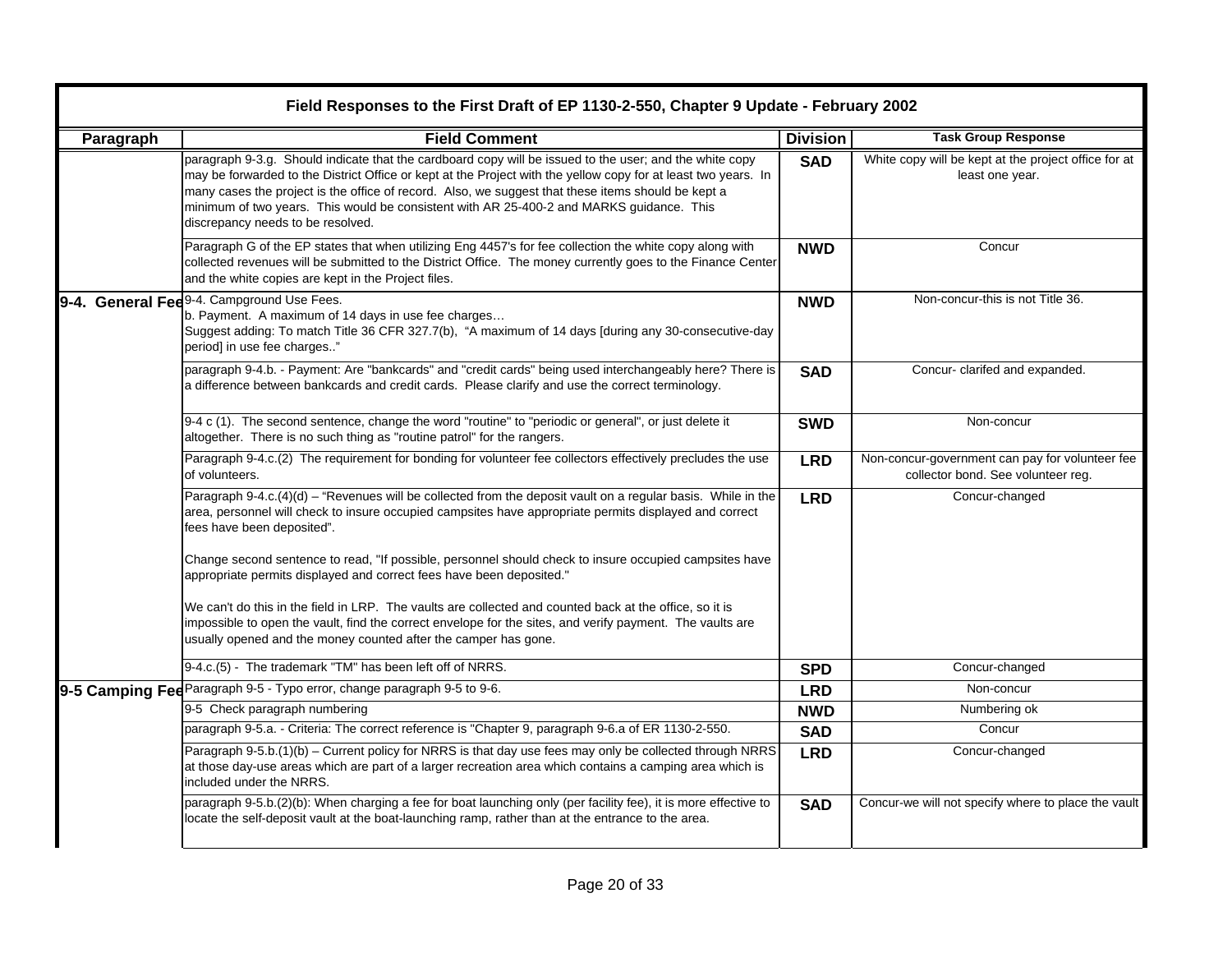|           | Field Responses to the First Draft of EP 1130-2-550, Chapter 9 Update - February 2002                                                                                                                                                                                                                                                                                                                                                                                                                                                                                                                                                                                                                                                                                                                                                                                         |                 |                                                                                                          |  |  |
|-----------|-------------------------------------------------------------------------------------------------------------------------------------------------------------------------------------------------------------------------------------------------------------------------------------------------------------------------------------------------------------------------------------------------------------------------------------------------------------------------------------------------------------------------------------------------------------------------------------------------------------------------------------------------------------------------------------------------------------------------------------------------------------------------------------------------------------------------------------------------------------------------------|-----------------|----------------------------------------------------------------------------------------------------------|--|--|
| Paragraph | <b>Field Comment</b>                                                                                                                                                                                                                                                                                                                                                                                                                                                                                                                                                                                                                                                                                                                                                                                                                                                          | <b>Division</b> | <b>Task Group Response</b>                                                                               |  |  |
|           | paragraph 9-5.b.(2)(d): The only way to truly confirm payment of the day use fee in a self deposit vault is to<br>open the vault and the cash box, find and open the appropriate envelopes for each vehicle, and determine<br>if the fee was actually paid. Personnel collecting from vaults where the cash box and the vault lid are<br>keyed differently do not have the key to the cash box, and it is not advisable to open the cash box in the<br>field.                                                                                                                                                                                                                                                                                                                                                                                                                 | <b>SAD</b>      | Concur                                                                                                   |  |  |
|           | 9-5 Paragraph (d) (3): "The use of automated fee collection systems is encouraged when cost effective."<br>May need to explain what this is? Is this an entry type of mechanism that has an arm or barrier that goes<br>up when money is put in??? Similar to an "entry barricade used at parking lots"? Surely not, since we do<br>not have "Entry Fees" but was just wondering.                                                                                                                                                                                                                                                                                                                                                                                                                                                                                             | <b>NWD</b>      | Not specified-keeping options open                                                                       |  |  |
|           | 9-5. Day Use Fees. b. Methods of Collection.<br>(4) Annual passes may be sold through the mail, if payment is received in advance. Annual passes may<br>be sold through the mail with a Golden Age/Golden Access Passport discount if the applicant furnishes a<br>photocopy of their Golden Age/Access Passport. Personalized check is the only authorized method of<br>payment for Annual Passes purchased by mail.<br>Comment: This is a major change from past practice, which requires the passport holder to be physically<br>present at the use of the passport. This will allow some fraud                                                                                                                                                                                                                                                                            | <b>NWD</b>      | Covered in ER comments                                                                                   |  |  |
|           | 9-5 Day Use Fees, paragraph b (4) (page 9-6). This paragraph describes a procedure in which Annual Day<br>Use Fee pass may be purchased through the mail. We understand this would provide a better customer<br>service, but we question this service. If this policy is adopted, a specific procedure will need to be adopted<br>Corps wide to insure the accountability is maintained throughout purchase process. For example, does the<br>purchaser call before hand to find out how to buy the pass through the mail? Does he leave the "Pay to"<br>line blank for us to apply our stamp "F&A Officer, USAED, Fort Worth?                                                                                                                                                                                                                                                | <b>SWD</b>      | Purchase ADUP through the mail-has been done<br>through the mail for many years and is not a<br>problem. |  |  |
|           | Paragraph 9-6.a.(4) (c) (3) and Paragraph 9-5.b.(4) of the EP - Verbiage indicates that personal checks<br>will be the only method of payment for Annual Passes purchased by mail. Suggest that money orders and<br>credit cards be included as methods of payment. Credit card information could be taken over the phone, or<br>a copy of the card could be faxed or emailed (scanned attachment) to the project. We should also utilize<br>all electronic means available to serve the customer. With approval to accept credit cards, recommend<br>replacing the 2nd sentence of EP Paragraph 9-5.b.(4) with, "Annual passes may be sold by fax, phone,<br>mail, or email with a Golden Age/Golden Passport discount if a copy of the individual's Golden Age/Golden<br>Passport accompanies their application via email (scanned attachment), faxed, or mailed photocopy. | <b>LRD</b>      | Concur                                                                                                   |  |  |
|           | Paragraph 9-5.b.(4) - Requiring photocopy of Golden Passport would not be sufficient to discourage fraud.<br>Golden Pass discounts should not apply to annual passes purchased by mail.                                                                                                                                                                                                                                                                                                                                                                                                                                                                                                                                                                                                                                                                                       | <b>LRD</b>      | Yes it would, very doable.                                                                               |  |  |
|           | 9-5(d)4 For mail-in request, can a certified checks or money orders be used to purchase a Golden Age<br>Golden Access discounted annual day use pass?                                                                                                                                                                                                                                                                                                                                                                                                                                                                                                                                                                                                                                                                                                                         | <b>NWD</b>      | Yes                                                                                                      |  |  |
|           | paragraph 9-5.c.(4): This paragraph indicates that personalized checks are the only authorized method of<br>payment for Annual Passes purchased by mail. Why not money orders and cashiers checks?                                                                                                                                                                                                                                                                                                                                                                                                                                                                                                                                                                                                                                                                            | <b>SAD</b>      | Concur-changed                                                                                           |  |  |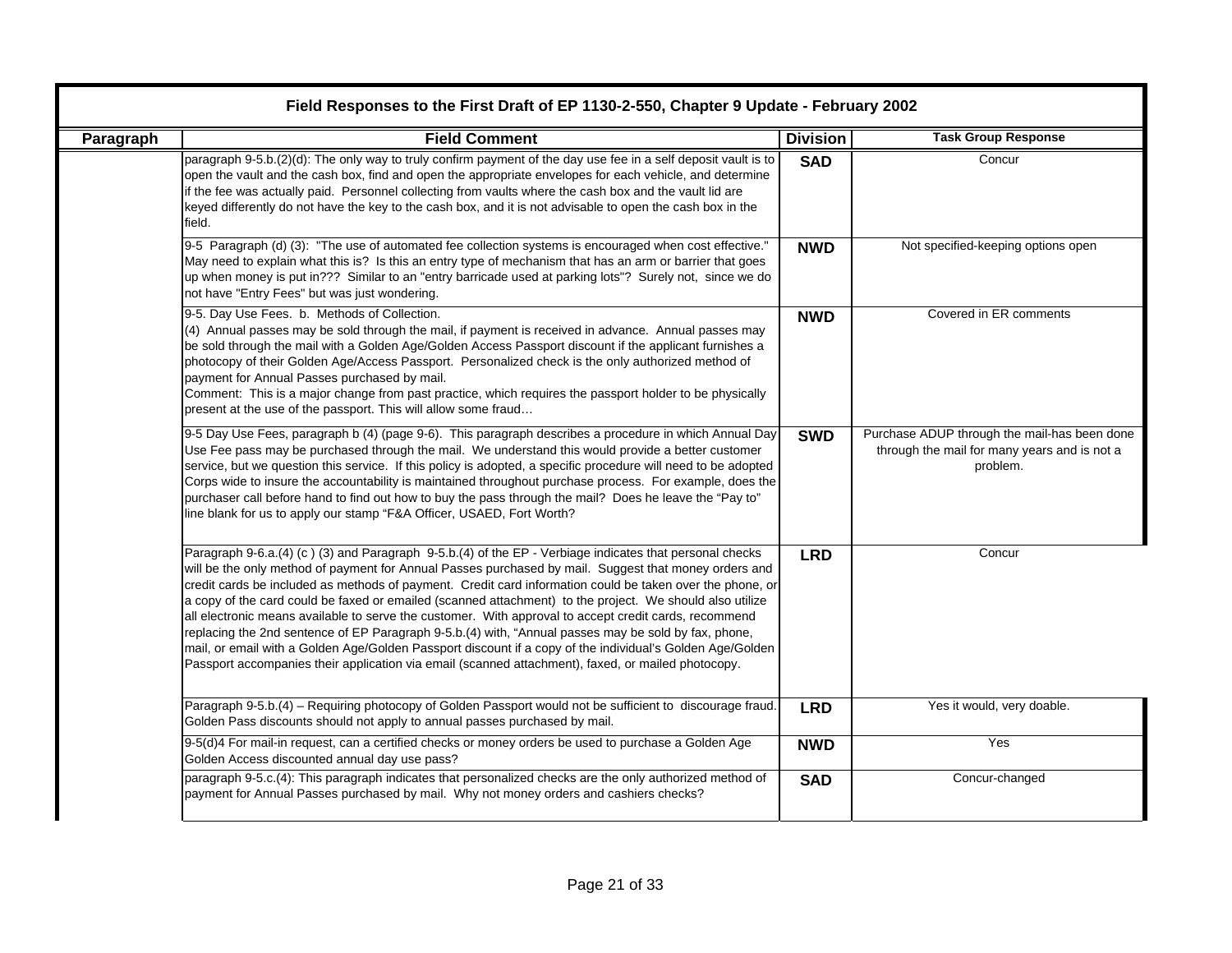|           | Field Responses to the First Draft of EP 1130-2-550, Chapter 9 Update - February 2002                                                                                                                                                                                                                                                                                                                                                                                                                                                                                                                                                                                                                                               |                 |                                                                                                                                                    |  |
|-----------|-------------------------------------------------------------------------------------------------------------------------------------------------------------------------------------------------------------------------------------------------------------------------------------------------------------------------------------------------------------------------------------------------------------------------------------------------------------------------------------------------------------------------------------------------------------------------------------------------------------------------------------------------------------------------------------------------------------------------------------|-----------------|----------------------------------------------------------------------------------------------------------------------------------------------------|--|
| Paragraph | <b>Field Comment</b>                                                                                                                                                                                                                                                                                                                                                                                                                                                                                                                                                                                                                                                                                                                | <b>Division</b> | <b>Task Group Response</b>                                                                                                                         |  |
|           | 9-6 c (4) see if they will add payment through the mail with credit card for annual passes. Why can't we<br>accept credit card numbers for annual passes sold by mail? Policy states only personal checks will be<br>accepted.                                                                                                                                                                                                                                                                                                                                                                                                                                                                                                      | <b>MVD</b>      | Yes, as long as office can process.                                                                                                                |  |
|           | (5) Annual passes may also be purchased over the telephone with currently accepted bankcards. Passes<br>may not be sold with a Golden Age/Access Passport discount over the telephone.<br>Comment: If the photocopy method is used in (4) above, the use of a faxed copy followed by credit card<br>would logically follow                                                                                                                                                                                                                                                                                                                                                                                                          | <b>NWD</b>      | Concur                                                                                                                                             |  |
|           | paragraph 9-5.c.(5): The term "bankcard" is used here. Do we mean credit card?                                                                                                                                                                                                                                                                                                                                                                                                                                                                                                                                                                                                                                                      | <b>SAD</b>      | phone-yes, credit card                                                                                                                             |  |
|           | 9-5 Day Use Fee, paragraph b (6) (page 9-6). Could not find this reference.                                                                                                                                                                                                                                                                                                                                                                                                                                                                                                                                                                                                                                                         | <b>SWD</b>      |                                                                                                                                                    |  |
|           | paragraph 9-5.c.(6): The correct reference is Chapter 9, paragraph 9-6.a.c.(2) of ER 1130-2-550.                                                                                                                                                                                                                                                                                                                                                                                                                                                                                                                                                                                                                                    | <b>SAD</b>      |                                                                                                                                                    |  |
|           | 9-6 Day Use Fee 9-6.a. - The trademark "TM" has been left off of NRRS.                                                                                                                                                                                                                                                                                                                                                                                                                                                                                                                                                                                                                                                              | <b>SPD</b>      | changed                                                                                                                                            |  |
|           | paragraph 9-6.a. - General: In the first line insert the word "permit" between the words "activity" and "fees"<br>Also, why are group camp area fees listed under special use fees? This is a camping fee, not a special use<br>fee.                                                                                                                                                                                                                                                                                                                                                                                                                                                                                                | <b>SAD</b>      |                                                                                                                                                    |  |
|           | 9-6 Special Use Fees, paragraph c (2), (page 9-7). There is no need to single out the NRRS for remitting<br>fees.                                                                                                                                                                                                                                                                                                                                                                                                                                                                                                                                                                                                                   | <b>SWD</b>      | It's not singled out, also mention in person, by mail                                                                                              |  |
|           | Paragraph 9-6.c. - This needs to be checked; not aware of how these fees can be collected through NRRS<br>unless the event is occurring at an NRRS area.                                                                                                                                                                                                                                                                                                                                                                                                                                                                                                                                                                            | <b>LRD</b>      | Concur-change to NRRS area                                                                                                                         |  |
|           | Paragraph 9-6.c. Special Event Permit Fee.<br>A major portion of the special events we have at some lake facilities are small fishing tournaments. The<br>staff generally spends very little time associated with these tournaments. Are we going to be required to<br>charge a fee for every special event? We think the requirement to charge a fee should be based on the<br>amount of staff time generally spent. The staff time spent on most of these events -- small tournaments --<br>will be doubled if we charge a fee. It doesn't make sense to charge in all instances.                                                                                                                                                 | <b>LRD</b>      | You do not have to issue a SEP for all events. If<br>staff spends very little time on the small<br>tournaments, why not stop issuing SEP for them. |  |
|           | paragraph 9-6.c: - Special Event Permit Fee: This paragraph references Appendix N. However there was<br>no appendix N with the draft regulation.                                                                                                                                                                                                                                                                                                                                                                                                                                                                                                                                                                                    | <b>SAD</b>      | Concur-appendix is coming                                                                                                                          |  |
|           | 9-6. Special Use Fees.<br>d. Special Activity Permit Fee. In some cases, it has been determined necessary to issue Special Activity<br>Permits for recreational activities on Corps land. These permits may serve to promote environmental,<br>safety, or security concerns; restrict numbers of visitors to an area; place restrictions on the recreational<br>use activity; or provide information to the user concerning their activity. Examples of the types of<br>recreational activities where the Special Activity Permit program may be appropriate include hunting and off<br>road vehicle use. A fee may be collected to capture the administrative cost of these programs.<br>Comment: Is hunting a special activity??? | <b>NWD</b>      | It could be if there is a management issue being<br>addressed.                                                                                     |  |
|           | 9-6 d. We agree with the establishing Special Activity Fee, in addition to Special Event Fee.                                                                                                                                                                                                                                                                                                                                                                                                                                                                                                                                                                                                                                       | <b>SWD</b>      |                                                                                                                                                    |  |
|           | paragraph 9-6.d.(1): Division level approval should not be required. The District Commander should have<br>approval authority. The Division should be notified of the fee schedule approved by the District<br>Commander.                                                                                                                                                                                                                                                                                                                                                                                                                                                                                                           | <b>SAD</b>      | Non-concur                                                                                                                                         |  |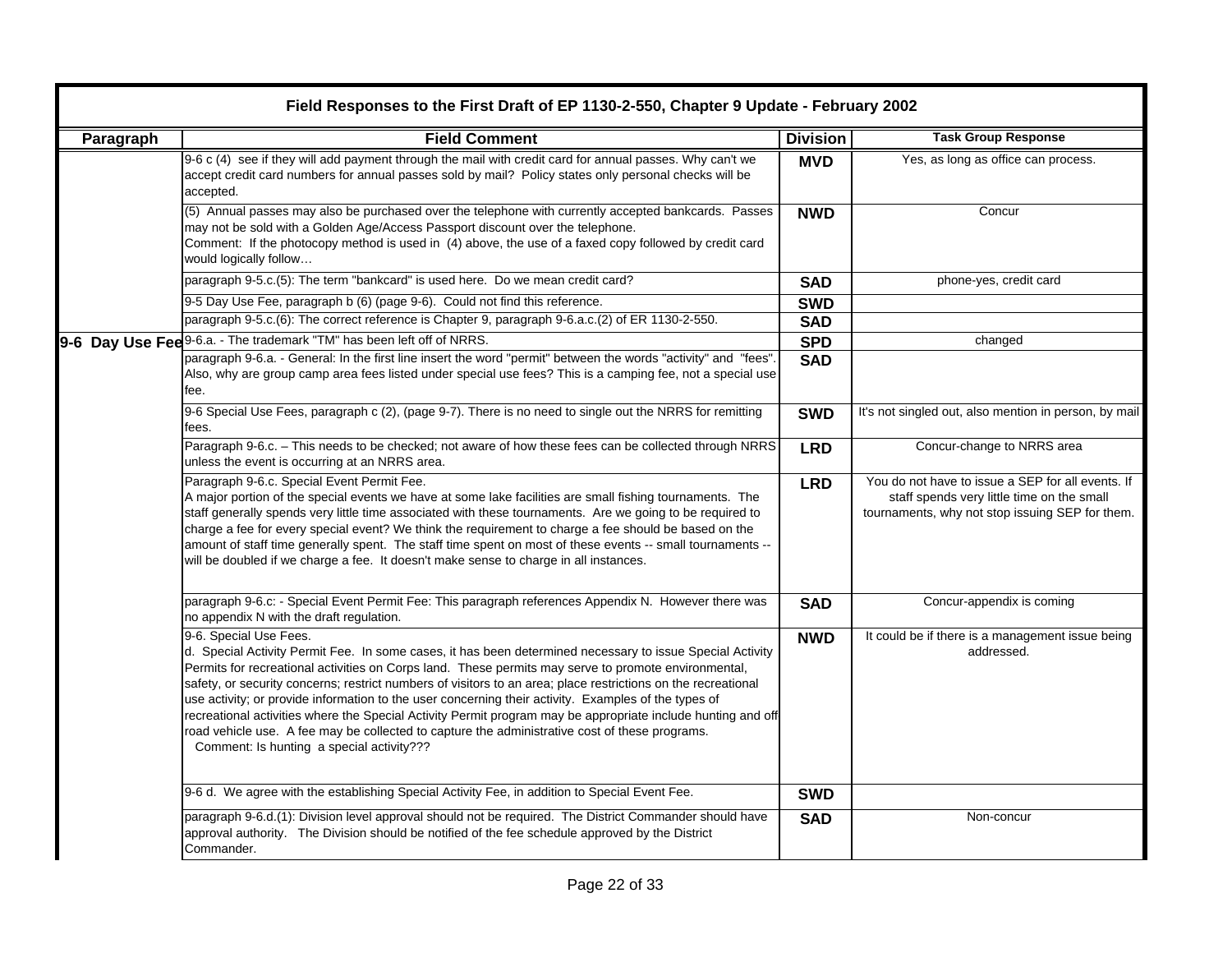|                                                         | Field Responses to the First Draft of EP 1130-2-550, Chapter 9 Update - February 2002                                                                                                                                                                                                                                                                                                                                                           |                 |                                                                                    |  |
|---------------------------------------------------------|-------------------------------------------------------------------------------------------------------------------------------------------------------------------------------------------------------------------------------------------------------------------------------------------------------------------------------------------------------------------------------------------------------------------------------------------------|-----------------|------------------------------------------------------------------------------------|--|
| Paragraph                                               | <b>Field Comment</b>                                                                                                                                                                                                                                                                                                                                                                                                                            | <b>Division</b> | <b>Task Group Response</b>                                                         |  |
|                                                         | paragraph 9-6.d.(2): Change the term "special use permit" to " special activity permit". Also, Amend the<br>last sentence to: "Examples of this include limiting hunting on an area to a shorter season than state<br>seasons, setting specific bag limits below state levels, and restricting allowable weapons, ammunition and<br>harvestable species of game."                                                                               | <b>SAD</b>      | Concur                                                                             |  |
| 9-7 Other                                               | For consistency, the paragraph number currently reading "9.7" should be "9-7" on page 9-7 of the EP.                                                                                                                                                                                                                                                                                                                                            | <b>LRD</b>      | Concur                                                                             |  |
| Equipment,<br><b>Facilities, and</b><br><b>Services</b> | 9-7 The flexibility to charge for other equipment, facilities, and services will facilitate innovation in providing<br>those services. To be consistent, Para 9-7 should be written as "9-7".                                                                                                                                                                                                                                                   | <b>SWD</b>      | Concur                                                                             |  |
|                                                         | paragraph 9-7 - Other Equipment, Facilities, and Services: Approval of a fee schedule for these fees is not<br>indicated. The District Commander should have authority to approve this fee schedule.                                                                                                                                                                                                                                            | <b>SAD</b>      | Non-concur- MSC will approve                                                       |  |
|                                                         | Chapter 9-7 Other Equipment, Facilities, and Services Page 9-7: Examples include firewood, ice, laundry,<br>machine use, shower use, parking, and recreation equipment rental, such as rent-a-tentmight want to<br>add "dump station usage" for another example of other facilities, etc.                                                                                                                                                       | <b>MVD</b>      | Concur                                                                             |  |
|                                                         | Paragraph 9.7(b) Other Equipment, Facilities and Services - "Parking fees in campgrounds may be<br>charged for user's vehicles in excess to the number permitted on the campsite. No additional parking fees<br>may be charged for user vehicles parked on the campsite in accordance with the designated vehicle<br>carrying capacity. Designated, improved parking spaces must be provided elsewhere in the part to charge<br>separate fees." | <b>LRD</b>      | typo changed                                                                       |  |
|                                                         | Wording in the last sentence. Might we mean park?                                                                                                                                                                                                                                                                                                                                                                                               |                 |                                                                                    |  |
|                                                         | 9-7b. Again, where the car parks should be up to the manager. Charging for all vehicles (with the<br>exception of ones towed by the main camping unit) above the main camping unit is consistent with other<br>agencies. See comments for ER 1130-2-550 9-8b.                                                                                                                                                                                   | <b>NWD</b>      | Non-concur-must park in designated parking lot if<br>site capacity is exceeded.    |  |
|                                                         | 9-7 b. Recommend that regulation provide authority for additional fee cfharges when visitors bring extra<br>vehicles behyond the sites carrying capacity, regardless of whethere or not additional parking is available.<br>Extra vehicles mean additional visitor assistance, moving vehicles out of roadways, erosion, and soil<br>compaction efforts, etc. In para. 9-7 b, last sentence, change the word "part" to "park".                  | <b>SWD</b>      | Must have improved parking lot available(not just a<br>field) to justify charging. |  |
|                                                         | EP paragraph 9.7.b. states that no additional parking fees may be charged for user vehicles parked on the<br>campsite in accordance with the designated vehicle carrying capacity. Additional vehicle charges are a<br>well established practice in the Pacific Northwest and are used at our campgrounds as a management tool.<br>We would like to have the discretionary authority on this issue.                                             | <b>NWD</b>      | HQ policy                                                                          |  |
|                                                         | EP Page 9-8, First line, typo. Change "part" to "park".                                                                                                                                                                                                                                                                                                                                                                                         | <b>MVD</b>      | Concur                                                                             |  |
| 9-8 Discounts                                           | 9-8 Discounts, paragraph a, Applicability, (page 9-8). Recommend the following wording be added to first<br>sentence, "including camping fees, day use fees, visitor to register camper fees, special facility use fees,<br>and other equipment facility, and service use fees."                                                                                                                                                                | <b>SWD</b>      | too wordy, says established use fees                                               |  |
|                                                         | 9-8 Discounts, paragraph a, Applicability, (page 9-8). Recommend the last sentence of paragraph be<br>rewritten, "The reduction does not apply to special event permit fees and group use fees unless all<br>members of a group have such a passport."                                                                                                                                                                                          | <b>SWD</b>      | Covered elsewhere in regulation                                                    |  |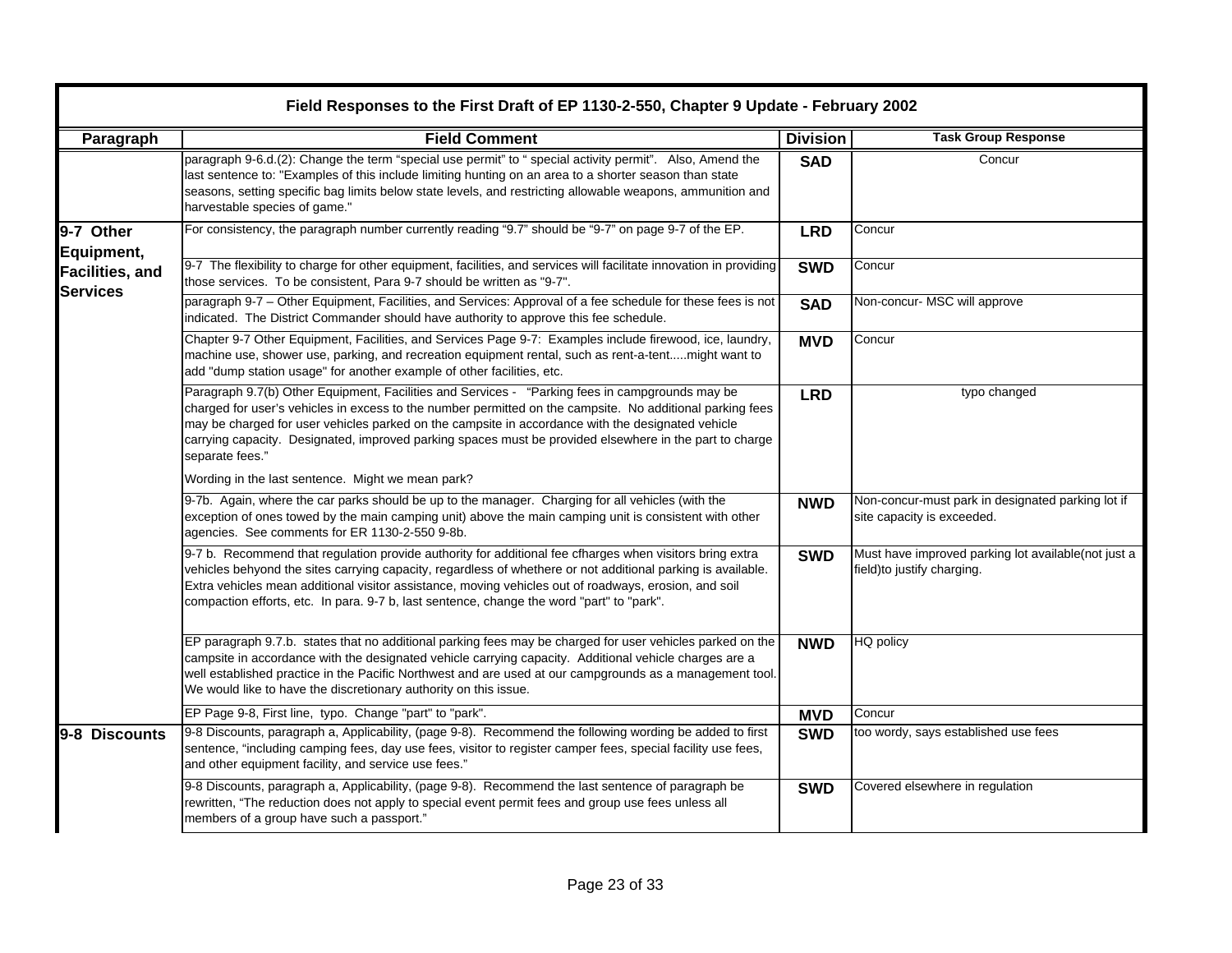| Paragraph | <b>Field Comment</b>                                                                                                                                                                                                                                                                                                                                                                                                                                                                                                                                                                                                                                                                                                                                                                                                                                                                                                                                                                                                                                                   | <b>Division</b> | <b>Task Group Response</b>                                               |
|-----------|------------------------------------------------------------------------------------------------------------------------------------------------------------------------------------------------------------------------------------------------------------------------------------------------------------------------------------------------------------------------------------------------------------------------------------------------------------------------------------------------------------------------------------------------------------------------------------------------------------------------------------------------------------------------------------------------------------------------------------------------------------------------------------------------------------------------------------------------------------------------------------------------------------------------------------------------------------------------------------------------------------------------------------------------------------------------|-----------------|--------------------------------------------------------------------------|
|           | The following two paragraphs from the ER/EP are in conflict with each other. The conflicting portions of the<br>statements are in Bold Italics:                                                                                                                                                                                                                                                                                                                                                                                                                                                                                                                                                                                                                                                                                                                                                                                                                                                                                                                        | <b>LRD</b>      | Concur- Visitors to campers must have GA/GAP to<br>receive the discount. |
|           | EP 1130-2-550 Chapter 9, Paragraph 9-8, Discounts - a. Applicability. "Golden Age or Golden<br>Access Passport shall entitle the permittee and any person accompanying him/her in a single, private, non-<br>commercial vehicle (or alternately, the permittee and his/her spouse, children, and parents where entry to<br>the area is by any means other than a private, non-commercial vehicle) to 50 percent reduction of<br>established use fees. This 50 percent reduction is also applicable to use fees assessed visitors of<br>registered campers. The reduction does not apply to group use fees unless all members of a group have<br>such passports."                                                                                                                                                                                                                                                                                                                                                                                                       |                 |                                                                          |
|           | <b>AND</b>                                                                                                                                                                                                                                                                                                                                                                                                                                                                                                                                                                                                                                                                                                                                                                                                                                                                                                                                                                                                                                                             |                 |                                                                          |
|           | ER 1130-2-550 Chapter9, RECREATION USE FEES, paragraph 9-9, Discounts a. (3) - "A Golden Age<br>or Golden Access Passport shall entitle the permittee and any person accompanying him/her in a single,<br>private, non-commercial vehicle (or alternately, the permittee and his/her spouse, children, and parents<br>where entry to the area is by any means other than a private, non-commercial vehicle) to a rate of 50<br>percent of the established use fees such as fees for swimming, boat launching, camping, and other<br>equipment, facilities and services as described in paragraph 9-8 above. This 50 percent reduction is also<br>applicable to use fees assessed passport holders who are visitors of registered campers. The reduction<br>does not apply to group use fees unless all members of a group have such passports. Golden Age<br>Passport or Golden Access discounts do not apply to Special Event, Special Activity or Special Facility<br>Permit fees. The reduction does not apply to fees charged by leaseholders or concessionaires." |                 |                                                                          |
|           | The EP statement should be revised to read, "This 50 percent reduction is also applicable to use fees<br>assessed passport holders who are visitors of registered campers." The wording referred to in the EP does<br>not clarify that passport holders who are visitors of registered campers are the ones receiving the discount.<br>The present EP wording is interpreted to include all visitors, even those without Golden Age / Golden<br>Access Passport who visit a registered camper. We do not believe that this was the intent of this<br>statement.                                                                                                                                                                                                                                                                                                                                                                                                                                                                                                        |                 |                                                                          |
|           | paragraph 9-8.a. - Applicability: This portion of the paragraph that indicates, "the 50 percent reduction is<br>also applicable to use fees assessed visitors of registered campers", needs to be clarified. Some have<br>misinterpreted this section and have allowed Golden Age/Access campers to use their discount to pay<br>visitor fees for their visitors (who do not come initially with the Golden Age/Access card holder and who are<br>not eligible for a Golden Age/Access discount). The visitor to campground fee is a totally separate fee and<br>Golden Age discounts only apply when the visitor to the campground is a Golden Age/Access cardholder.<br>Also, in some states, farm vehicles have a "COMMERCIAL" delineation on the license tag. Is clarification<br>needed?                                                                                                                                                                                                                                                                          | <b>SAD</b>      | Concur                                                                   |
|           | Paragraph 9-8 b. - Appendix P not included. All appendices should have been included before review.                                                                                                                                                                                                                                                                                                                                                                                                                                                                                                                                                                                                                                                                                                                                                                                                                                                                                                                                                                    | <b>LRD</b>      | App P(waiver) not changed so it wasn't sent.                             |

۰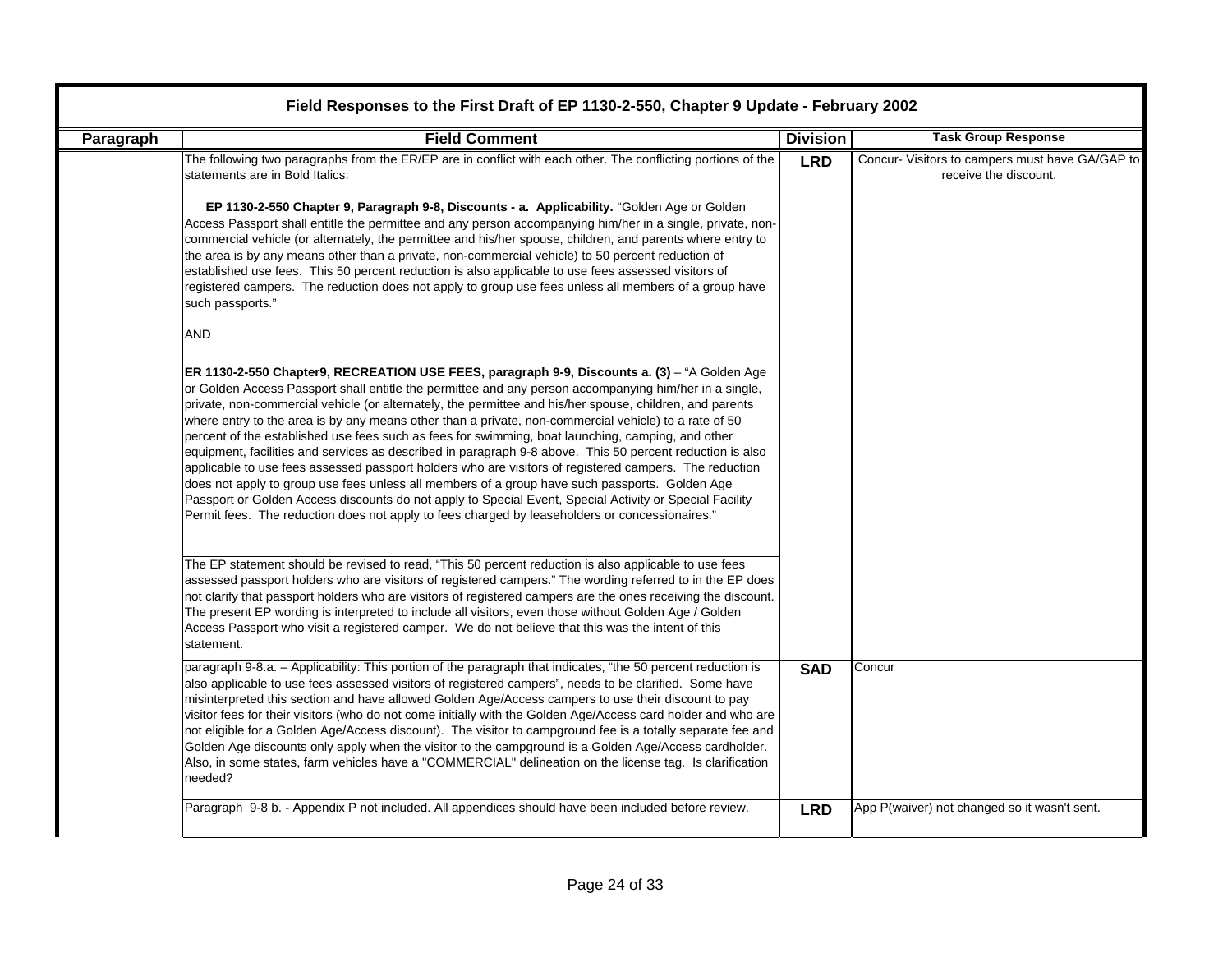| Field Responses to the First Draft of EP 1130-2-550, Chapter 9 Update - February 2002 |                                                                                                                                                                                                                                                                                                                                                                                                                                                                                                                                                               |                 |                                                    |
|---------------------------------------------------------------------------------------|---------------------------------------------------------------------------------------------------------------------------------------------------------------------------------------------------------------------------------------------------------------------------------------------------------------------------------------------------------------------------------------------------------------------------------------------------------------------------------------------------------------------------------------------------------------|-----------------|----------------------------------------------------|
| Paragraph                                                                             | <b>Field Comment</b>                                                                                                                                                                                                                                                                                                                                                                                                                                                                                                                                          | <b>Division</b> | <b>Task Group Response</b>                         |
|                                                                                       | paragraph 9-8.b.- Documentation: Appendix P is referenced, however there was no appendix P included<br>with the draft regulation.                                                                                                                                                                                                                                                                                                                                                                                                                             | <b>SAD</b>      | see above                                          |
|                                                                                       | paragraph 9-8.b. - Documentation: Army Regulation (AR 25-400-2) and MARKS guidance require records<br>to be maintained for 3 years before being discarded. Need to be consistent with other guidance.                                                                                                                                                                                                                                                                                                                                                         | <b>SAD</b>      | Concur-keep records one year                       |
|                                                                                       | ER Page 9-8 & EP Page 9-8, Documentation of GAP's and GAC's issued. Both state that ENG Form 4840<br>will be filled out for each issued. This is in addition to recording them on ENG Form 4468-R. I hope what<br>they meant to say is that the 4840 will be filled out if the person doesn't have proper documentation. If they<br>actually said what they meant, it's ridiculous. Further, I don't think we should use the form for issuing<br>Access cards. They should be able to provide proof of disability in order to receive a lifetime of discount. | <b>MVD</b>      | Concur-changed in EP and ER. In DOI regulation.    |
|                                                                                       | Paragraph 9-8.c.(1) - Somehow we need to emphasize that only U.S. citizens are eligible to receive the<br>Golden Age Passport or the discount. (We have encountered Canadians who own property in the U.S. and<br>argue that they are eligible. We have also encountered Canadians who have been issued a passport by<br>other agencies or districts. We do not issue a passport or allow the deduction in either case).                                                                                                                                      | <b>LRD</b>      | Non-concur-required by law                         |
|                                                                                       | 9-8 c. Include a statement to the effect that Golden Access passports are issued only to those who appear<br>in person. Golden Access Apassports should not be issued to any person who is too infirm to appear in<br>person. The reasoning being that if a person is not capable of appearing in person to acquire the Golden<br>Age Passport, they will be unable to appear in any of our parks.                                                                                                                                                            | <b>SWD</b>      | Concur-made changes in ER and EP                   |
|                                                                                       | We still have concerns about anyone signing a waiver to receive a Golden Access Passport. We feel the<br>potential for misuse of the card is at a high rate.                                                                                                                                                                                                                                                                                                                                                                                                  | <b>SWD</b>      | Understood-but required.                           |
|                                                                                       | I am still concerned that all anyone needs to do is sign a waiver for the Golden Access card. The intent of<br>the card is being misused at a high rate. Permanent Physical, mental, impaired that substantially limits<br>one or more major life activities, etc. working. I have witnessed individuals who receive the card who are<br>actively working for a living. I realize the definition seems to have changed somewhat since I first starter<br>with the Corps.                                                                                      | <b>SWD</b>      | see above                                          |
|                                                                                       | Paragraph 9-8.c. - Should include clarification/guidance on issuance of Golden Access Passports to<br>disabled children (for example, we have had requests for issuance of the card to each of several<br>handicapped foster children within the same family). Some districts within this division have assumed that<br>"acceptable documentation" means that there is no requirement to ask for proof of disability (for all Golden<br>Access Passports). There is a need for clarification.                                                                 | <b>LRD</b>      | Children 12 and under are not subject to use fees. |
|                                                                                       | Last but not least! 9-8 Discounts (C) Eligibility Requirements, (EP): We sure do have a lot of unneeded<br>ways to get a Golden Access Passport. My suggestion is to eliminate the last method, (e) which utilizes<br>the signed Statement of Eligibility, since it requires no proof whatsoever of a disability. If we are unable to<br>remove this option then we might as well remove all the other remaining methods, (a) thru (d), since they<br>are redundant and much more difficult to obtain.                                                        | <b>NWD</b>      | Non-concur Fed land mgt agencies all do this       |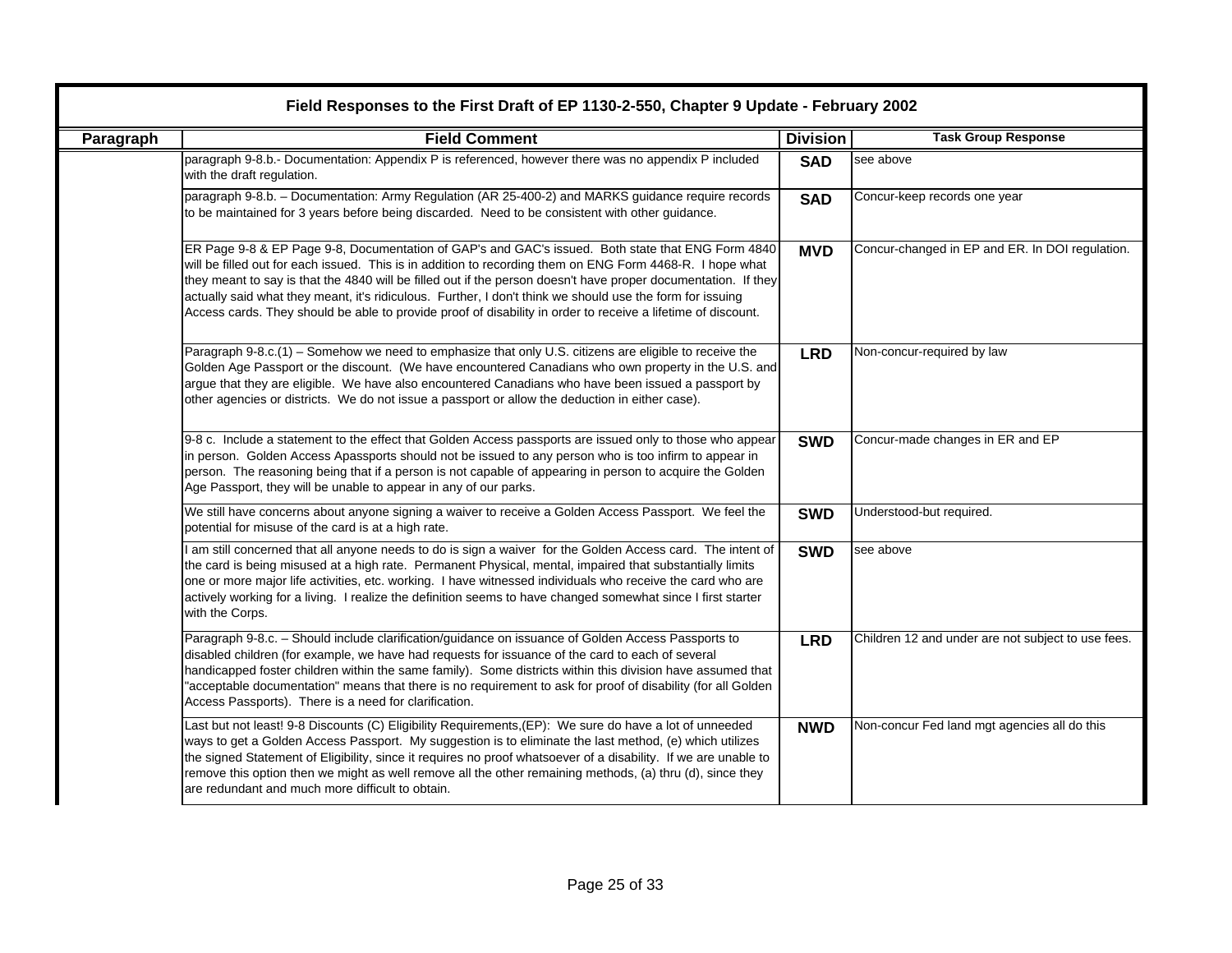| <b>Paragraph</b> | Field Responses to the First Draft of EP 1130-2-550, Chapter 9 Update - February 2002<br><b>Field Comment</b>                                                                                                                                                                                                                                                                                                                                                                                                                                                                   | <b>Division</b> | <b>Task Group Response</b>                                                                                                                                                        |
|------------------|---------------------------------------------------------------------------------------------------------------------------------------------------------------------------------------------------------------------------------------------------------------------------------------------------------------------------------------------------------------------------------------------------------------------------------------------------------------------------------------------------------------------------------------------------------------------------------|-----------------|-----------------------------------------------------------------------------------------------------------------------------------------------------------------------------------|
|                  | 9-5. Discounts c. Eligibility Requirements.<br>(2) Individuals eligible to receive the Golden Access Passport<br>Suggest adding: That like Golden Age passport applicants, Golden Access Passport Applicants must<br>appear in person to obtain their passports.                                                                                                                                                                                                                                                                                                                | <b>NWD</b>      | Concur-changed                                                                                                                                                                    |
|                  | Paragraph 9-8.c.(2)(a) - Should include a list of Federal agencies/programs that provide such benefits.                                                                                                                                                                                                                                                                                                                                                                                                                                                                         | <b>LRD</b>      | refer to Federal recreation pass program brochure                                                                                                                                 |
|                  | (b) Special Facility Use All in group would be required to have Golden Age/Access Passport.                                                                                                                                                                                                                                                                                                                                                                                                                                                                                     | <b>NWD</b>      | Concur-that's what it says                                                                                                                                                        |
|                  | Paragraph 9-8 b. c (2) (e) - Golden Access Pass Ports. Suggest that we require individuals to present<br>appropriate documentation on obtaining these free life time discount cards and not issue on signature only.<br>This will make it fair to all card holders and will prevent those who are not eligible from falsely signing the<br>form.                                                                                                                                                                                                                                | <b>LRD</b>      | agreed but required                                                                                                                                                               |
|                  | EP 1130-2-550, Chapter 9, Paragraph 9-8.c.(2)(e) - Should be deleted. This invites abuse of the program.<br>Proof of eligibility should be required before issuance of the Golden Access Passport.                                                                                                                                                                                                                                                                                                                                                                              | <b>LRD</b>      | see above                                                                                                                                                                         |
|                  | This provision opens the door for serious abuse of the Golden Access discount.                                                                                                                                                                                                                                                                                                                                                                                                                                                                                                  | <b>SWD</b>      | see above                                                                                                                                                                         |
|                  | Paragraph 9-8 Discounts c. Eligibility Requirements (2) (e) - "If the individual does not have any of the<br>above documentation in his/her possession, he/she may attest to their eligibility by signing the Statement<br>of Eligibility."                                                                                                                                                                                                                                                                                                                                     | <b>LRD</b>      | see above                                                                                                                                                                         |
|                  | Para. 9-8,c, (2) states that "Individuals eligible to receive the Golden Access Passport shall be any person<br>who has a permanent physical, mental or sensory impairment that substantially limits one or more major<br>life activities, such as caring for one's self, performing manual tasks, walking, seeing, hearing, speaking,<br>breathing, learning or working. Acceptable documentation for issuance of the passport will be any of the<br>following:" and goes on to list five forms of documentation that are acceptable.                                          | <b>LRD</b>      | RE:1995 Federal Recreation Passport Program-<br>superceded by new brochure-Fed Rec Pass<br>Program. Waiver remains an option even though no<br>one likes it, the law requires it. |
|                  | The EP indicates that four forms of documentation issued by the Federal or state governments or national<br>or state organizations can be used to verify eligibility for obtaining a Golden Access Passport. One can<br>obtain a free Access card by presenting documentation issued by a Federal agency, a signed doctor's<br>statement, a state government identification card or an identification card issued by a national or state<br>organization of, by or for disabled persons, all stating that the individual is permanently disabled.                               |                 |                                                                                                                                                                                   |
|                  | The fifth form of documentation listed in the Corps EP is the Statement of Eligibility signed by the individual<br>attesting to eligibility for a Golden Access Passport if he/she does not have documentation in his/her<br>possession. By signing this Statement of Eligibility the individual circumvents the other four forms of<br>"official' documentation. And this is what causes a concern: an individual just signing the Statement and<br>NEVER having to show any of the other four forms of 'official' documentation, not even after the fact, at a<br>later date. |                 |                                                                                                                                                                                   |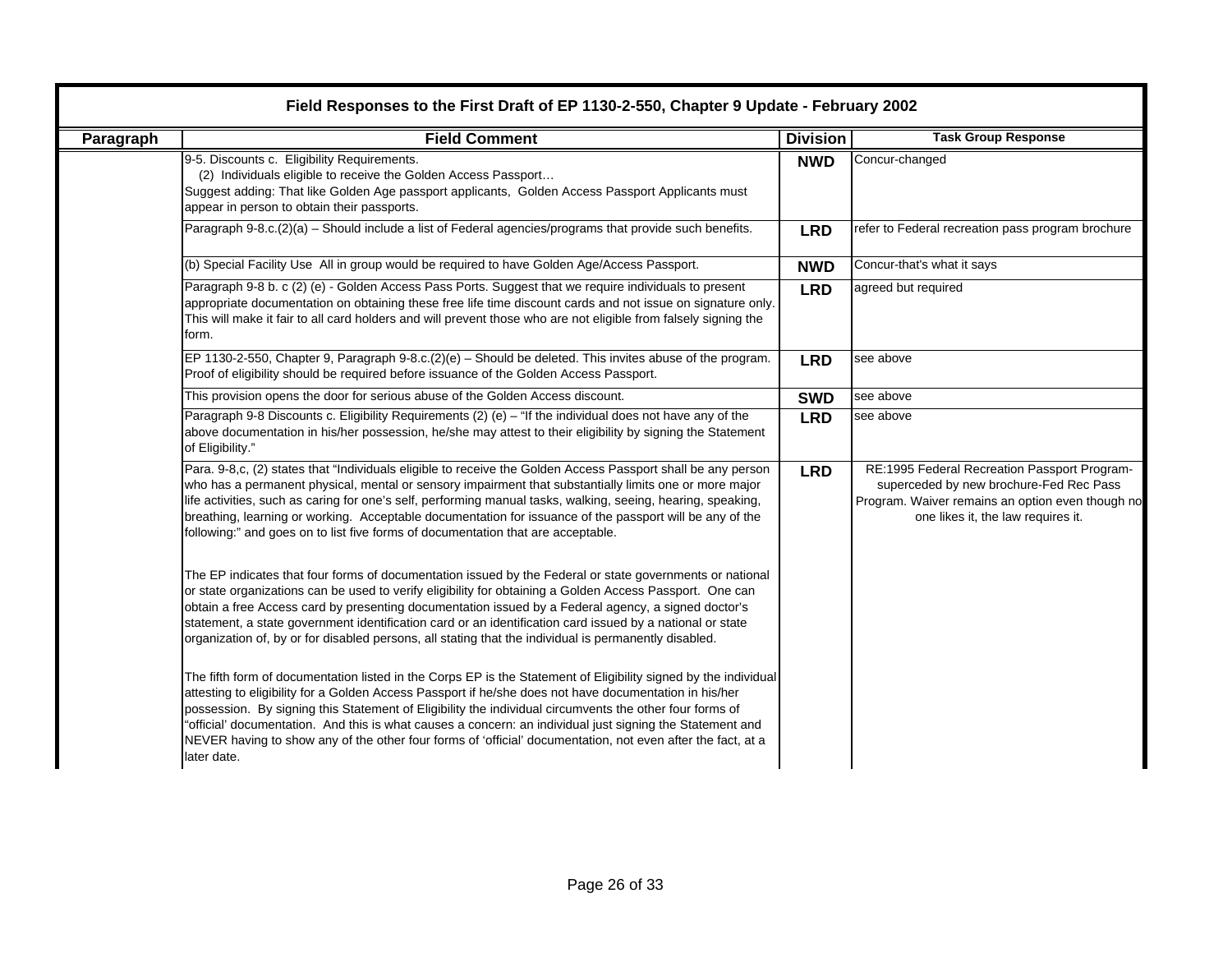| Paragraph | <b>Field Comment</b>                                                                                                                                                                                                                                                                                                                                                                                                                                                                                                                                                                                                                                                                                                                                                                                                                                                                                                                                                                                                                                                                                                                                                                                                                | <b>Division</b> | <b>Task Group Response</b> |
|-----------|-------------------------------------------------------------------------------------------------------------------------------------------------------------------------------------------------------------------------------------------------------------------------------------------------------------------------------------------------------------------------------------------------------------------------------------------------------------------------------------------------------------------------------------------------------------------------------------------------------------------------------------------------------------------------------------------------------------------------------------------------------------------------------------------------------------------------------------------------------------------------------------------------------------------------------------------------------------------------------------------------------------------------------------------------------------------------------------------------------------------------------------------------------------------------------------------------------------------------------------|-----------------|----------------------------|
|           | A review of the 1995 Federal Recreation Passport Program brochure states that a Golden Access Passport<br>"is available only to citizens and permanent residents of the United States, regardless of age, who have<br>been medically determined to be blind or permanently disabled." An individual "may obtain a Golden<br>Access Passport by showing proof of medically determined blindness or permanent disability and<br>eligibility for receiving benefits under Federal law" This procedure is spelled out in a clear and concise<br>manner and never mentions the option of signing a Statement of Eligibility as stated in the EP paragraph<br>referenced above.                                                                                                                                                                                                                                                                                                                                                                                                                                                                                                                                                           |                 |                            |
|           | This fifth form of documentation should be deleted since the other four forms of documentation are 'official<br>'and attest to the individual's disability. IF the 'Statement of Eligibility' option is not removed as suggested,<br>then there has to be a requirement to provide the 'official' documentation at a later date. At the time when<br>the individual shows up without his/her documentation, for whatever reason, and for the fact that they may<br>have been unaware of the documentation issue, the Golden Access Passport discount could be issued and<br>logged in as' issued' on a temporary basis. The Statement of Eligibility would be used for this first time,<br>with the Passport not actually given to the individual until he/she returns at a later time with the proper<br>documentation. The Statement of Eligibility would be filed as temporary documentation. Thus the<br>Statement of eligibility would be a temporary document. This procedure would accommodate "locals' who<br>could return by a later specified date with proper documentation. Anyone from out of the area would be<br>made aware at this time of the documentation requirements and thus make arrangements to procure the |                 |                            |
|           | proper documents and have them with them the next time. This procedure would be outlined in a policy<br>letter issued after the ER/EP is issued final.                                                                                                                                                                                                                                                                                                                                                                                                                                                                                                                                                                                                                                                                                                                                                                                                                                                                                                                                                                                                                                                                              |                 |                            |
|           | As long as this last statement (e) continues the present policy and practice, the Golden Access Passport<br>program will continue to be a "give away" program, with constant opportunities for fraudulent use.                                                                                                                                                                                                                                                                                                                                                                                                                                                                                                                                                                                                                                                                                                                                                                                                                                                                                                                                                                                                                      |                 |                            |
|           | Recommend that 9-8 Discounts c: Eligibility Requirements (2) (e) be revised to read as follows: "If the<br>individual does not have any of the above documentation in his/her possession, he/she may attest to their<br>eligibility by signing the Statement of Eligibility. Those individuals signing the Statement of Eligibility will be<br>given a specified amount of time to return and provide the required documentation before being issued the<br>Golden Access Passport."                                                                                                                                                                                                                                                                                                                                                                                                                                                                                                                                                                                                                                                                                                                                                |                 |                            |
|           | Anyone from out of the area would be made aware at this time of the documentation requirements and<br>thus make arrangements to procure the proper documents to acquire a Golden Access Passport.                                                                                                                                                                                                                                                                                                                                                                                                                                                                                                                                                                                                                                                                                                                                                                                                                                                                                                                                                                                                                                   |                 |                            |
|           | paragraph 9-8. c.(2)(e): A specific "Statement of Eligibility" form with wording approved by the Office of<br>Council, should be developed and included as part of the regulation. Also, his is one of the most abused<br>areas of our fee program. We need tighter restrictions on issuance of Golden Access Passports. The<br>public soon discovers that all they have to do to get a Golden Access Card is to fill out a Statement of<br>Eligibility form, and they will be able to get a passport without any other documented proof of disability. We<br>need to require documented proof of disability and eliminate the option of allowing the public to attest to<br>their eligibility by just signing the Statement of Eligibility form.                                                                                                                                                                                                                                                                                                                                                                                                                                                                                   | <b>SAD</b>      | agreed but required        |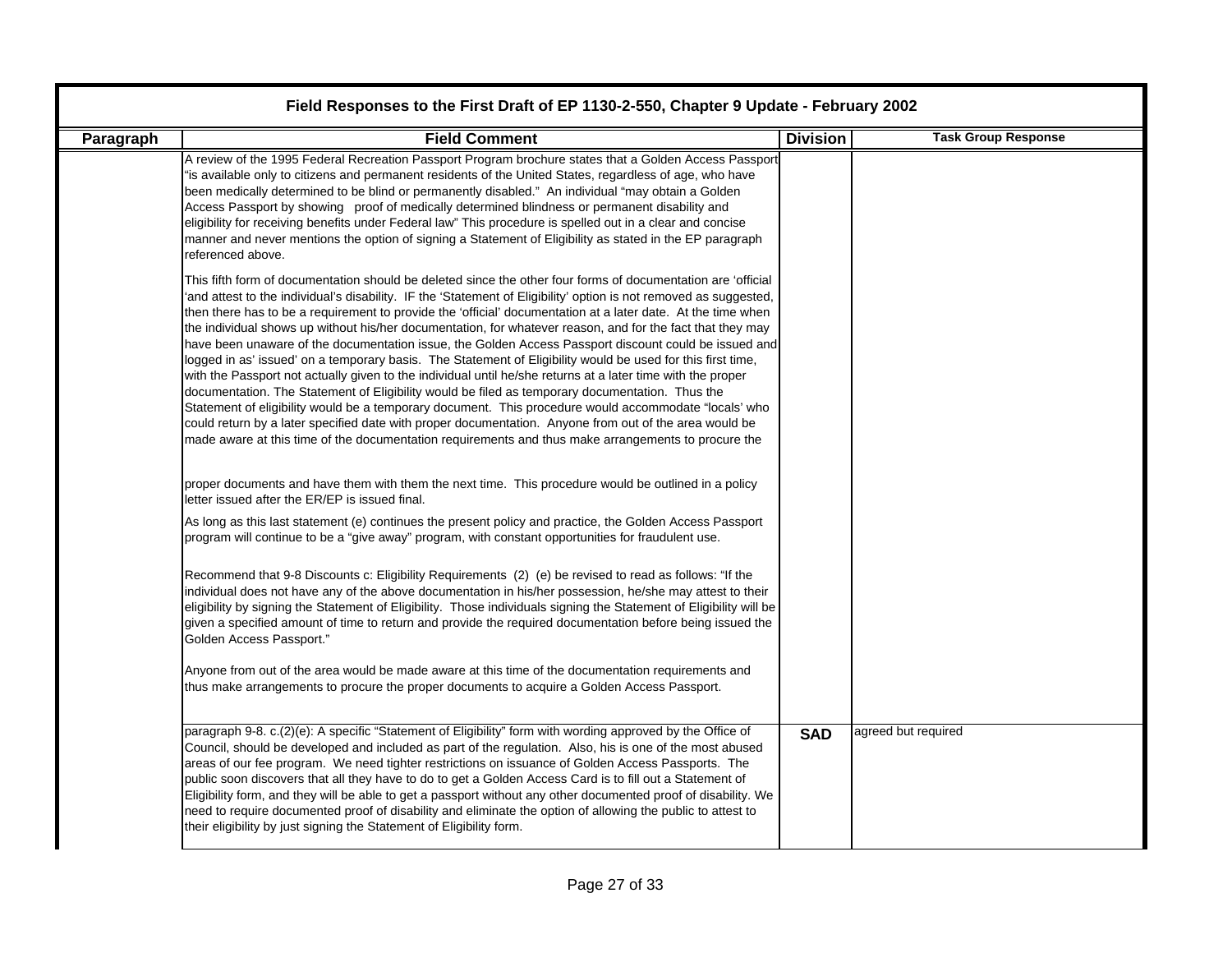| Paragraph | <b>Field Comment</b>                                                                                                                                                                                                                                                                                                                                                                                                                                                                                                                                                                                                                                                                                                                                                                                                                                                                                                                                                                                              | <b>Division</b> | <b>Task Group Response</b>                                                                                                                                                                                |
|-----------|-------------------------------------------------------------------------------------------------------------------------------------------------------------------------------------------------------------------------------------------------------------------------------------------------------------------------------------------------------------------------------------------------------------------------------------------------------------------------------------------------------------------------------------------------------------------------------------------------------------------------------------------------------------------------------------------------------------------------------------------------------------------------------------------------------------------------------------------------------------------------------------------------------------------------------------------------------------------------------------------------------------------|-----------------|-----------------------------------------------------------------------------------------------------------------------------------------------------------------------------------------------------------|
|           | The EP references Appendix P as a privacy act statement that must be provided to passport purchasers.<br>Appendix P is noted as being included but I'm not able to locate it.                                                                                                                                                                                                                                                                                                                                                                                                                                                                                                                                                                                                                                                                                                                                                                                                                                     | <b>NWD</b>      | App P not changed so wasn't included                                                                                                                                                                      |
|           | 9-9. Accounting 9-9 Check paragraph numbering                                                                                                                                                                                                                                                                                                                                                                                                                                                                                                                                                                                                                                                                                                                                                                                                                                                                                                                                                                     | <b>NWD</b>      |                                                                                                                                                                                                           |
|           | Paragraph 9-9.b: The requirement for an annual analysis is overkill and adds an unnecessary and<br>untenable administrative burden on lakes and districts. Suggest this requirement be eliminated or if<br>necessary included only as a suggested analysis when public use patterns indicate conditional changes<br>are occurring at particular recreation sites.                                                                                                                                                                                                                                                                                                                                                                                                                                                                                                                                                                                                                                                 | <b>NWD</b>      | Non-concur required                                                                                                                                                                                       |
|           | 9-9 Accounting, paragraph b, (page 9-9). What is the "one-hour rule."                                                                                                                                                                                                                                                                                                                                                                                                                                                                                                                                                                                                                                                                                                                                                                                                                                                                                                                                             | <b>SWD</b>      | Concur-eliminated one hour rule                                                                                                                                                                           |
|           | Paragraph 9-9b. - The "one-hour" rule needs to be defined.                                                                                                                                                                                                                                                                                                                                                                                                                                                                                                                                                                                                                                                                                                                                                                                                                                                                                                                                                        | <b>LRD</b>      | Concur-eliminated one hour rule                                                                                                                                                                           |
|           | 9-9 b. What value does this analysis provide? What is going to be the cfost associated with keeping up<br>with all these costs, indirect and direct, associated with fee collection? In other words, who is going to be<br>analyzing the ocsts associated wsith collecting inforfmatgion about costs? If we must find out how much it<br>costs to administer a fee collection program, establiksh some test sites and extrapolate the results Corps<br>wide. We strongly disagreed with providing additional analysis. Effort would be more appropriately<br>expended in the analysis of what the NRRS is costing for the collection of fees.                                                                                                                                                                                                                                                                                                                                                                     | <b>SWD</b>      | Non-concur-analysis must be done-this is a long<br>standing requirement, not new                                                                                                                          |
|           | Paragraph 9-9b. - m. Paragraph 9-9 b. of EP. Administration Costs. There is general consensus within<br>this Division that the tracking of these costs will require a lot of time and effort by project personnel who are<br>currently doing the best they can just to try to keep up with increasing demands of the fee program.<br>Requirements of the day use fee program and NRRS have heavily burdened available man power<br>resources. Although there is some merit in collecting these figures, we simple do not have the time to do<br>so. Further more, just having the data does not make it easy to make adjustments to the program as many<br>other factors are involved. With new legislation being considered to include the Corps in the Fee<br>Demonstration Program, we need to be very careful about dropping an area from the fee program and then<br>adding later because of new authority. Strongly suggest making this cost analysis an optional or to be done<br>on an "as needed" basis. | <b>LRD</b>      | Cost of collection is only one small part of the cost<br>of running a park-this is not effectivetool if we are<br>running a business function. What about<br>depreciation mowing, maintenance, utilities. |
|           | paragraph 9-9.b. - Administration Costs: Recommend the development of a standard formula for<br>calculating Administrative Costs                                                                                                                                                                                                                                                                                                                                                                                                                                                                                                                                                                                                                                                                                                                                                                                                                                                                                  | <b>SAD</b>      | Non-concur-too much variance                                                                                                                                                                              |
|           | paragraph 9-9.c. - Revenue Reporting: Are all fees discussed in Chapter 9 of ER and EP, including permit<br>fees, facility fees, special activity fees, equipment and service fees to be placed in this Special Receipt<br>Account 96-145005.4 (96 x 5007) and are all these fees truly to be reported as recreation use fee<br>revenues?                                                                                                                                                                                                                                                                                                                                                                                                                                                                                                                                                                                                                                                                         | <b>SAD</b>      | Yes                                                                                                                                                                                                       |
|           | Paragraph 9-9 d.(2) - There should be a standardized form for requests for refund in order to assure that all<br>required information concerning the refund is obtained.                                                                                                                                                                                                                                                                                                                                                                                                                                                                                                                                                                                                                                                                                                                                                                                                                                          | <b>LRD</b>      | One available in NRRS.Added one App T                                                                                                                                                                     |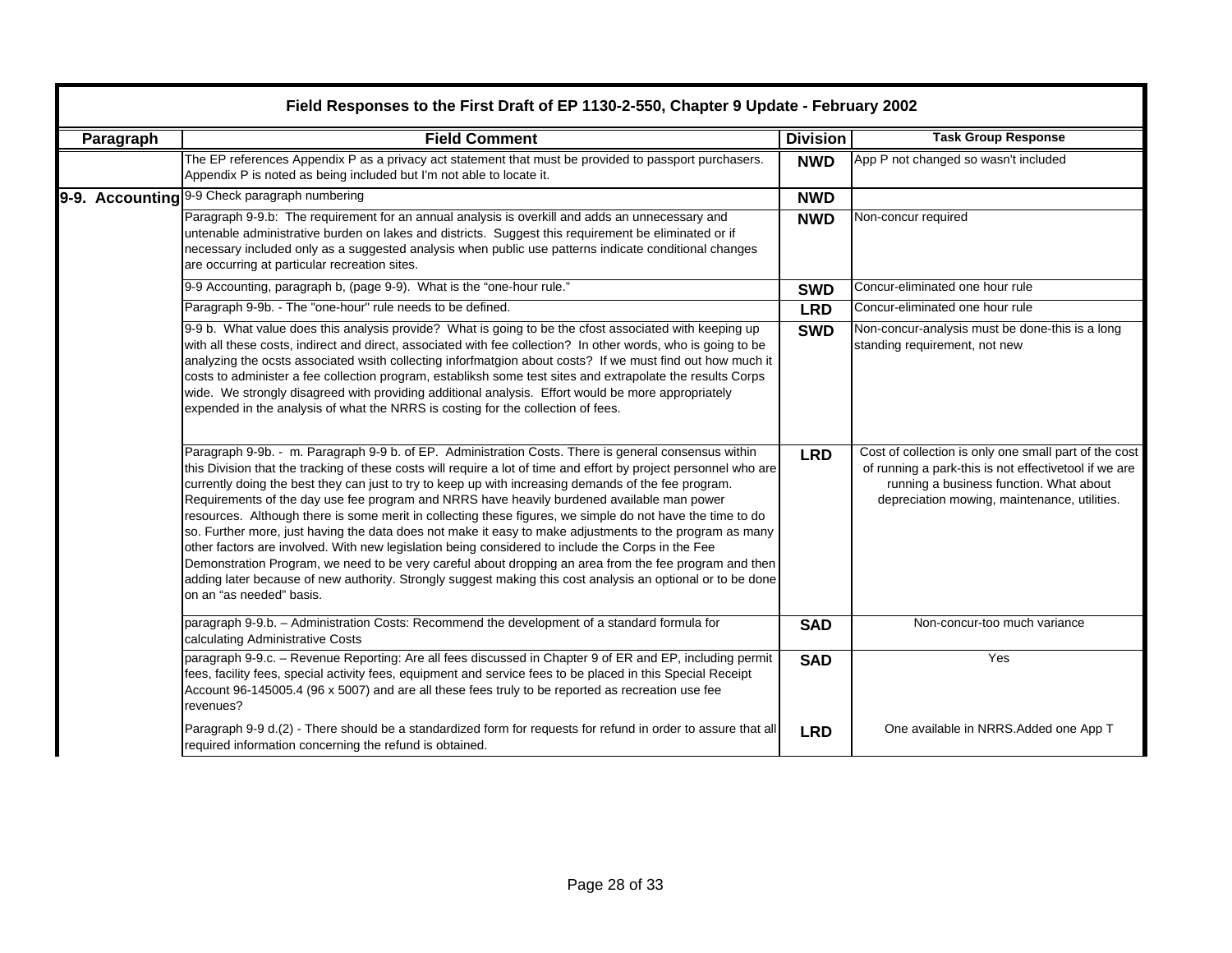| Field Responses to the First Draft of EP 1130-2-550, Chapter 9 Update - February 2002 |                                                                                                                                                                                                                                                                                                                                                                                                                                                                                                                                                                                                                                                                                                                                                                                                                                              |                 |                                                                                                   |
|---------------------------------------------------------------------------------------|----------------------------------------------------------------------------------------------------------------------------------------------------------------------------------------------------------------------------------------------------------------------------------------------------------------------------------------------------------------------------------------------------------------------------------------------------------------------------------------------------------------------------------------------------------------------------------------------------------------------------------------------------------------------------------------------------------------------------------------------------------------------------------------------------------------------------------------------|-----------------|---------------------------------------------------------------------------------------------------|
| Paragraph                                                                             | <b>Field Comment</b>                                                                                                                                                                                                                                                                                                                                                                                                                                                                                                                                                                                                                                                                                                                                                                                                                         | <b>Division</b> | <b>Task Group Response</b>                                                                        |
|                                                                                       | Paragraph 9-9.e. - There is unanimous belief within the LRD that the draft EP delineates cumbersome<br>procedures for covering the costs of money orders or cashiers checks for the remittance of cash<br>collections. Due to the administrative burden this places on fee collectors, some locations now refuse to<br>accept cash. At other locations, fee collectors pay the cost of a money order out of their own funds to<br>avoid the administrative burden of recouping the cost of a money order. The cost of converting cash<br>collections to a money order or cashiers check is a legitimate cost of business, and deducting that cost<br>from the cash collections would automatically charge the cost to the activity generating the cost. We<br>strongly encourage a review of accounting procedures to simplify this process. | <b>LRD</b>      | We have simplfied and explained all options                                                       |
|                                                                                       | paragraph 9-9.e. - Credit Vouchers: Credit vouchers should be totally eliminated. In lieu of a credit<br>voucher, a camping pass, as described earlier in this regulation, should be issued.                                                                                                                                                                                                                                                                                                                                                                                                                                                                                                                                                                                                                                                 | <b>SAD</b>      | credit vouchers are still an optionfor non-NRRS<br>parks                                          |
|                                                                                       | 9-9 e. The second number (2) should be (4) on page 9-10 and on page 9-11, the credit vouchers<br>paragraph should be f. instead of e.                                                                                                                                                                                                                                                                                                                                                                                                                                                                                                                                                                                                                                                                                                        | <b>SWD</b>      | Concur-changed                                                                                    |
|                                                                                       | Paragraph 9-9 e. (2). - The requirement to replace funds each month requires an unreasonable amount of<br>time and resources for the small amounts of monies being replaced. Suggest that something be worked<br>out to would allow replacement to be done on an annual basis                                                                                                                                                                                                                                                                                                                                                                                                                                                                                                                                                                | <b>LRD</b>      | If option 4 is used, Millington dictates it be this way-<br>use one of the other 3 options        |
|                                                                                       | 9-9 page 9-11, (d) and (e) - spell out to clarify "ROV"                                                                                                                                                                                                                                                                                                                                                                                                                                                                                                                                                                                                                                                                                                                                                                                      | <b>NWD</b>      | spelled out first itme it was used in (b)                                                         |
|                                                                                       | 9-9 Accounting, paragraph e (4), Cost of Remittance, (page 9-10). Recommend adding the following<br>statement, "Funds being remitted through the NRRS must be processed according to the current NRRS<br><b>Operating Procedure Manual."</b>                                                                                                                                                                                                                                                                                                                                                                                                                                                                                                                                                                                                 | <b>SWD</b>      | Non-concur-creates a "do loop"                                                                    |
|                                                                                       | 9-9 Accounting, paragraph f, Credit Vouchers, (page 9-11). Recommend adding the wording, "in<br>accordance with or reference Chapter 9, paragraph 9-10 e, ER 1130-2-550.                                                                                                                                                                                                                                                                                                                                                                                                                                                                                                                                                                                                                                                                     | <b>SWD</b>      | concur                                                                                            |
|                                                                                       | An additional line should be inserted between items (1) and (2) of Paragraph 9-10 of the EP on page 9-11                                                                                                                                                                                                                                                                                                                                                                                                                                                                                                                                                                                                                                                                                                                                     | <b>LRD</b>      | Concur                                                                                            |
|                                                                                       | Paragraph 9-9 e, page 9-11 - Typographic error; change paragraph e. to f. Also, suggest adding that Credit<br>vouchers are not used in the NRRS.                                                                                                                                                                                                                                                                                                                                                                                                                                                                                                                                                                                                                                                                                             | <b>LRD</b>      | changed                                                                                           |
|                                                                                       | Paragraph 9-9.e. "Credit Vouchers. Vouchers will be issued in lieu of refunds whenever possible. No<br>vouchers will be issued for day use fees."                                                                                                                                                                                                                                                                                                                                                                                                                                                                                                                                                                                                                                                                                            | <b>LRD</b>      | concur-changed                                                                                    |
|                                                                                       | For further clarification, add sentence from ER 9-10.e. which states "Credit vouchers are not given for fees<br>collected through the NRRS."                                                                                                                                                                                                                                                                                                                                                                                                                                                                                                                                                                                                                                                                                                 |                 |                                                                                                   |
|                                                                                       | 9-9.f is mislabeled as "e"                                                                                                                                                                                                                                                                                                                                                                                                                                                                                                                                                                                                                                                                                                                                                                                                                   | <b>NWD</b>      | concur-changed                                                                                    |
| 9-10. Security<br><b>Measures</b>                                                     | Paragraph 9-10.a.(7) - Ensure personnel collecting and storing funds work in pairs and have reliable<br>communications equipment (radios or cellular phones) available at all times.                                                                                                                                                                                                                                                                                                                                                                                                                                                                                                                                                                                                                                                         | <b>LRD</b>      | changed- but to stay out of trouble work in pairs,<br>use double keyed boxes, count money back at |
|                                                                                       | Rewrite sentence "Where feasible, ensure personnel collecting and storing funds work in pairs and have<br>reliable communications equipment (radios or cellular phones) available at all times                                                                                                                                                                                                                                                                                                                                                                                                                                                                                                                                                                                                                                               |                 | office with admin clerk or other.                                                                 |
|                                                                                       | This is not always possible or practical for smaller projects that are short staffed and who collect nominal<br>amounts of cash.                                                                                                                                                                                                                                                                                                                                                                                                                                                                                                                                                                                                                                                                                                             |                 |                                                                                                   |
|                                                                                       | Staffing constraints and workload at some projects make it unlikely that people will work in pairs when day<br>use fees are being collected and moved to storage.                                                                                                                                                                                                                                                                                                                                                                                                                                                                                                                                                                                                                                                                            |                 |                                                                                                   |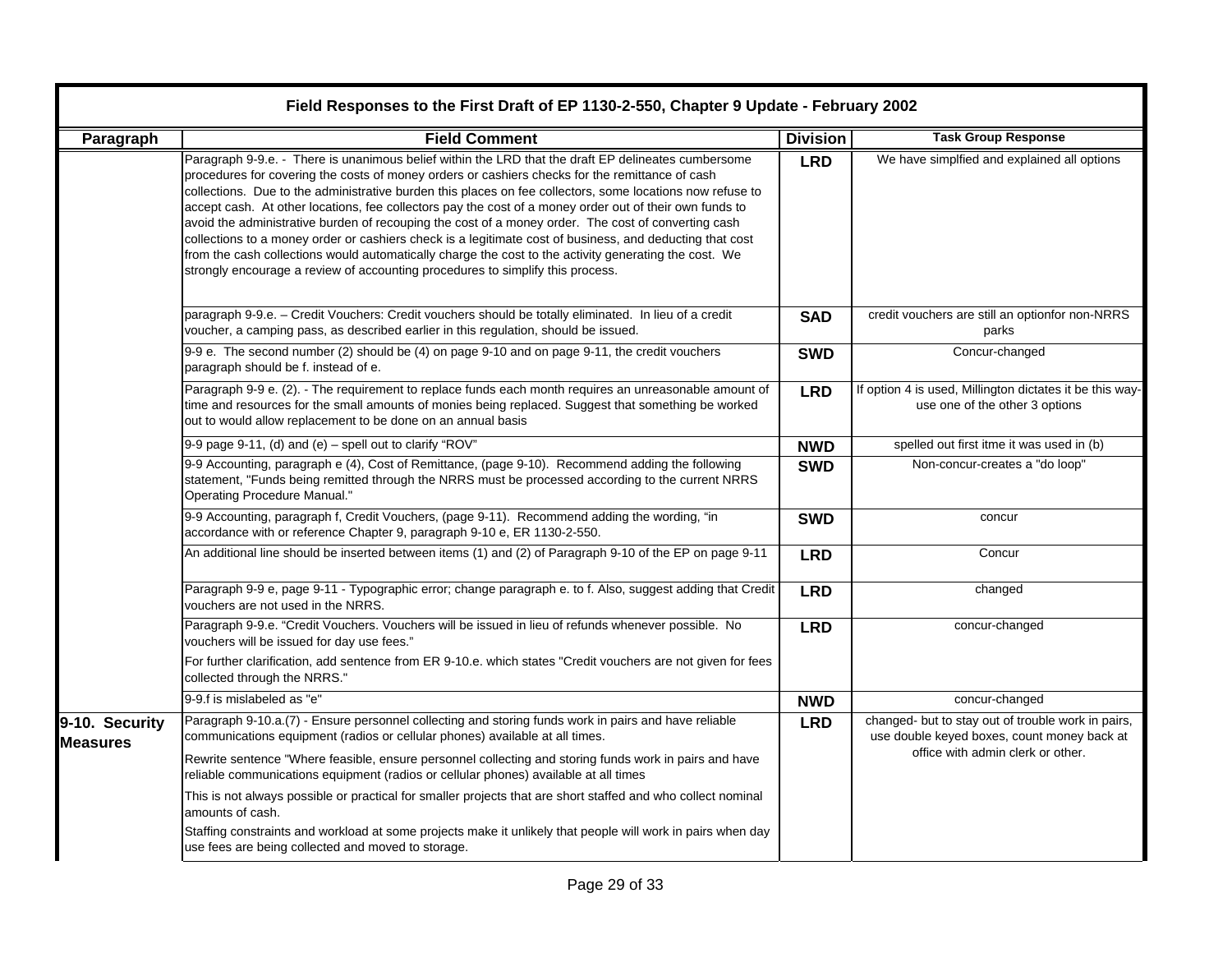| Paragraph                                                            | <b>Field Comment</b>                                                                                                                                                                                                                                                                                                                                                                                                                                                                                                                                                                                                  | <b>Division</b> | <b>Task Group Response</b>                                                                                       |
|----------------------------------------------------------------------|-----------------------------------------------------------------------------------------------------------------------------------------------------------------------------------------------------------------------------------------------------------------------------------------------------------------------------------------------------------------------------------------------------------------------------------------------------------------------------------------------------------------------------------------------------------------------------------------------------------------------|-----------------|------------------------------------------------------------------------------------------------------------------|
|                                                                      | Paragraph 9-10.c: If this is a firm requirement suggest the use of the word "shall" instead of "will". Suggest<br>that Resource Management personnel also review funds security procedures to ensure compliance with<br>funds security requirements. There should be a requirement for both security and resource management<br>offices to be provided a copy of this regulation.                                                                                                                                                                                                                                     | <b>NWD</b>      | Out of OP's control-leave "will"                                                                                 |
|                                                                      | Paragraph 9-10.e(2): Section beginning with "Projects may use  ." is incorrectly numbered - should be<br>Paragraph 9-10.e(4).                                                                                                                                                                                                                                                                                                                                                                                                                                                                                         | <b>NWD</b>      | concur                                                                                                           |
| $9 - 11.$<br><b>Controlling</b><br>Paperwork<br><b>Burden on the</b> | No comments received on this paragraph.                                                                                                                                                                                                                                                                                                                                                                                                                                                                                                                                                                               |                 |                                                                                                                  |
| Appx. M                                                              | Appendix M: Question the need for Class E listing. Might work just as well to say if the area is not Class D<br>fees do not need to be charged. The definition of a rock fire ring as a fireplace is questionable - they<br>contain fires very poorly and tend to migrate around the campsite. Suggest elimination of the rock ring and<br>include steel or masonry fire rings instead.                                                                                                                                                                                                                               | <b>NWD</b>      | Non-concur                                                                                                       |
|                                                                      | Appendix M, Footnote 1: Change "should" to "may". Let the decision to charge fees at primitive sites be a<br>local decision based upon local conditions.                                                                                                                                                                                                                                                                                                                                                                                                                                                              | <b>NWD</b>      | concur-change made                                                                                               |
|                                                                      | "APPENDIX M - USE FEE CRITERIA- GROUP AND SINGLE USER UNIT CAMP AREAS - Class A Group<br>Camp Areas. - Minimum \$50.00"                                                                                                                                                                                                                                                                                                                                                                                                                                                                                               | <b>LRD</b>      | Concur-adding "group camp area" at bottom. These<br>are the minimum requirements-park can have more<br>than this |
|                                                                      | The recommended group camping fees should be indicated as follows - "A Group Camp Area - *Minimum<br>\$50". Note at bottom would read * " Recommended " - Resource Manager could implement lower fee,<br>according to amenities present at the site".                                                                                                                                                                                                                                                                                                                                                                 |                 |                                                                                                                  |
|                                                                      | It is our experience that all Class A Group Camping Areas at all projects do not necessarily meet the exact<br>standards as shown in Appendix M. This also applies to Class B, C, D & E group sites For a Class A<br>campground, for example, each campground has different characteristics and amenities, which do not<br>necessarily meet the strict standards of a Class A Group Camp Site, The fees for Class A, B, C, D & E<br>group sites should all be "Recommended" fees, not required fees                                                                                                                   |                 |                                                                                                                  |
|                                                                      | There is guidance for establishing fee schedules for camping facilities, but none for establishing fee<br>schedules for group picnic shelters. Such guidance would be helpful.                                                                                                                                                                                                                                                                                                                                                                                                                                        | <b>NWD</b>      |                                                                                                                  |
|                                                                      | Appendix M. We would prefer to see a "recommended" minimum charge listed. We would like the<br>flexibility to be able to have a lower fee during slow periods to encourage use.                                                                                                                                                                                                                                                                                                                                                                                                                                       | <b>NWD</b>      | Non-concur-see following comments                                                                                |
|                                                                      | Appendix M - Use Fee Criteria, Group and Single User Unit Camp Areas: The criteria need to be totally<br>revised. There are not sufficient differences between the various classes of campgrounds to make the<br>classification system meaningful. As examples: The only difference between a Class C and B area, is the<br>existence of a sanitary disposal system. The only differences between a Class A and B area are vault or<br>flush toilets and showers or no showers. These criteria should be reviewed and evaluated at a later date<br>as a separate tasking not related to the update of this regulation | <b>SAD</b>      | Concur-SWD task force(appointed by HQ)                                                                           |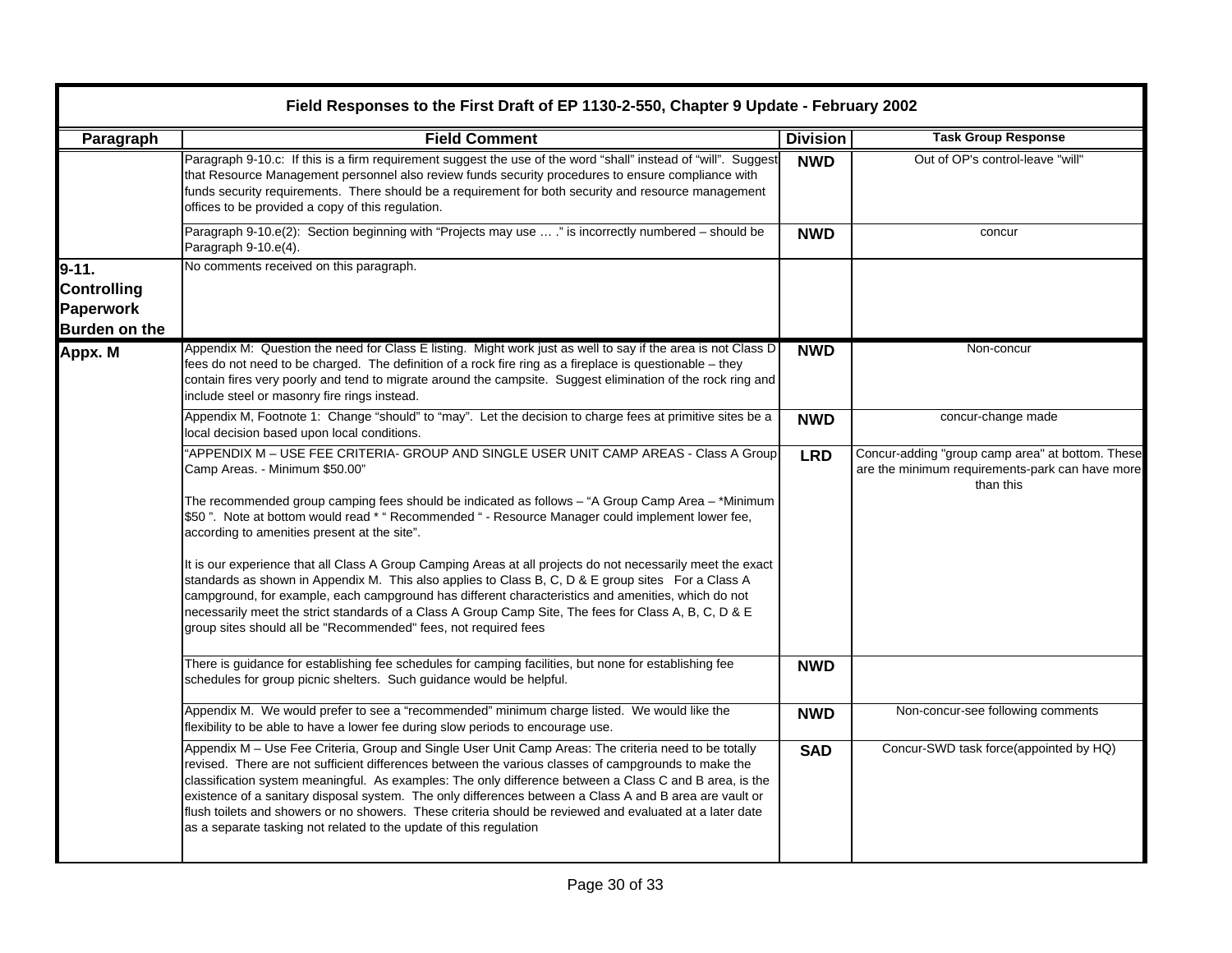| Paragraph | <b>Field Comment</b>                                                                                                                                                                                                                                                                                                                                                                                                                                                                                                                                                                                                                                                                                                                                                                                                                                                                                                                                                          | <b>Division</b> | <b>Task Group Response</b>                                                 |
|-----------|-------------------------------------------------------------------------------------------------------------------------------------------------------------------------------------------------------------------------------------------------------------------------------------------------------------------------------------------------------------------------------------------------------------------------------------------------------------------------------------------------------------------------------------------------------------------------------------------------------------------------------------------------------------------------------------------------------------------------------------------------------------------------------------------------------------------------------------------------------------------------------------------------------------------------------------------------------------------------------|-----------------|----------------------------------------------------------------------------|
| Appx. O   | APPENDIX O - PROGRAM INTEGRITY: HONOR VAULTS - Paragraph O2.b(5) - Tracking Fee Payment<br>Envelopes: "Honor systems envelopes should be subsequently number so they can be easily tracked for<br>auditing purposes."                                                                                                                                                                                                                                                                                                                                                                                                                                                                                                                                                                                                                                                                                                                                                         | <b>LRD</b>      | Non-concur-centrally printed by GPO-will be<br>numbered to verify payment. |
|           | There is no way the honor vault self-deposit envelopes can all be accounted for. If we have to account for<br>all the day use envelopes, we certainly will not meet the following criteria in ER 9-6.a.(1) - "Day use fees<br>will be charged where there is reasonable expectation that revenue will exceed costs of collection, to<br>include implementation costs; and ER 9-2. Goals. - to recover a reasonable portion of the cost of<br>administering, operating, maintaining and improving specialized recreation facilities, services". However,<br>the very nature of the self-deposit program makes it impossible to ensure that campers access these<br>envelopes in any kind of sequential fashion.<br>Lake facility personnel would never be able to account for all numbered envelopes issued to them, since<br>fee envelopes are placed in boxes that are accessible to the public. Anybody can just grab a handful, and<br>do whatever they want to with them. |                 |                                                                            |
|           | At smaller recreation areas it is not always practical to have a contractor, or possible to obtain a volunteer,<br>to issue individual self-deposit envelops. Under such circumstances it is impossible to regulate the<br>numeric order at which envelopes are removed from an envelope holder. If paragraph O-2.b(5) is not<br>deleted, it is recommended that wording be added to allow the option of numbering permits if for some<br>reason the Resource Manager chooses to number these permits for local issues/reasons. In LRP, all day<br>use and camping self deposit permits are printed with numbers so that the Resource Manager always has<br>the option to use the permit numbers to monitor the permit program. Change "should" to "may".                                                                                                                                                                                                                     |                 |                                                                            |
|           | O-2.b. Change employees to persons as some projects utilize volunteers to assist in fee collection.                                                                                                                                                                                                                                                                                                                                                                                                                                                                                                                                                                                                                                                                                                                                                                                                                                                                           | <b>SPD</b>      | Concur-changed                                                             |
|           | "APPENDIX O - PROGRAM INTEGRITY, Paragraph O-2 b. Operational Controls: (5) Tracking Fee<br>Payment Envelopes: - "Honor systems envelopes should be subsequently numbered so they can be easily<br>tracked for auditing purposes".                                                                                                                                                                                                                                                                                                                                                                                                                                                                                                                                                                                                                                                                                                                                            | <b>LRD</b>      |                                                                            |
|           | Should be or must be? Lost or stolen, rain soaked envelopes do get destroyed; the numbering sequence<br>would be out of sequence for auditing purposes. Accountability for lost or stolen envelopes can never be<br>tracked. This means more time spent stamping envelopes, more time to record numbers all of which add<br>to the overall cost of operating the program.                                                                                                                                                                                                                                                                                                                                                                                                                                                                                                                                                                                                     |                 |                                                                            |
|           | O-2b.5 Numbering fee payment envelopes with sequential numbers for the purpose of auditing are only<br>partially effective. Customers taking multiple envelopes will affect the numbering system and damage the<br>usefulness of the audit.                                                                                                                                                                                                                                                                                                                                                                                                                                                                                                                                                                                                                                                                                                                                   | <b>SWD</b>      | non-concur-numbering is to verify payment, not for<br>tracking             |
|           | Appendix O: o-2.c: The paragraph states toward the end " use the following methods, among ". What<br>following methods? This isn't clear.                                                                                                                                                                                                                                                                                                                                                                                                                                                                                                                                                                                                                                                                                                                                                                                                                                     | <b>NWD</b>      | concur-changed                                                             |
|           | Paragraph O-2.c. of Appendix O appears to be incomplete. It says to "usethe following methods" But<br>the methods are not included.                                                                                                                                                                                                                                                                                                                                                                                                                                                                                                                                                                                                                                                                                                                                                                                                                                           | <b>LRD</b>      | concur-changed                                                             |
|           | Appendix O, paragraph O-2.c. This paragraph is not understandable. It needs to be rewritten.                                                                                                                                                                                                                                                                                                                                                                                                                                                                                                                                                                                                                                                                                                                                                                                                                                                                                  | <b>SAD</b>      | concur-changed                                                             |
|           | O-c. Are there supposed to be methods for auditing controls listed here?                                                                                                                                                                                                                                                                                                                                                                                                                                                                                                                                                                                                                                                                                                                                                                                                                                                                                                      | <b>SWD</b>      | concur-changed                                                             |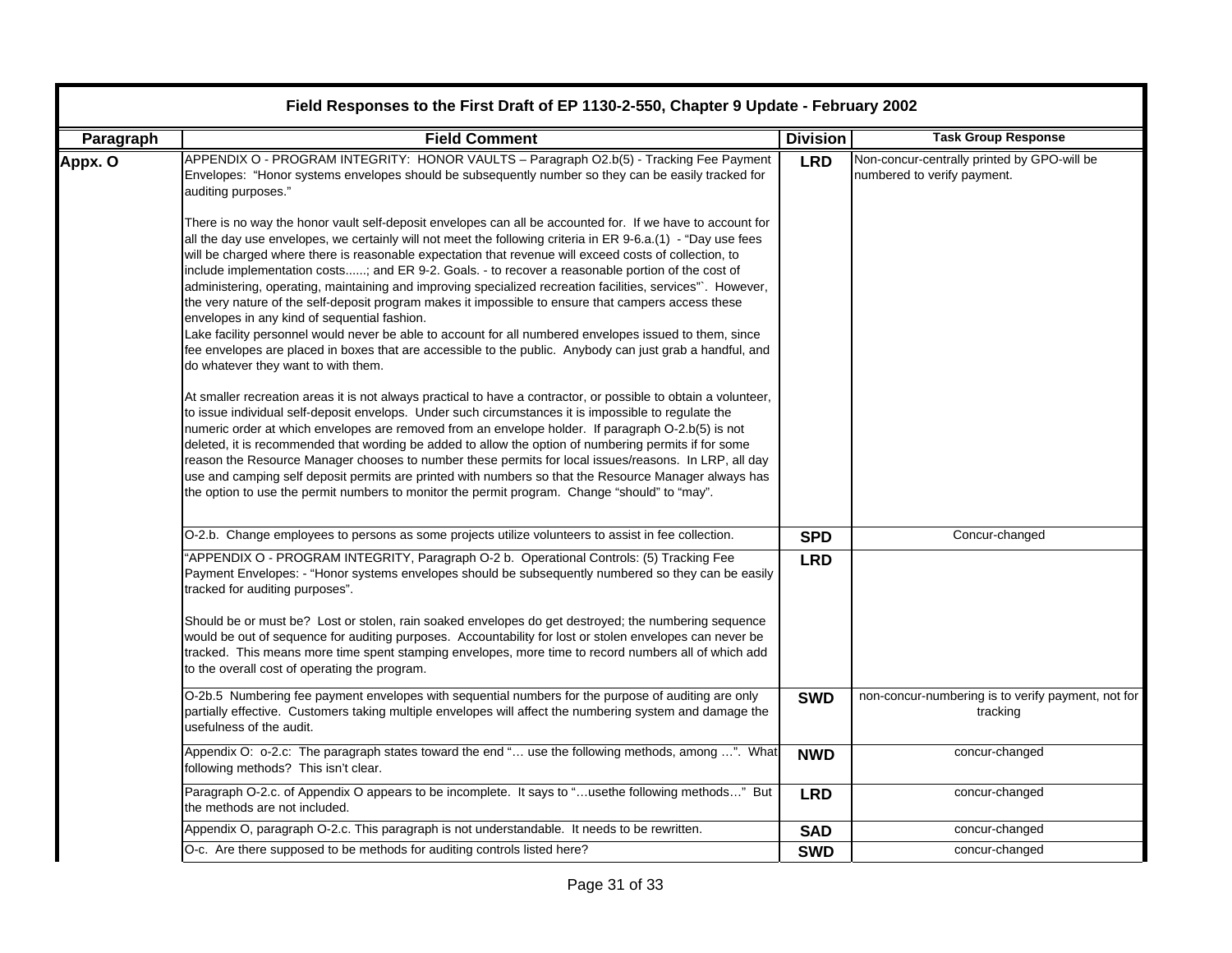| Field Responses to the First Draft of EP 1130-2-550, Chapter 9 Update - February 2002 |                                                                                                                                                                                                                                                                                                                                                                                                                                                                                                                                                                                                                                                          |                 |                                                                               |
|---------------------------------------------------------------------------------------|----------------------------------------------------------------------------------------------------------------------------------------------------------------------------------------------------------------------------------------------------------------------------------------------------------------------------------------------------------------------------------------------------------------------------------------------------------------------------------------------------------------------------------------------------------------------------------------------------------------------------------------------------------|-----------------|-------------------------------------------------------------------------------|
| Paragraph                                                                             | <b>Field Comment</b>                                                                                                                                                                                                                                                                                                                                                                                                                                                                                                                                                                                                                                     | <b>Division</b> | <b>Task Group Response</b>                                                    |
|                                                                                       | "APPENDIX O - PROGRAM INTEGRITY: HONOR VAULTS - Paragraph O2, c. - Auditing Controls: ER<br>37-2-10 calls for "constant review and examination by internal audit staffs" and provisions for "policing the<br>effectiveness of the prescribed procedures by those responsible for managing government resources" use<br>the following methods, among others, for verifying that envelopes and funds are turned in for deposit.<br>No methods are indicated under auditing controls in the text of Appendix O                                                                                                                                              | <b>LRD</b>      | concur-changed                                                                |
|                                                                                       | "APPENDIX O - PROGRAM INTEGRITY, Paragraph O-2 - The following controls are suggested to<br>strengthen the integrity of the honor vault fee collection program.<br>Missing from this draft are regulations for changing honor vault locks annually.                                                                                                                                                                                                                                                                                                                                                                                                      | <b>LRD</b>      | non-concur-addressed in ER 37-2-10 Chapter 4                                  |
| Appx. Q                                                                               | APPENDIX Q, Paragraph Q-1.b. - This paragraph should be revised to include the direct transmittal of fees<br>to the Federal Reserve Bank.                                                                                                                                                                                                                                                                                                                                                                                                                                                                                                                | <b>LRD</b>      | Non-concur-We don't do this anymore                                           |
|                                                                                       | APPENDIX Q, Paragraph Q-1.c. - Types of Bonds. This paragraph identifies "fidelity bonds" which as we<br>understand it, pertain to employees, not volunteers. Currently we use "surety bonds" for our volunteers,<br>which are the type specified in the current regulation. Suggest that this be checked out to make sure that<br>there is not a misunderstanding.                                                                                                                                                                                                                                                                                      | <b>LRD</b>      | Concur-changed                                                                |
|                                                                                       | APPENDIX Q, Paragraph Q-2 - The third sentence should read "before transmission to the F& A Office<br>or Federal Reserve Bank."                                                                                                                                                                                                                                                                                                                                                                                                                                                                                                                          | <b>LRD</b>      | Non-concur-We don't do this anymore                                           |
|                                                                                       | Appendix O and Q: Clarification is needed on how long documentation of use fee transmittals and related<br>paperwork is to be kept on file.                                                                                                                                                                                                                                                                                                                                                                                                                                                                                                              | <b>SAD</b>      | Concur                                                                        |
| Appx. R                                                                               | "APPENDIX R, MAINTAINING FUNDS SECURITY, Paragraph R-1. c - "Use fee permit books must always<br>be issued in sequence and permits sold in sequence."<br>This is not possible if a project has two or more Alternate Fee Cashiers: permits from different books will<br>be sold out of sequence. This regulation seems to be written for only one fee cashier. This can certainly<br>be confusing for a primary fee cashier who has several alternate fee cashiers and collectors at the project.<br>This section needs to be re-written to clarify the issuance of permit books to alternate fee cashiers and<br>collectors by the primary fee cashier. | <b>LRD</b>      | Non-concur-do the best you can, issue permits in<br>any one book in sequence. |
|                                                                                       | d. Secure money and books in a permanently installed vault or safe provided by the government.<br>Comment: This requires a safe for each Park Attendant. ?!? An additional expense                                                                                                                                                                                                                                                                                                                                                                                                                                                                       | <b>NWD</b>      | Concur-see ER 37-2-10 Chapter 4                                               |
|                                                                                       | "APPENDIX R, MAINTAINING FUNDS SECURITY, Paragraph R-1. e. Projects should appoint on-site<br>auditors to check procedures used in collecting, handling, and transmitting fees.  Do we really need<br>another auditor involved with this program? We have the area ranger doing monthly audits, the District<br>Fee Coordinator reviewing remittances and doing fee verifications and Internal Review completing yearly<br>audits. Another auditor will only add an additional workload of duties to our already limited project staffing.<br>This will also only increase the cost of collection by the project for the entire fee program.             | <b>LRD</b>      | Non-concur-it's the right thing to do, only received<br>one comment           |